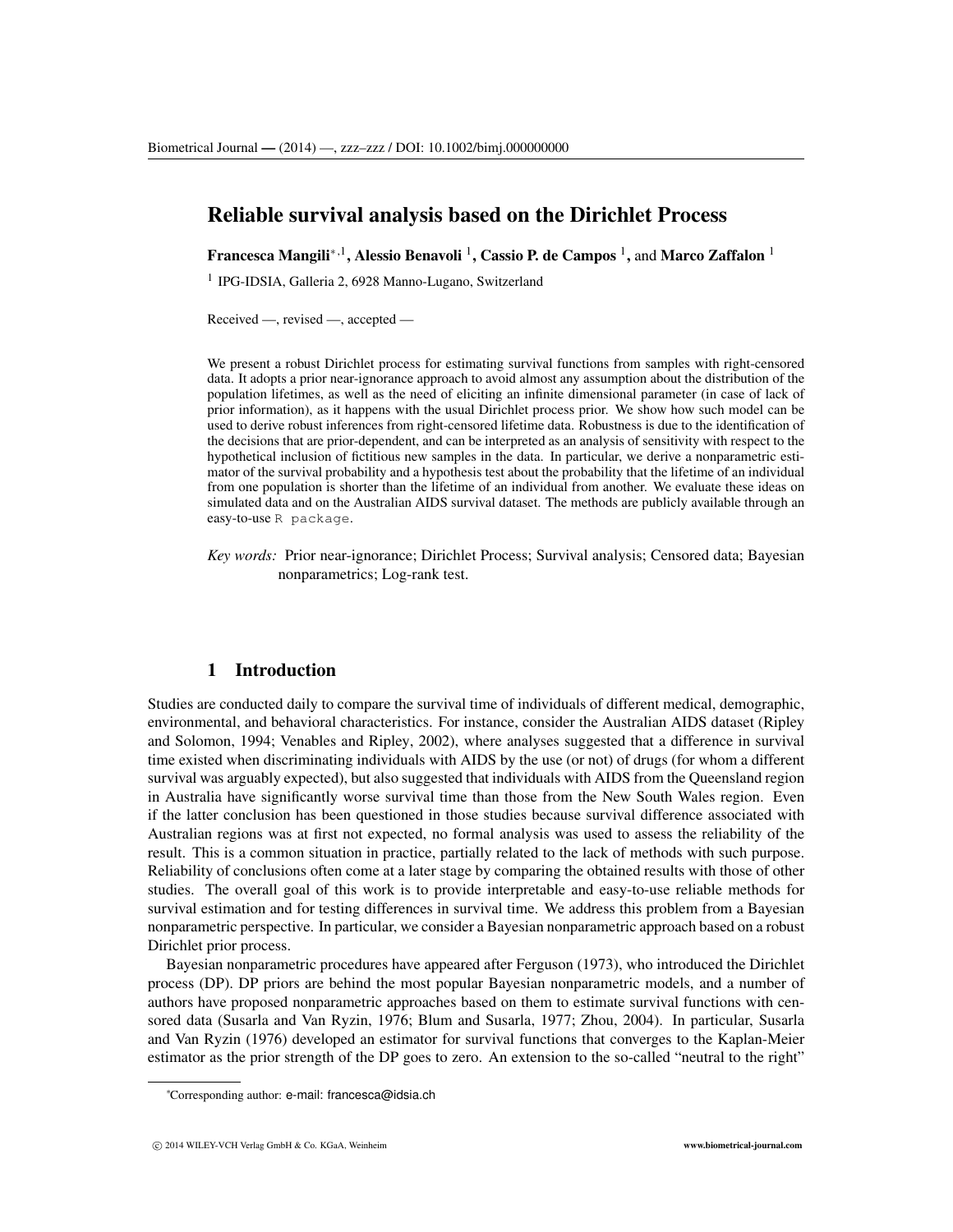priors was considered by Ferguson and Phadia (1979). Other authors focus on the hazard function; for instance, Hjort (1990) uses Beta processes to develop a Bayesian estimator for the cumulative hazard.

A DP is completely characterized by its prior strength (or precision), which is a positive scalar number, and a prior base probability measure, which is an infinite-dimensional "parameter". Without detailed prior information, the subjective choice of the infinite-dimensional prior base measure may be difficult and may considerably affect inferences, leading to non-robust decisions. Generalizing earlier ideas developed in Bayesian parametric robustness (Berger, 1994; Berger et al., 2000) and near-ignorance models (Berger, 1994; Pericchi and Walley, 1991; Walley, 1991), our first contribution is to adopt a viewpoint that models incomplete prior information by considering, instead of a single prior probability measure, the family of all probability measures that are compatible with the available information (Benavoli et al., 2014b; Benavoli et al., 2014a). In this view, one models the lack of prior information by considering the set of all DP priors with fixed prior strength, and with normalized base measure free to vary within the set of all probability measures. The only required parameter is the prior strength (a positive scalar), and thus we refer to this prior as near-ignorance DP (or IDP) (Benavoli et al., 2014b; Benavoli et al., 2014a). On the one hand, this viewpoint simplifies prior elicitation; on the other hand, it provides an extra level of robustness, because for all inferences it is able to estimate bounds for the inferences that are independent of the prior base probability measure.

Based on the IDP, we propose a simple and robust estimator for the survival probability under a scenario with right-censored data. This can be seen as a generalization to continuous spaces of the work of Coolen (1997), who takes a different approach for survival analysis and considers a finite partition of the continuous timeline (which depends on the observed events) in order to apply the (discrete and parametric) Imprecise Dirichlet Model (Walley, 1996). Our IDP approach naturally reduces to that model when only a finite partition of the space is considered, yet it allows us to model survival data in continuous-time domains in a natural way. The probabilistic interpretation of posterior distributions provided by the IDP approach gives a straightforward way to quantify the uncertainty of the predictions. When it comes to estimating the prediction performance, we show on artificial data that despite the actual curves differ little from those estimated with Kaplan-Meier, the credible intervals of IDP are more reliable than Kaplan-Meier's linear (and log-transformed) confidence intervals obtained from Greenwood's formula.

Our second contribution is to use the IDP survival function estimator to develop a hypothesis test for the probability  $P(X < X')$  that an individual from a population survives for a time X shorter than the survival time *X'* of an individual from another population. We call this test *generalized IDP rank-sum test* (or *IDP test* for short), since it extends the procedure proposed in (Benavoli et al., 2014b) to right-censored data. Many authors have considered the problem of comparing two survival curves and proposed several tests. Leton and Zuluaga (2005) provide a review of the different tests and compare them on a number of artificial datasets. The most commonly used tests are the log-rank test (Mantel, 1966) and some generalizations of the Mann-Witney-Wilcoxon rank-sum test (Mann and Whitney, 1947; Wilcoxon, 1945), which are more powerful in case of early differences in the hazard function, since they weight more the first part of the survival curve. However, there are no clear recommendations as to which test is the best with respect to differences in the hazard function and in the setting of samples (with respect to number of observations and censoring distributions). Moreover, those tests are designed to detect generic differences between the two curves, whereas often we are interested in verifying whether the probability of survival is significantly larger in one population when compared to another. Those tests might be less reliable for such purpose, which is for instance prominent in case of crossing hazards. IDP allows deriving the posterior probability distribution of  $P(X < X')$  and thus it is well suited to test directional hypothesis such as  $P(X < X') > 1/2$ , or equivalently  $P(X < X') > P(X \geq X')$  (meaning that it is more probable that an individual of the first population has shorter life than an individual of the second population rather than longer or equal). When it comes to decision making, we can interpret the IDP model in two ways. A first way, more strictly related to prior near-ignorance models, verifies whether decisions are prior-dependent or not given a predefined value of the prior strength. Decisions are taken only when they do not depend on the choice of the prior. A second, perhaps more intuitive, interpretation considers the upper and lower bounds given by the IDP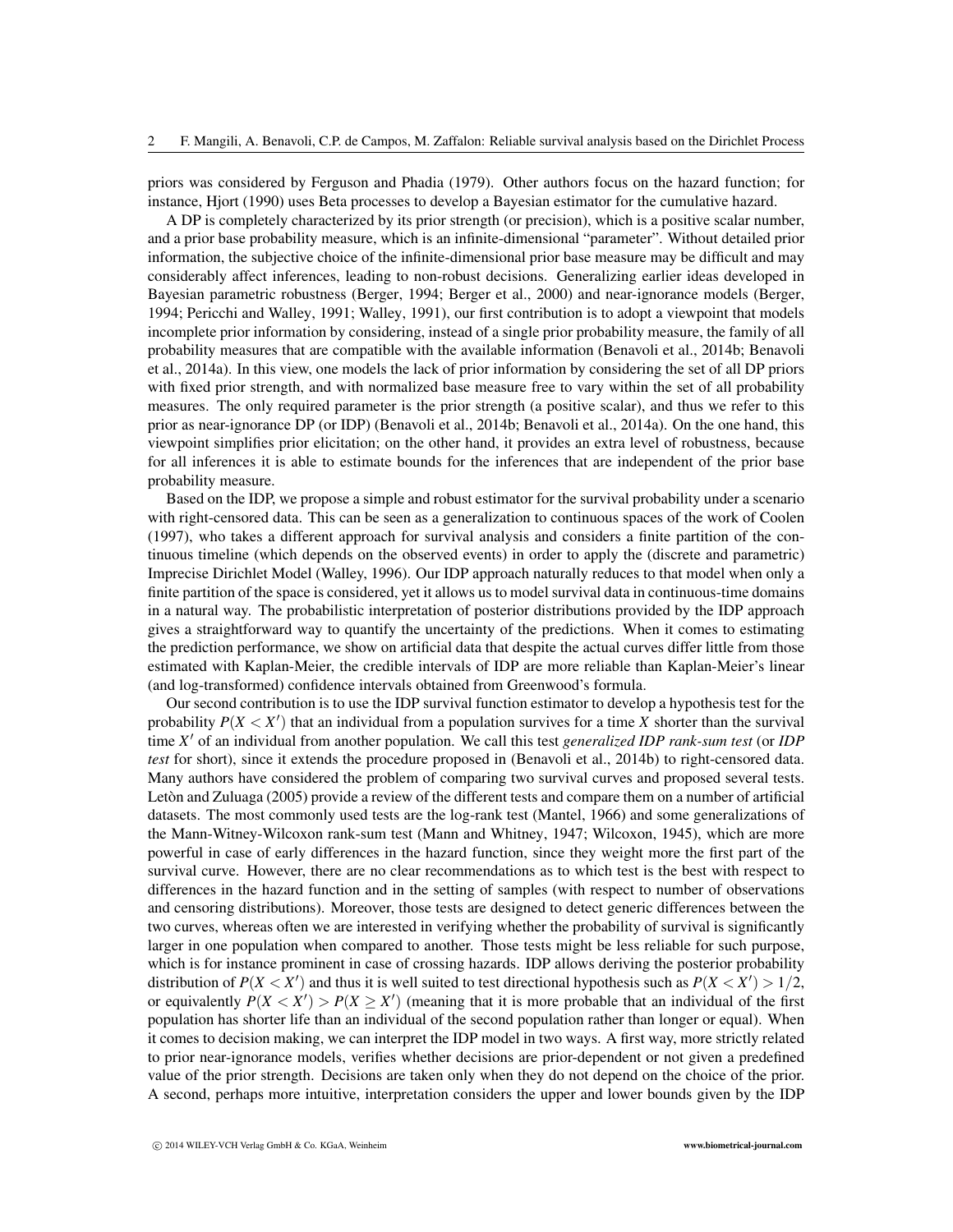model as obtained by adding in the most favorable/unfavorable positions a number of *fictitious* data equal to the strength of the DP prior. This is possible because we demonstrate that upper and lower posterior bounds are obtained by considering discrete priors made of a finite number of Dirac delta functions. This interpretation of the IDP shares some similarity with the method of influence curves used in robust analysis (Hampel, 1974; Huber, 2010) to study how an estimator varies when a new observation is added. In light of this interpretation, we consider as an indicator of robustness of the IDP test decision the minimum number of individuals that, if added to the available samples, could make the test contradict its decision (that is, the minimum prior strength that would make the decision prior-dependent).

The IDP test is widely applicable in clinical trials, and can be of interest also in reliability analysis of industrial components or social sciences, where  $X$  and  $X'$  represent the time to an event of interest. We will show through numerical simulations that the test is more consistent than traditional ones, especially in the case of non-proportional hazards, and that the IDP test can identify when decisions taken by the log-rank and Wilcoxon-type tests are not robust. We will also show that the results of the IDP test cannot be easily reproduced by the simple decrease of the significance level of the traditional tests (typically used to increase robustness); indeed, the IDP test provides a more sensible way to achieve reliable results.

Besides experiments using simulated data, we analyze the Australian AIDS dataset (Ripley and Solomon, 1994; Venables and Ripley, 2002). Previous analyses suggested that a difference in survival time of AIDS patients existed when considering use (or not) of drugs, disease transmission, as well as Australian regions (Ripley and Solomon, 1994) (even though it is acknowledged that this last finding required further investigation), but not when considering gender. Our IDP test confirms those findings and outputs how reliable they are. In particular, the IDP test confirms that the survival time difference identified by traditional tests between individuals of distinct Australian regions is not reliable and that further information is needed, thus providing a mathematical model and reasoning that clarifies previous results.

### 2 Robust estimation of survival probabilities from right censored data

Let  $X_1, \ldots, X_n$  be independent random variables describing the lifetimes of *n* individuals which are censored on the right by *n* independent follow up times  $Y_1, \ldots, Y_n$  which are also independent of  $X_1, \ldots, X_n$ . The  $X_i$ are identically distributed (as *X*) with cumulative distribution function (CDF)  $F(t)$ . It will be slightly more convenient in what follows to deal with survival functions  $S(t) = 1 - F(t)$ . In practice, we can only observe the event (either death or censoring) that occurs first, and thus each observation of the sample  $\mathbf{Z}_n = \{(Z_1, d_1), \ldots, (Z_n, d_n)\}\$  includes the time of the observation,  $Z_i = \min(X_i, Y_i)$ , and the indicator  $d_i$ which is 1 if  $X_i \leq Y_i$  and 0 otherwise. In this work we only consider non-informative censoring, which occurs if individuals leave the trial independently of their actual state. Our main goal is to estimate the survival function *S*(*t*). Let us define  $\tilde{X}_1, \ldots, \tilde{X}_{n^d}$  as the subset of  $n^d$  uncensored observations (for which  $d_i = 1$ ) and  $\tilde{Y}_1, \ldots, \tilde{Y}_{n^c}$  the subset of  $n^c = n - n^d$  censored observations (for which  $d_i = 0$ ). Without loss of generality, we assume that  $Z_i$ ,  $\tilde{X}_i$  and  $\tilde{Y}_i$  are ordered. For ease of presentation, it is assumed that *X* and *Y* are continuous and there are no ties; however, if ties are present, one can still use the results of this paper by introducing between tied observations a fictitious distance going down to zero (Coolen and Yan, 2003).

A traditional nonparametric estimator for the survival function from lifetime data is the Kaplan-Meier (KM) estimator (Kaplan and Meier, 1958):

$$
\hat{S}(t) = \prod_{\tilde{X}_i \le t} \frac{n_i^+}{n_i},\tag{1}
$$

where  $n_i = n - i + 1$  and  $n_i^+ = n - i$  are the numbers of individuals at risk at time  $\tilde{X}_i$  and just after  $\tilde{X}_i$ , respectively (that is, the individuals that have not yet been removed from the sample by censoring or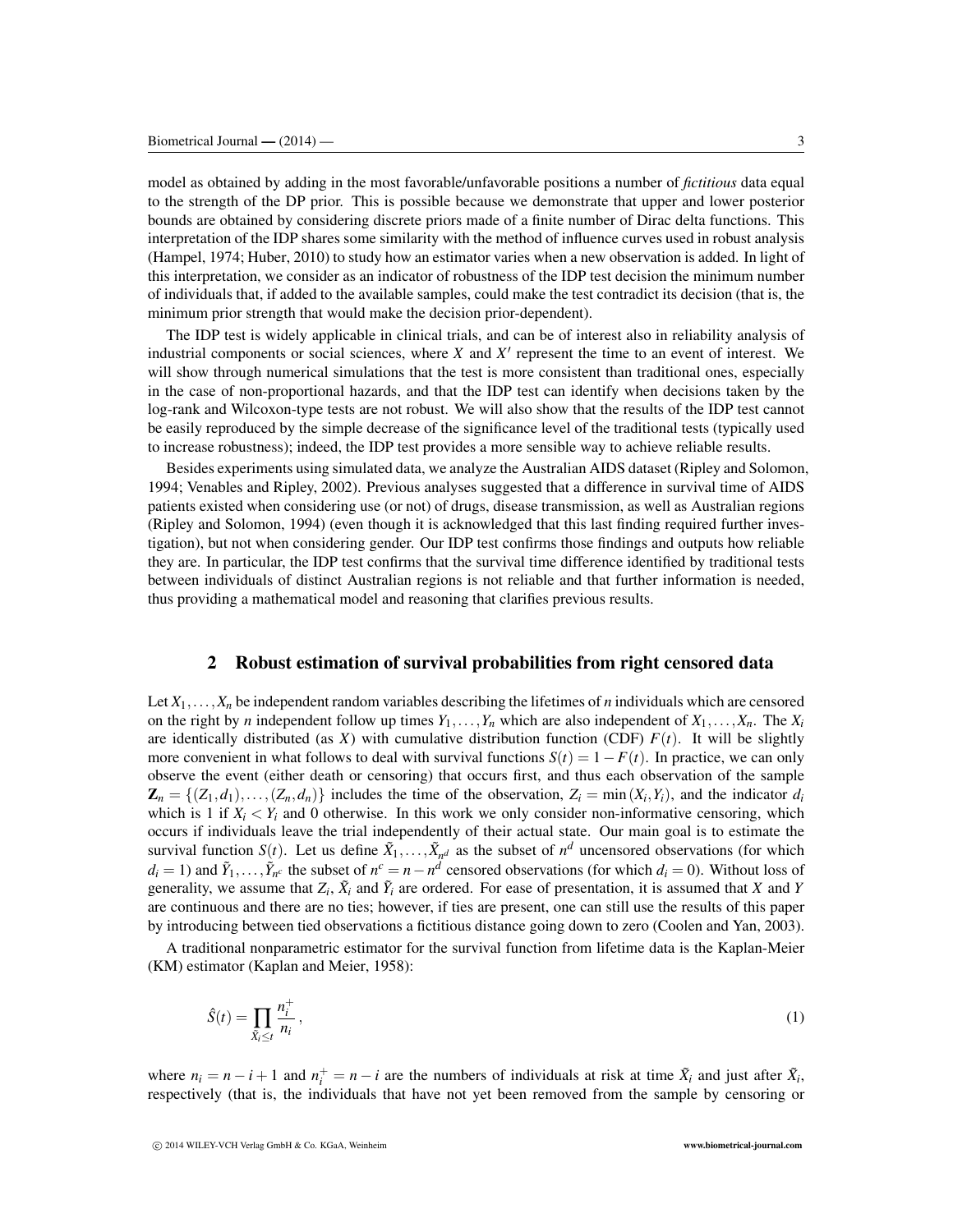death). The variance of this estimator is (usually) approximated by Greenwood's formula:

$$
E[(\hat{S}(t) - E[\hat{S}(t)])^2] = \sum_{\hat{X}_i \le t} \frac{\hat{S}^2(t)}{n_i n_i^+},
$$
\n(2)

and pointwise confidence intervals are based on the assumption of normality for the distribution of  $\hat{S}(t)$ . However, this is a rather rough assumption if *n* is small and  $\hat{S}(t)$  is close to 1 or 0. A better approximation assumes normality for the logarithmic transformation of the hazard function (Moeschberger and Klein, 2003).

For the purpose of Bayesian nonparametric estimation, the Dirichlet process (Ferguson, 1973) can be used. Let X be a standard Borel space with Borel  $\sigma$ -field  $\mathscr{B}_{X}$  and  $\mathbb{P}$  be the space of probability measures on  $(\mathbb{X}, \mathscr{B}_{\mathbb{X}})$  equipped with the weak topology and the corresponding Borel  $\sigma$ -field  $\mathscr{B}_{\mathbb{P}}$ . Let M be the class of all probability measures on  $(\mathbb{P}, \mathcal{B}_{\mathbb{P}})$ . We call the elements  $\mu \in \mathbb{M}$  nonparametric priors. An element of M is called a DP distribution  $Dp(\alpha)$  with base measure  $\alpha$  if for every finite measurable partition  $B_1, \ldots, B_m$  of X, the vector  $(P(B_1),...,P(B_m))$  has a Dirichlet distribution with parameters  $(\alpha(B_1),...,\alpha(B_m))$ , where  $\alpha(\cdot)$  is a finite positive Borel measure on X. Said  $s = \alpha(\mathbb{X})$  the prior strength of the DP and  $\alpha^* = \alpha/s$  the normalized base measure, we will use  $Dp(s, \alpha^*)$  as an alternative notation equivalent to  $Dp(\alpha)$ ; moreover, if  $X = \mathbb{R}$ , we shall also describe  $P \sim \text{Dp}(s, \alpha^*)$  by saying  $P \sim \text{Dp}(s, G)$ , where *G* stands for the cumulative distribution function (CDF) of  $\alpha^*$ . As  $F(t) = P(0,t]$  and  $S(t) = 1 - P(0,t]$ , hereafter we will refer indifferently to  $Dp(s, \alpha^*)$  as the prior of *P*,  $F(t)$  and  $S(t)$ .

Consider the partition  $B_1$  and  $B_1^c = \mathbb{X} \backslash B_1$ ; then, if  $P \sim \text{Dp}(s, \alpha^*)$ , from the definition of DP we have that  $(P(B_1), P(B_1^c)) \sim Dir(s\alpha^*(B_1), s(1-\alpha^*(B_1^c))),$  which is a Beta distribution. From the moments of the Beta distribution, we can thus derive that:

$$
\mathcal{E}[P(B_1)] = \alpha^*(B_1), \quad \mathcal{E}[(P(B_1) - \mathcal{E}[P(B_1)])^2] = \frac{\alpha^*(B_1)(1 - \alpha^*(B_1))}{(s+1)},
$$
\n(3)

where we have used the calligraphic letter  $\mathscr E$  to denote expectation with respect to the Dirichlet process. This shows that the normalized measure  $\alpha^*$  of DP reflects the prior expectation of *P*, while the scaling parameter *s* controls how much *P* is allowed to deviate from its mean.

Let *f* be a real-valued bounded function on X. We call  $E[f] = \int f dP$  a predictive inference about *X*, where *P* is a probability measure on  $(X, \mathscr{B}_X)$ . If  $P \sim Dp(s, \alpha^*)$ , then the expectation with respect to the Dirichlet process of  $E[f]$  is

$$
\mathscr{E}\left[E(f)\right] = \mathscr{E}\left[\int f dP\right] = \int f d\mathscr{E}[P] = \int f d\alpha^*.
$$
\n(4)

One of the most remarkable properties of DP priors is that the posterior distribution of *P* is again a DP. Let  $X_1, \ldots, X_n$  be independent and identically distributed samples from *P* and  $P \sim \text{Dp}(s, \alpha^*)$ . Then the posterior distribution of *P* given the observations is

$$
P|X_1,\ldots,X_n \sim \mathrm{Dp}\left(s+n,\frac{s}{s+n}\alpha^*+\frac{1}{s+n}\sum_{i=1}^n \delta_{X_i}\right),\tag{5}
$$

where  $\delta_{X_i}$  is an atomic probability measure centered at  $X_i$ . This means that the Dirichlet process satisfies a property of conjugacy, in the sense that the posterior for *P* is again a Dirichlet process with updated unnormalized base measure  $\alpha + \sum_{i=1}^{n} \delta_{X_i}$ . From (3) and (5) we can easily derive the posterior mean and variance of *P*.

If we use  $Dp(s, \alpha^*)$  as prior for the distribution of  $S(t)$ , then the posterior distribution given the sample  $\mathbb{Z}_n$  of randomly censored observations is a mixture of Dirichlet processes (Blum and Susarla, 1977) and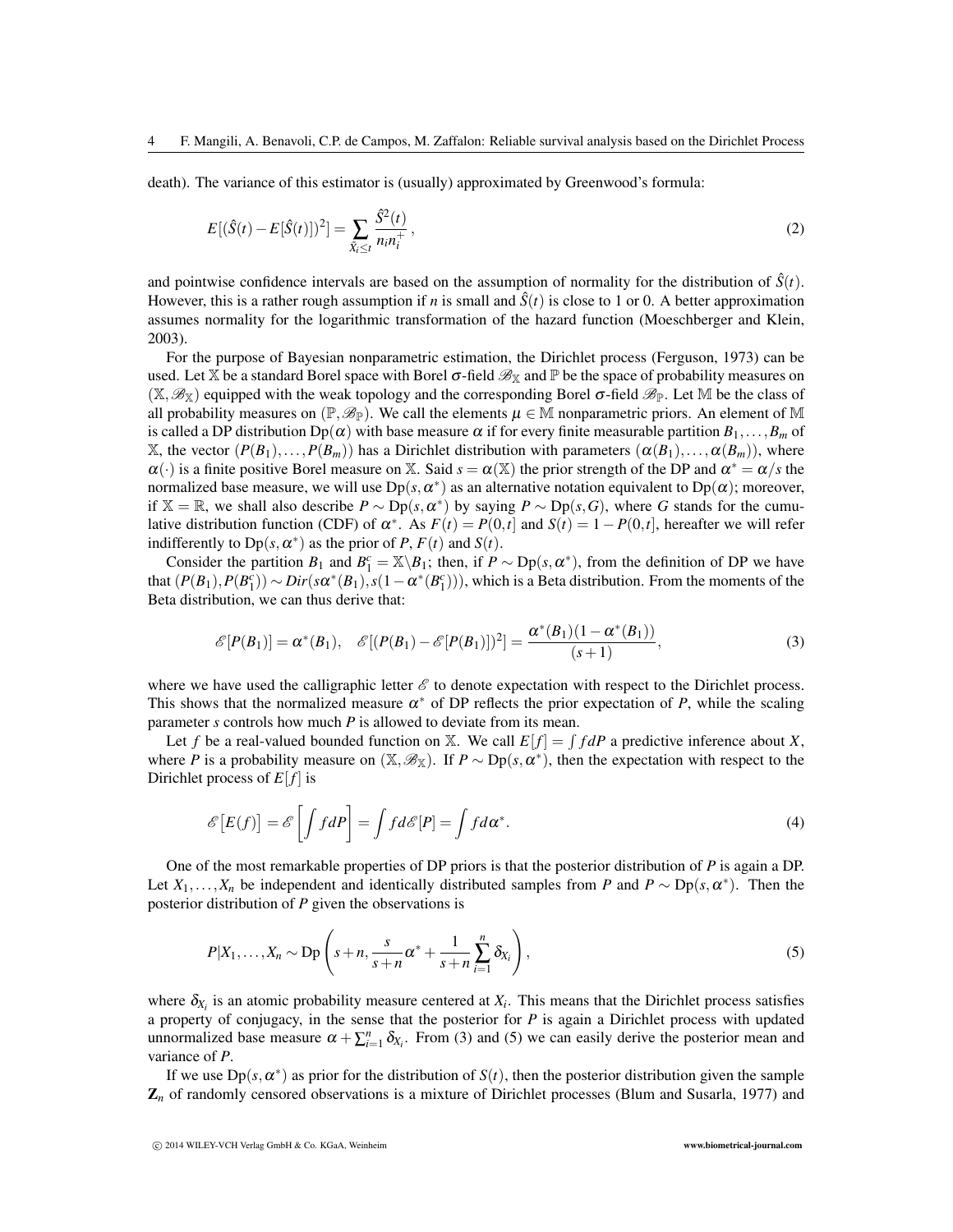thus the conjugacy property is not satisfied anymore when data are censored. The *p*-th order moment of the posterior distribution of  $S(t)$  is (Susarla and Van Ryzin, 1976)

$$
\mathcal{E}[S(t)^p | \mathbf{Z}_n] = \prod_{j=0}^{p-1} \frac{\alpha(t, \infty) + n_t^+ + j}{s + n + j} \prod_{\tilde{Y}_i \le t} \frac{\alpha(\tilde{Y}_i, \infty) + n_i + j}{\alpha(\tilde{Y}_i, \infty) + n_t^+ + j},
$$
\n
$$
(6)
$$

where  $n_t$  and  $n_t^+$  are the numbers of individuals at risk at time *t* and just after *t*. Here, as in the rest of the paper, the product is taken to be one if the number of factors is zero (that is, if  $t < \tilde{Y}_1$ ). All prior inferences about  $S(t)$  are fully determined by the choice of  $\alpha^*$ , which reflects our prior guess about the distribution of *X*, and *s*, which reflects the strength of our belief in such guess. In the absence of prior information about the distribution of *X*, choosing the infinite dimensional parameter  $\alpha^*$  may be hard and arbitrary, and may affect the reliability of posterior inferences. The only solution to this problem that has been proposed so far is the limiting DP obtained when the prior strength goes to zero. This model has been subject to some controversy, since it is not actually non-informative and assigns zero posterior probability to any set that does not include the observations (see Rubin (1981) for a detailed discussion). This situation is aggravated in survival analysis with censored data. In this case, the posterior survival distribution may assign positive probability to survival times later than that of the latest observed lifetime; since there are no observed deaths there, the posterior distribution will depend on the prior base measure even if the prior strength goes to zero. As a consequence, this choice of prior does not always remove the dependence of the posterior inferences from the prior base measure. Therefore, we propose a different choice, which calls back to the ideas of sets of prior probabilities and near-ignorance models (Berger, 1994; Pericchi and Walley, 1991; Walley, 1991).

**Definition 1.** Let  $\mu \in \mathbb{M}$  be a nonparametric prior on P and  $\mathscr{E}_{\mu}[E(f)]$  be the expectation of  $E[f]$  with *respect to* µ*. A class of nonparametric priors* T ⊂ M *is called a prior ignorance model for predictive inferences about X if, for any real-valued bounded function f on* X*, it satisfies:*

$$
\underline{\mathscr{E}}[E(f)] = \inf_{\mu \in \mathcal{F}} \mathscr{E}_{\mu}[E(f)] = \inf_{x \in \mathbb{X}} f(x), \overline{\mathscr{E}}[E(f)] = \sup_{\mu \in \mathcal{F}} \mathscr{E}_{\mu}[E(f)] = \sup_{x \in \mathbb{X}} f(x),\tag{7}
$$

*where*  $\mathcal{E}[E(f)]$  *and*  $\overline{\mathcal{E}}[E(f)]$  *are the lower and upper bounds of*  $\mathcal{E}_{\mu}[E(f)]$ *, respectively.* 

From (7) it can be observed that the range of  $\mathscr{E}_{\mu}[E(f)]$  under the class  $\mathscr{T}$  is the same as the original range of f. In other words, by specifying the class  $\mathscr{T}$ , we are not giving any information on the value of the expectation of *f* . Here, we have focused on the expectation of *f* as most of the nonparametric predictive inferences about a variable *X* can be expressed in terms of expectations of *f*, i.e.,  $\int f(X) dP_X = E[f]$ . For instance, in this paper we are interested in  $S(t) = \int_t^{\infty} dF(x) = E[f_t(x)]$  with  $f_t(x) = I_{(t,\infty)}(x)$ . Therefore, being prior ignorant on this kind of inferences is important in nonparametric statistics. Note that, if  $\mathcal T$  is a prior ignorance model, then all sets  $\mathscr{T}^*$  including  $\mathscr{T}$  as a subset are prior ignorance models. However, a set of priors should not be too large otherwise the posterior inferences would become too little informative to be of any practical use. For instance, if we take  $\mathscr{T} = \mathbb{M}$ , that is, the largest possible set of priors, we have a prior ignorance model whose posterior inferences remain vacuous, or, in other words, a model that cannot learn from data (Walley, 1991, Sec. 7.3.7). Such model would be useless in practice.

We are now ready to define the IDP.

**Definition 2.** We call prior near-ignorance DP (or IDP) the class  $\mathscr T$  of DPs such that

$$
\mathscr{T} = \{ \mathrm{Dp}(s, \alpha^*) : \ \forall \alpha^* \in \mathbb{P} \} \, .
$$

 $\blacksquare$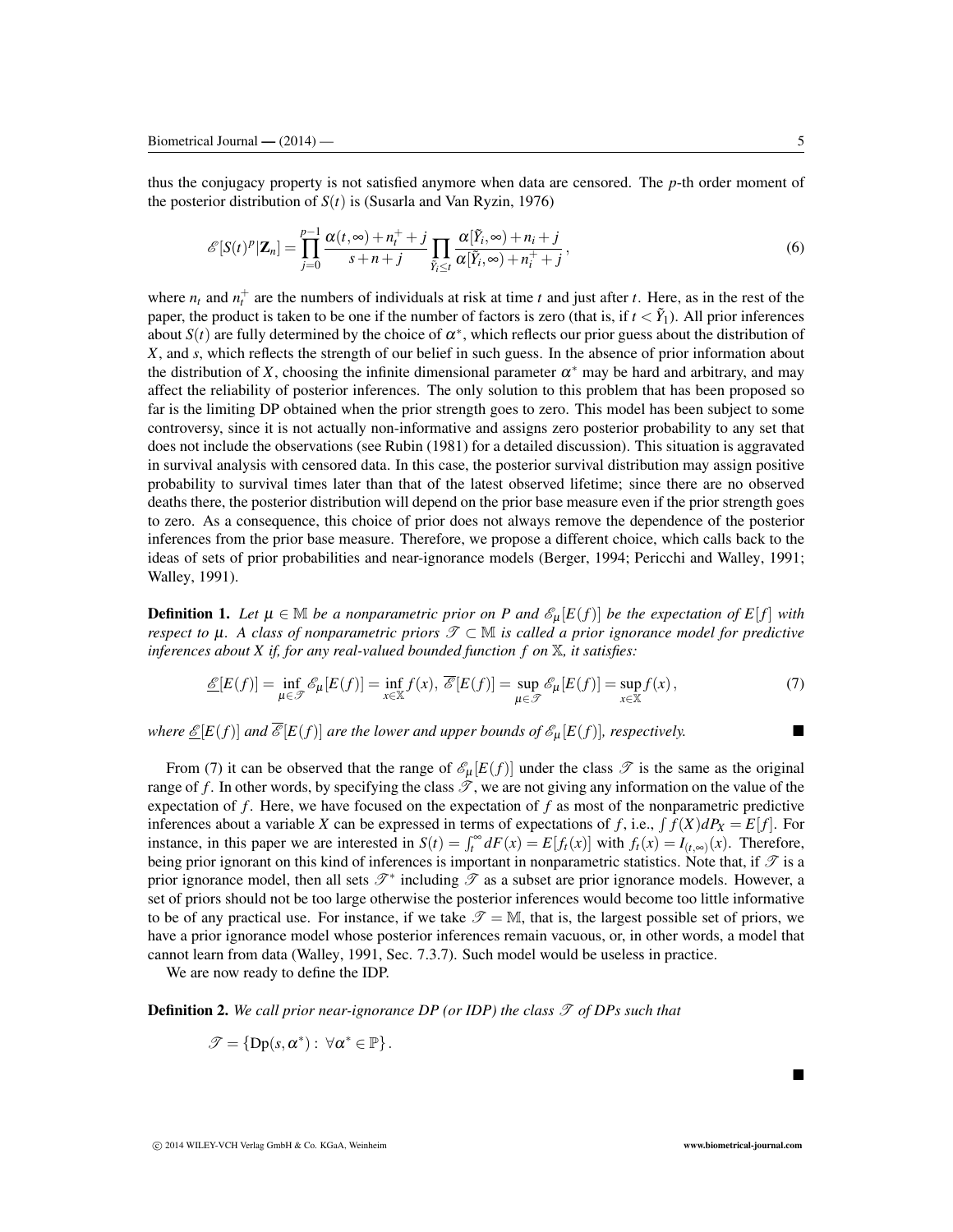Thus, the IDP set of priors is obtained by fixing the prior strength *s* and letting the normalized base measure  $\alpha^*$  vary in the set of all probability distributions  $\mathbb{P}$ . We say that the IDP is a model of *near*-ignorance because to define it the modeler has to choose *s*. By considering the DP priors with base measures concentrated on the values of *X* that give the inf and sup of f it is easy to see from (4) that  $\mathcal T$  verifies (7).

Given independent and identically distributed  $X_1, \ldots, X_n$  from  $P \sim \text{Dp}(s, \alpha^*)$ , the posterior lower and upper bounds of  $\mathcal{E}_{\mu}[E(f)|X_1,\ldots,X_n]$  are (Benavoli et al., 2014b):

$$
\begin{aligned} \n\underline{\mathcal{E}}\left[E(f)|X_1,\ldots,X_n\right] &= \frac{s}{s+n} \inf_{x \in \mathbb{X}} f(x) + \frac{\sum_{i=1}^n f(X_i)}{s+n}, \\ \n\overline{\mathcal{E}}\left[E(f)|X_1,\ldots,X_n\right] &= \frac{s}{s+n} \sup_{x \in \mathbb{X}} f(x) + \frac{\sum_{i=1}^n f(X_i)}{s+n}, \n\end{aligned} \tag{8}
$$

and the effect of prior near-ignorance vanishes asymptotically, that is, it holds (for any finite *s*)

$$
\overline{\mathscr{E}}\big[E(f)|X_1,\ldots,X_n\big]-\underline{\mathscr{E}}\big[E(f)|X_1,\ldots,X_n\big]=\frac{s}{s+n}(\sup_{x\in\mathbb{X}}f(x)-\inf_{x\in\mathbb{X}}f(x))\to 0, \quad \text{for } n\to\infty.
$$

Moreover, from (8), it also follows that if we collect *n* i.i.d. random variable  $X_1, \ldots, X_n$  the IDP estimates converge to  $\Sigma$  as  $n \to \infty$ , where  $\Sigma = \lim_{n \to \infty} \frac{\sum_{i=1}^{n} f(X_i)}{s+n}$  $\frac{f_1 f_2(A_i)}{g_1 + h}$ . Therefore, IDP provides an asymptotically consistent estimator of  $\Sigma$ .

### 2.1 Survival curve estimator

We apply the IDP to obtain a robust estimator of the survival function  $S(t)$  and provide credible intervals for its value. As the IDP is a prior near-ignorance model, we have that prior inferences for the survival function  $S(t) = E[I_{(t, \infty)}(x)]$  at a given time *t* are vacuous. Theorem 1, whose proof is given in the supplementary material, gives the posterior moments of the survival function  $S(t)$  when using the IDP approach.

**Theorem 1.** Given the IDP prior, the posterior lower and upper p-th order moments of  $S(t)$  are

$$
\underline{\mathcal{E}}[S(t)^p | \mathbf{Z}_n] = \prod_{j=0}^{p-1} \frac{n_i^+ + j}{n_i^+ + s + j} \prod_{\bar{X}_i \le t} \frac{n_i^+ + s + j}{n_i + s + j}, \quad \overline{\mathcal{E}}[S(t)^p | \mathbf{Z}_n] = \prod_{j=0}^{p-1} \prod_{\bar{X}_i \le t} \frac{n_i^+ + s + j}{n_i + s + j},
$$
(9)

*and are obtained for the prior DP with base probability measure*  $\alpha^* = \delta_{X_0}$ , where  $X_0 = t$  for the lower *expectation, and*  $X_0 > t$  *for the upper expectation.* 

Hereafter, we will denote by  $\underline{\mu}_t$  and  $\overline{\mu}_t$  the prior measures that give, respectively, the lower and the upper moments of  $S(t)$ . In the interpretation of the prior  $\delta_{X_0}$  as fictitious data (deaths in this case), we can see that the upper bound for  $S(t)$  is found when all fictitious deaths happen after the time of interest, i.e.  $X_0 > t$ , whereas the lower is obtained when they happen at  $X_0 = t$ . From (9) we can see that the imprecision  $\overline{\mathcal{E}}[S(t)^p | \mathbf{Z}_n] - \underline{\mathcal{E}}[S(t)^p | \mathbf{Z}_n]$  increases at the increase of *s* and that if *s* → ∞ then  $\underline{\mathcal{E}}[S(t)^p | \mathbf{Z}_n]$  → 0 and  $\overline{\mathcal{E}}[S(t)^p | \mathbf{Z}_n] \to 1$ . When  $s \to \infty$  we are in the situation discussed in Section 2 where the set of priors  $\mathscr{T} = \mathbb{M}$  is too large and thus the model cannot learn from data.

From (9) we can also derive upper and lower bounds for the expectation of  $S(t)$ ,

$$
\underline{\mathscr{E}}[S(t)|\mathbf{Z}_n] = \frac{n_t^+}{s + n_t^+} \prod_{\tilde{X}_i \le t} \frac{s + n_i^+}{s + n_i}, \quad \overline{\mathscr{E}}[S(x)|\mathbf{Z}_n] = \prod_{\tilde{X}_i \le t} \frac{s + n_i^+}{s + n_i},\tag{10}
$$

and state the following result:

Corollary 1. *The upper and lower bounds in (10) for the expectation of S*(*t*) *always encompass the KM*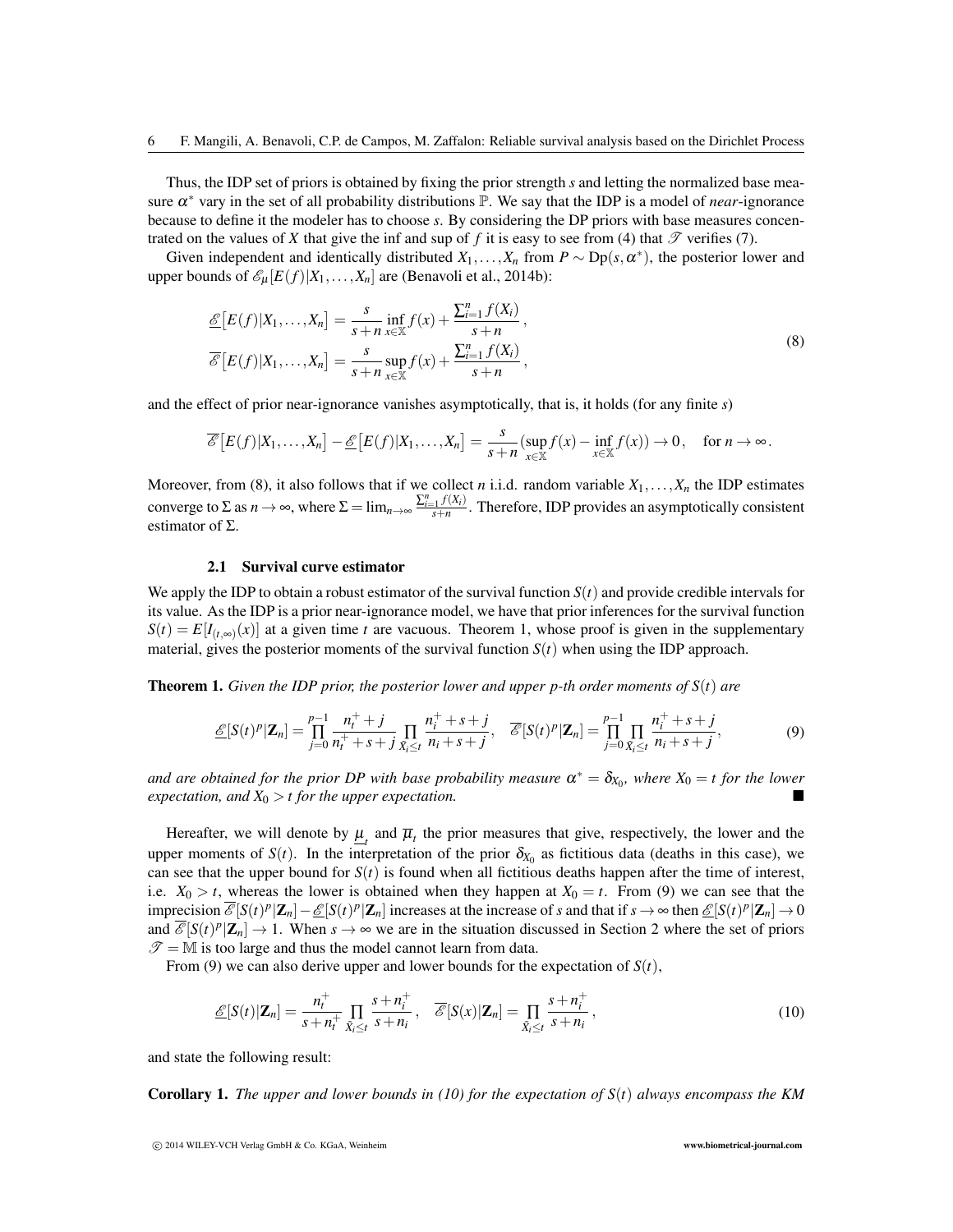*estimate*  $\hat{S}(t)$ *.* 

We can see that the difference between the bounds of  $\mathscr{E}_{\mu}[S(t)|\mathbf{Z}_n]$ , which is

$$
\overline{\mathscr{E}}[S(t)|\mathbf{Z}_n]-\underline{\mathscr{E}}[S(t)|\mathbf{Z}_n]=\frac{s}{s+n_t^+}\prod_{\tilde{X}_i\leq t}\frac{s+n_i^+}{s+n_i},
$$

goes to zero for  $n_t^+ \to \infty$ . From this and from the result in Corollary 1, it follows that the IDP estimator converges to the Kaplan-Meier one, which, for  $t \le \max_i \{Z_i\}$ , is a uniformly consistent estimator of  $S(t)$ (Wang, 1987).

The posterior distribution of  $S(t)$  derived from the IDP is used to build credible intervals for the survival function without resorting to the Gaussian approximation. We define the pointwise two-sided  $100(1-\gamma)\%$ credible interval  $[S_*(t), S^*(t)]$  for  $S(t)$ , as the symmetric interval having lower probability 1 –  $\gamma$  of including the true value; that is, we want to ensure probability at least  $1 - \gamma$  that  $S_*(t) \leq S(t) \leq S^*(t)$ . Such interval is obtained by solving the equations:

$$
\underline{\mathscr{E}}\big[I_{S(t)\leq S^*(t)}\big|\mathbf{Z}_n\big] = 1 - \gamma/2\,, \text{ and } \underline{\mathscr{E}}\big[I_{S(t)\geq S_*(t)}\big|\mathbf{Z}_n\big] = 1 - \gamma/2\,,\tag{11}
$$

with *I* the indicator function. This implies that

$$
\begin{array}{ll} \mathscr{E}_{\mu}\left[I_{S_*(t)\leq S(t)\leq S^*(t)}\big|\mathbf{Z}_n\right] &= 1-\left(1-\mathscr{E}_{\mu}\left[I_{S(t)\geq S_*(t)}\big|\mathbf{Z}_n\right]\right)-\left(1-\mathscr{E}_{\mu}\left[I_{S(t)\leq S^*(t)}\big|\mathbf{Z}_n\right]\right) \\ &= \mathscr{E}_{\mu}\left[I_{S(t)\geq S_*(t)}\big|\mathbf{Z}_n\right]+\mathscr{E}_{\mu}\left[I_{S(t)\leq S^*(t)}\big|\mathbf{Z}_n\right]-1 \\ &\geq 1-\gamma.\end{array}
$$

**Theorem 2.** Given the IDP prior, the posterior lower bounds of  $\mathcal{E}_{\mu}[I_{S(t) \leq a}|\mathbf{Z}_n]$  and  $\mathcal{E}_{\mu}[I_{S(t) \geq a}|\mathbf{Z}_n]$  are *found for the same priors that give, respectively, the upper and the lower moments of S*(*t*)*. That is,*

$$
\underline{\mathscr{E}}[I_{S(t)\leq a}|\mathbf{Z}_n]=\mathscr{E}_{\overline{\mu}_t}[I_{S(t)\leq a}|\mathbf{Z}_n], \ \ and \underline{\mathscr{E}}[I_{S(t)\geq a}|\mathbf{Z}_n]=\mathscr{E}_{\underline{\mu}_t}[I_{S(t)\geq a}|\mathbf{Z}_n].
$$

Deriving analytical expressions for these expectations is usually a difficult task, especially as the number of observations increases, since conjugacy does not hold in case of censored data. Nevertheless, we have developed an efficient method for the numerical computation of posterior upper and lower distributions of  $S(t)$  by Monte Carlo sampling, based on the fact that they correspond to the atomic priors in Theorem 1 (theoretical derivations and additional technical details are given in the supplementary material).

### 2.2 Comparison of survival curves

Let *X* and *X'* be lifetimes of individuals from two populations,  $F_1$  and  $F_2$  their distribution functions and  $S_1$ and  $S_2$  their survival functions; we want to test the hypothesis  $P(X < X') \leq 1/2$  against  $P(X < X') > 1/2$ , which resembles a standard Wilcoxon sum-rank test. For this, we need to estimate

$$
P(X < X') = \int F_1(t) dF_2(t) = \int [1 - S_1(t)] d[-S_2(t)]
$$

based on samples  $\mathbf{Z}_n$  and  $\mathbf{Z}'_{n'}$  of *n* and *n'* observations from  $S_1$  and  $S_2$ , respectively, which are assumed to be independent. We take as prior distributions for  $S_1$  and  $S_2$  the Dirichlet Processes  $\mu_1 = \text{Dp}(s, G_1)$ and  $\mu_2 = \text{D}p(s, G_2)$ , respectively (we use the same *s* for ease of presentation, but that is not a limitation). Then, by the properties of the IDP, it follows that a-priori:  $\mathcal{E}_{\mu_1,\mu_2}[P(X < X')] = \int G_1(t) dG_2(t)$ . The IDP satisfies the condition of prior near-ignorance, hence a-priori we are fully ignorant about the hypothesis

 $\blacksquare$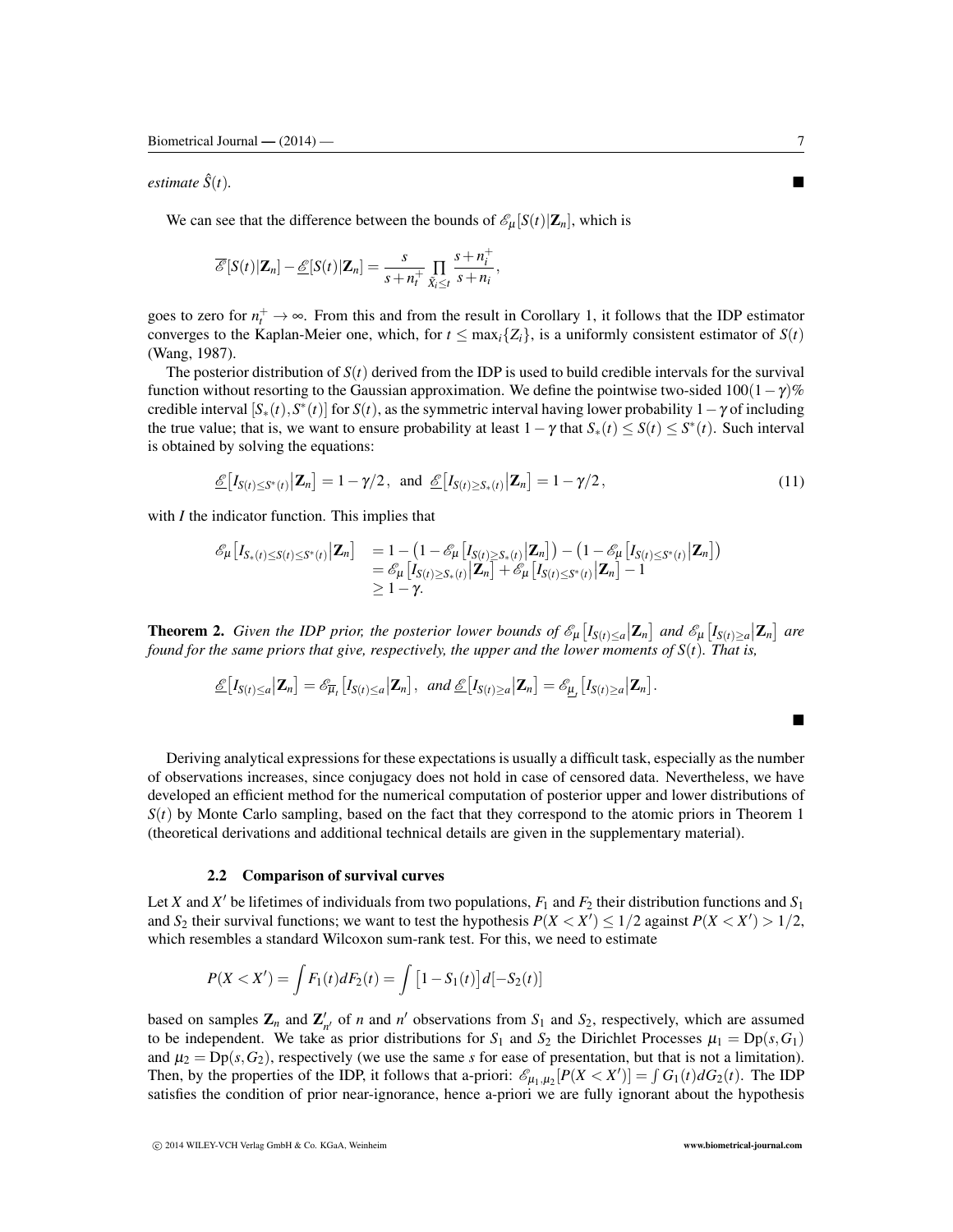$P(X \leq X') \leq 1/2$ . Using IDP, the hypothesis test can be performed in two steps. First, we define a loss function (Berger, 1993, Ch 4.4)

$$
L(P,a) = \begin{cases} k_0 \cdot I_{\{P(X < X') > \frac{1}{2}\}} & \text{if } a = 0, \\ k_1 \cdot I_{\{P(X < X') \le \frac{1}{2}\}} & \text{if } a = 1, \end{cases} \tag{12}
$$

where *a* is our action and  $k_0$  is the loss we incur by taking the action  $a = 0$  (that is, declaring that  $P(X \leq$  $(X') \leq \frac{1}{2}$ ) when actually  $P(X < X') > \frac{1}{2}$ , while  $k_1$  gives the loss we incur by taking the action *a* = 1 (that is, declaring that  $P(X < X') > \frac{1}{2}$  when actually  $P(X < X') \leq \frac{1}{2}$ . Second, we compute the expected value of this loss and we choose  $a = \overline{1}$  if  $\mathcal{E}_{\mu_1,\mu_2}[L(P,0)|\mathbf{Z}_n,\mathbf{Z}_{n'}'] \ge \mathcal{E}_{\mu_1,\mu_2}[L(P,1)|\mathbf{Z}_n,\mathbf{Z}_{n'}'],$  i.e.,

$$
k_0 \mathcal{E}_{\mu_1, \mu_2} \left[ I_{\{P(X < X') > \frac{1}{2}\}} | \mathbf{Z}_n, \mathbf{Z'}_{n'} \right] \geq k_1 \mathcal{E}_{\mu_1, \mu_2} \left[ I_{\{P(X < X') \leq \frac{1}{2}\}} | \mathbf{Z}_n, \mathbf{Z'}_{n'} \right] \\
 \Rightarrow \mathcal{E}_{\mu_1, \mu_2} \left[ I_{\{P(X < X') > \frac{1}{2}\}} | \mathbf{Z}_n, \mathbf{Z'}_{n'} \right] \geq \frac{k_1}{k_0 + k_1},
$$
\n(13)

and  $a = 0$  otherwise. When the above inequality is satisfied, we can declare that  $P(X < X') > \frac{1}{2}$  with probability at least  $\frac{k_1}{k_0 + k_1}$ . For comparison with the traditional test we will take  $\frac{k_1}{k_0 + k_1} = 1 - \gamma$ , where  $\gamma$  is the significance level of the test (usually the notation  $\alpha$  is used, but  $\alpha$  has another meaning here); notice however that, while a principled way of choosing  $\gamma$  is lacking in the traditional tests, we can set it in a more informed way based on the losses  $k_0$  and  $k_1$  expected in case of error. Finally, according to the decision rule in (13), we verify whether  $\underline{\mathscr{E}}\left[I_{\{P(X\frac{1}{2}\}}|\mathbf{Z}_n,\mathbf{Z}_{n'}'\right]>1-\gamma$ , and whether  $\overline{\mathscr{E}}\left[I_{\{P(X\frac{1}{2}\}}|\mathbf{Z}_n,\mathbf{Z}_{n'}'\right]>1-\gamma$ , and then:

- 1. If both inequalities are true, we declare that the probability of longer survival is higher for the first group than for the second group with probability greater than  $1-\gamma$ .
- 2. If both inequalities are false, we declare that the probability of longer survival is higher for the first group than for the second group with probability lower than the desired probability of  $1 - γ$ .
- 3. If the left-hand inequality is false but the right-hand inequality is true, we are in an *indeterminate* situation.

Thus, to perform the test we need to compute lower and upper bounds for the probability that  $P(X \leq \mathbb{R})$  $X'$  >  $\frac{1}{2}$ . Lower bounds for the expectation of *P*(*X* < *X'*) and the probability of *P*(*X* < *X'*) >  $\frac{1}{2}$  in the case of censored data are given in the two following theorems. Similar results can be found for the upper bounds.

**Theorem 3.** The lower bound of the expectation of  $P(X < X')$  is found using the DP priors  $\overline{\mu}_1 = Dp(s, \alpha_{10}^*)$ and  $\underline{\mu}_2 = \text{Dp}(s, \alpha_{20}^*)$  *with base probability measure* 

$$
d\alpha_{10} = s\delta_{Z_0}, \quad d\alpha_{20} = s\sum_{i=0}^{n'} \pi_i \delta_{Z_i^{i+}}, \tag{14}
$$

where  $Z_0 > \max\{Z_1,\ldots,Z_n,Z'_1,\ldots,Z'_{n'}\}$ ,  $Z'_i < Z'^{+}_i < Z_{i+1}$ , with  $i = 0,\ldots,n'$ ,  $Z'_0 = 0$  and  $Z'_{n'+1} = \infty$ , and *where*  $\pi = (\pi_0, \pi_1, \ldots, \pi_{n'})$  *is a vector of weights verifying*  $\pi_i = 0$  *if*  $d'_i = 1$  *and*  $\sum_{i=0}^{n'} \pi_i = 1$ *. The vector*  $\pi$ *is obtained by minimizing the expectation*

$$
\mathcal{E}_{\overline{\mu}_1,\underline{\mu}_2}[P(X < X')|\mathbf{Z}_n,\mathbf{Z'}_{n'}] = \sum_{i=1}^{n^d} \left( \overline{\mathcal{E}}[S_1(\tilde{X}_{i-1})|\mathbf{Z}_n] - \overline{\mathcal{E}}[S_1(\tilde{X}_i)|\mathbf{Z}_n] \right) \mathcal{E}[S_2(\tilde{X}_i)|\mathbf{Z'}_{n'}],
$$
(15)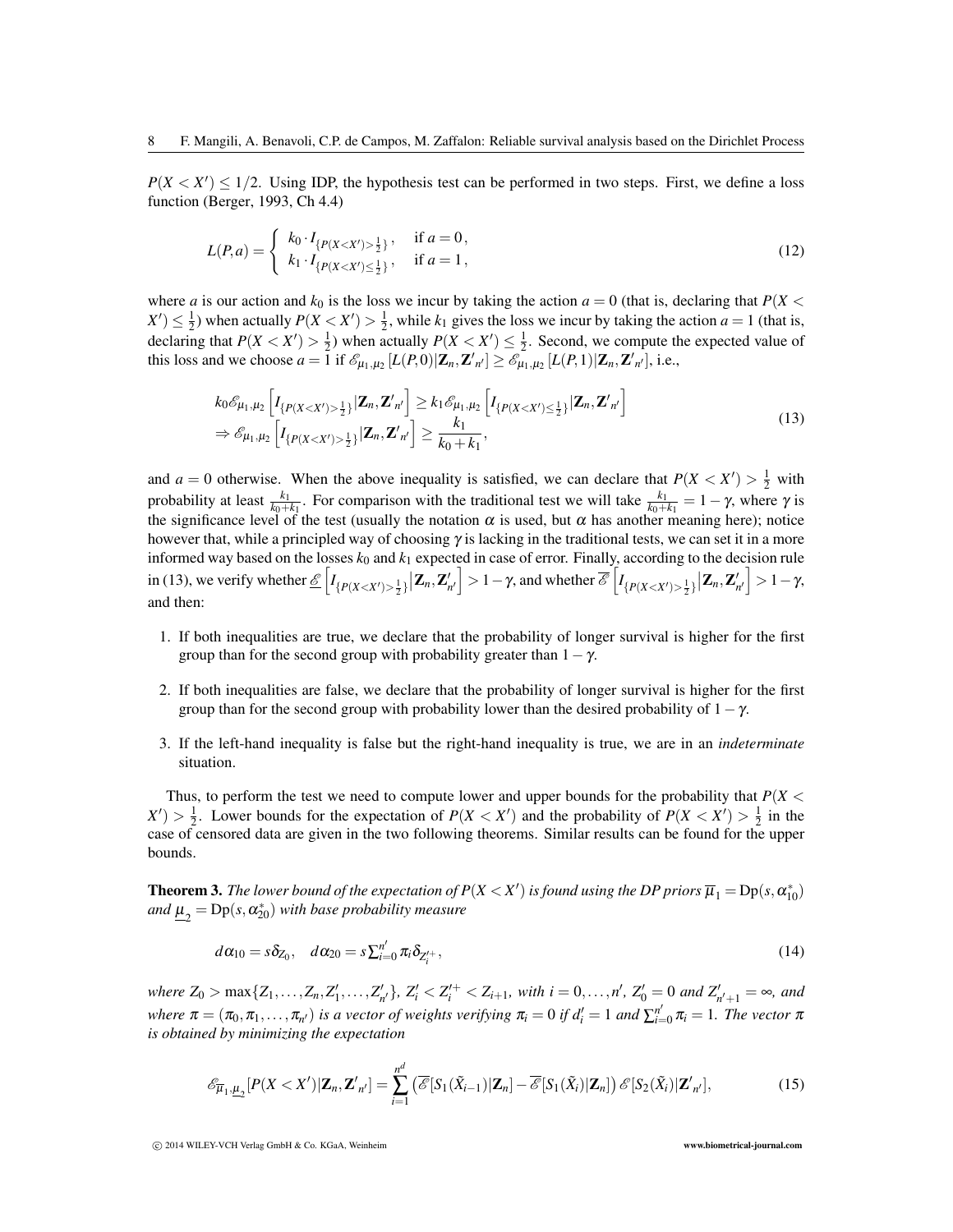where  $\tilde{X}_0 = 0$ ,  $\overline{\mathscr{E}}[S_1(t)|\mathbf{Z}_n]$  is given by (10), and the posterior expectation of  $S_2(t)$  is derived from (6) and *is equal to:*

$$
\mathscr{E}_{\underline{\mu}_2}[S_2(t)|\mathbf{Z'}_{n'}] = \prod_{Z'_i \leq t} \frac{\alpha_{20}(Z'_i, +\infty) + n'_i - d'_i}{\alpha_{20}[Z'_i, +\infty) + n'_i}.
$$

**Theorem 4.** The infimum of the probability that  $P(X < X') > \frac{1}{2}$  is found for the DP priors  $\overline{\mu}_1 = Dp(s, \alpha_{10}^*)$ and  $\mu^*$ <sub>2</sub>  $\chi_2^* = \text{Dp}(s, \alpha_{20}^*)$  with base probability measure

$$
d\alpha_{10} = s\delta_{Z_0}, \quad d\alpha_{20} = s\sum_{i=0}^{n'} \pi'_i \delta_{Z_i^{i+}}, \tag{16}
$$

where  $Z_0 > \max\{Z_1,\ldots,Z_n,Z'_1,\ldots,Z'_{n'}\}$ ,  $Z'_i < Z'^{+}_i < Z_{i+1}$ , with  $i = 0,\ldots,n'$ ,  $Z'_0 = 0$  and  $Z'_{n'+1} = \infty$ , and where  $\pi'=(\pi'_0,\pi'_1,\ldots,\pi'_{n'})$  is a vector of weights that verifies  $\pi'_i=0$  if  $d'_i=1$  and  $\sum_{i=0}^{n'}\pi'_i=1.$  The vector  $\pi'$  is obtained by minimizing  $\mathscr{E}_{\pi'}[I_{P(X\frac{1}{2}}|\mathbf{Z}_n,\mathbf{Z}'_{n'}].$ 

From these theorems we see that the extreme values of the expectation of  $P(X < X')$  and of the probability of  $P(X < X') > \frac{1}{2}$  are found for discrete priors. Hence, the priors can still be easily interpreted as additional deaths and the posterior distribution of  $P(X < X')$  at these priors efficiently computed by Monte Carlo sampling (see proofs and results in the supplementary material). However, while minimizing (15) can be reduced to a convex optimization problem, so that the prior  $\underline{\mu}_{2}$  can be easily found, the minimization problem in Theorem 4 is much more computationally expensive since for each vector  $\pi'$  the objective function  $\mathcal{E}_{\pi'}[I_{P(X\frac{1}{2}}|\mathbf{Z}_n,\mathbf{Z'}_{n'}]$  has to be computed by Monte Carlo sampling. Thus, finding the exact extrema in this case is not tractable. Conservative bounds for the value of  $\mathcal{E}_{\mu_1,\mu_2}[I_{P(X\frac{1}{2}}|\mathbf{Z}_n,\mathbf{Z'}_{n'}]$  can be efficiently computed based on the following result.

**Theorem 5.** Let  $S_{\mu_t,i}$ ,  $i=1,2$ , be a process such that at each time t the distribution of  $S_{\mu_t,i}(t)$  is the posterior *distribution of*  $S_i(t)$  *when the prior base measure is*  $\delta_i$  *(that is, the one that gives the lower expectation of*  $S_i(t)$ ) and  $S_{\overline{\mu},i}$  the posterior distribution of  $S_i(t)$  when the prior base measure is  $\delta_{X_0}, X_0 > t$ . Then,

$$
\mathcal{E}_{\mu_1,\mu_2} \left[ I_{\{P(X\frac{1}{2}\}} | \mathbf{Z}_n, \mathbf{Z}'_{n'} \right] \geq \mathcal{E} \left[ I_{\{S_{\underline{\mu}_1,2}(t)d[-S_{\overline{\mu},1}(t)]>\frac{1}{2}\}} | \mathbf{Z}_n, \mathbf{Z}'_{n'} \right]
$$
\n
$$
\mathcal{E}_{\mu_1,\mu_2} \left[ I_{\{P(X\frac{1}{2}\}} | \mathbf{Z}_n, \mathbf{Z}'_{n'} \right] \leq 1 - \mathcal{E} \left[ I_{\{S_{\underline{\mu}_1,1}(t)d[-S_{\overline{\mu},2}(t)]>\frac{1}{2}\}} | \mathbf{Z}_n, \mathbf{Z}'_{n'} \right].
$$
\n(17)

We have verified in several case studies that, when *s* is small, the bounds in (17) are close to the exact ones (see the supplementary material). Thus, for small *s*, they do not increase too much the fraction of indeterminate instances. Instead, for large *s* these bounds are too rough and in most cases do not lead to determinate decisions. For this reason, we propose to use a less conservative approach that approximates the probability obtained using  $\mu_2^*$ with that obtained for  $\underline{\mu}_2$ . In the absence of censoring this result is exact as we have the equality between these two probabilities.

**Theorem 6.** In the absence of censoring, the upper and lower bounds of  $\mathscr{E}_{\mu_1,\mu_2}\left[I_{\{P(X\frac{1}{2}\}}\big|\mathbf{Z}_n,\mathbf{Z}_{n'}'\right]$  are found for the priors that give, respectively, the upper and lower expectation of  $\overline{P}(X < X'$ )*.*

 $\blacksquare$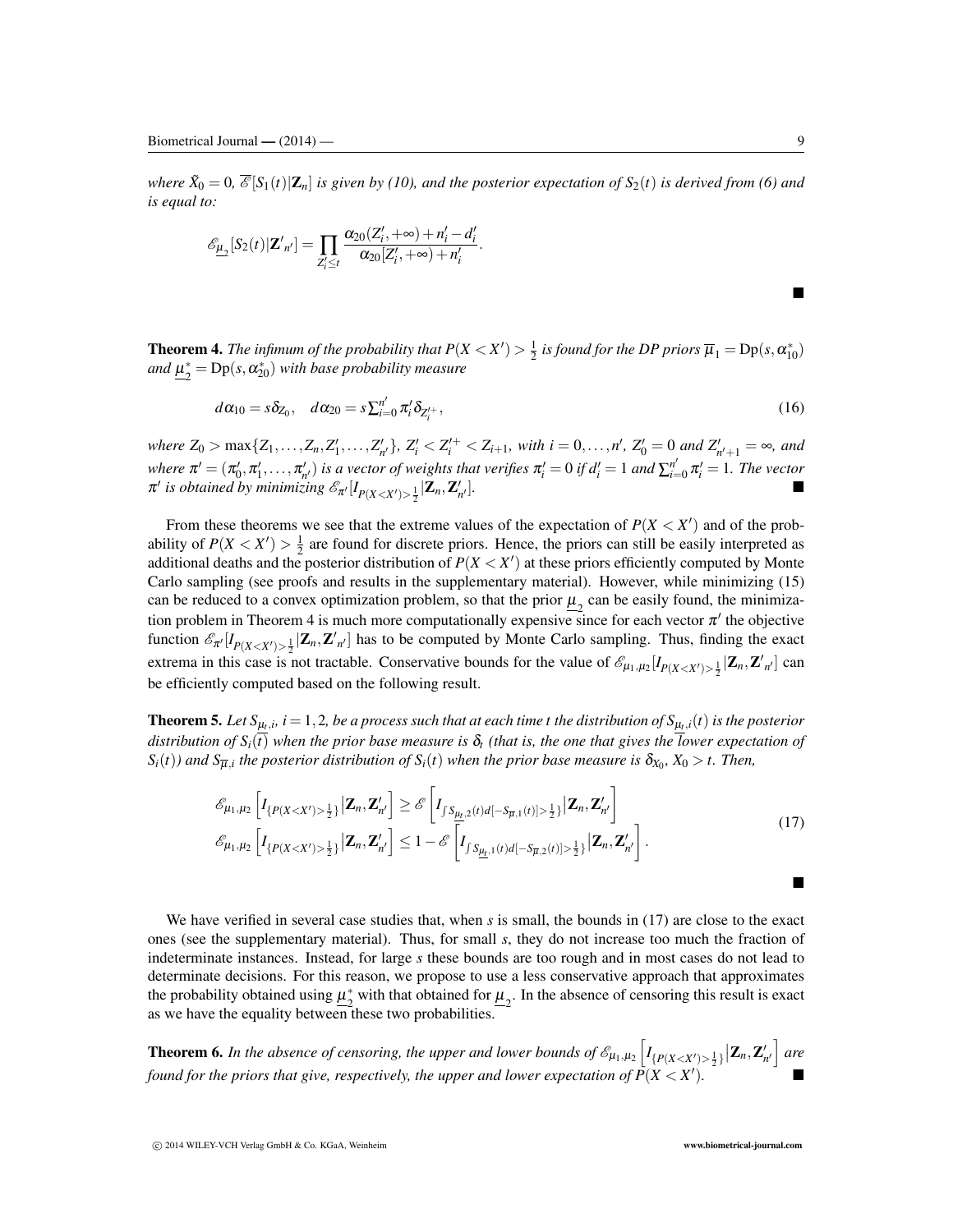Unfortunately, this result does not hold in case of censored data (see the supplementary material for a counterexample). Then, the lower and upper probabilities obtained using  $\mu_2$  are inner approximations of the correct ones, but we have verified empirically that the difference between them is very small (see the supplementary material for more details). Moreover, results of the simulations in Section 3 show that a test performed using this approximation is calibrated and more reliable than the traditional tests. Therefore, the use of the priors  $\overline{\mu}_1, \underline{\mu}_2$  allows an efficient computation of the lower and upper probabilities and, at the same time, provides a good approximation of the true lower and upper probabilities. For this reason we suggest to use this approximation.

Although the IDP test shares several similarities with a standard Bayesian approach, it embodies a change of paradigm when it comes to taking decisions. The IDP test has the advantage of producing an *indeterminate* outcome when the decision about the hypothesis being tested is *prior-dependent*, that is, the IDP test is able to tell whether the decision which minimizes the expected loss would change depending on the DP base measure one chooses. Therefore, the IDP test is robust in providing a determinate decision only when all DP priors in the class represented by the IDP agree. Indeterminate outcomes indicate that collecting additional data could provide valuable further evidence to the decision maker.

To perform a sensitivity analysis of the test decision with respect to the possible values of the prior strength *s*, we propose to evaluate the maximum value (*smax*) for which the decision remains determinate. Then, we are guaranteed that by repeating the test with *smax* more observations in each group we will never contradict the decision taken with the available data. In this view, *smax* can be seen as a measure of robustness of the test decision. Notice that values of *smax* greater than 1 indicate already a quite robust decision: for example, if  $s_{max} = 2$  we are implicitly considering the very unlikely event that all the 4 fictitious observations (2 for each group) fall in the most unfavorable position for the hypothesis under test.

### 3 Simulations

Using simulated data, we compare the IDP estimator for survival functions with the traditional KM estimator, where we employ Greenwood's formula plus the Gaussian approximation for the estimation of confidence intervals regarding the survival probability. For obtaining the KM estimator, we use the R package survival (Therneau, 2014) and we consider both the linear *plain* confidence interval (which is routinely constructed by most statistical packages), and the interval built using a *log-log* transformation of the cumulative hazard rate (Moeschberger and Klein, 2003). We consider simulated cases where lifetime data and follow up times are generated from an exponential distribution, such that  $X_1, \ldots, X_n, Y_1, \ldots, Y_n \sim$  $Exp(\lambda = 5)$ . As an illustration, Figure 1 shows examples of survival curves estimated for  $n = 25$  and  $n = 100$  with 95% confidence intervals for the log-log KM and the 95% credible interval defined in (11) for the IDP with *s* = 0.25. While a (somewhat small) difference between the two estimators can be noticed for  $n = 25$ , the same is unperceivable with  $n = 100$ . Notice however that the lower bound for the IDP credible interval accounts better for the observed censored data. The lower bound of the IDP decreases at censoring times, thus reflecting the fact that, after censoring, we have less individuals under observation and thus the estimate we can (robustly) provide has wider uncertainty and, thus, wider credible intervals.

Figure 2 shows the coverage of the 95% intervals obtained by the IDP and the KM estimators (both plain and log-log) over 1000 repetitions (and varying time instants). The plain KM confidence intervals provide a coverage lower than the target value of 0.95, as it is known that Greenwood's estimator tends to underestimate the true variance of KM for small to moderate samples (Moeschberger and Klein, 2003). The log-log KM estimator provides a better coverage than plain KM, but still below the target. Note that coverage decreases at later time instants, which is exactly when fewer data are available for the estimation (fewer individuals at risk). On the other hand, IDP is more robust and, in general, achieves a coverage slightly larger than 0.95. If one chooses a very low value of *s*, for instance  $s = 0.01$ , then IDP cannot reach the target coverage either. Table 1 presents coverages (averaged over all time instants) for different values of *s*. The greater the choice of *s* the more conservative is IDP and the width of its credible intervals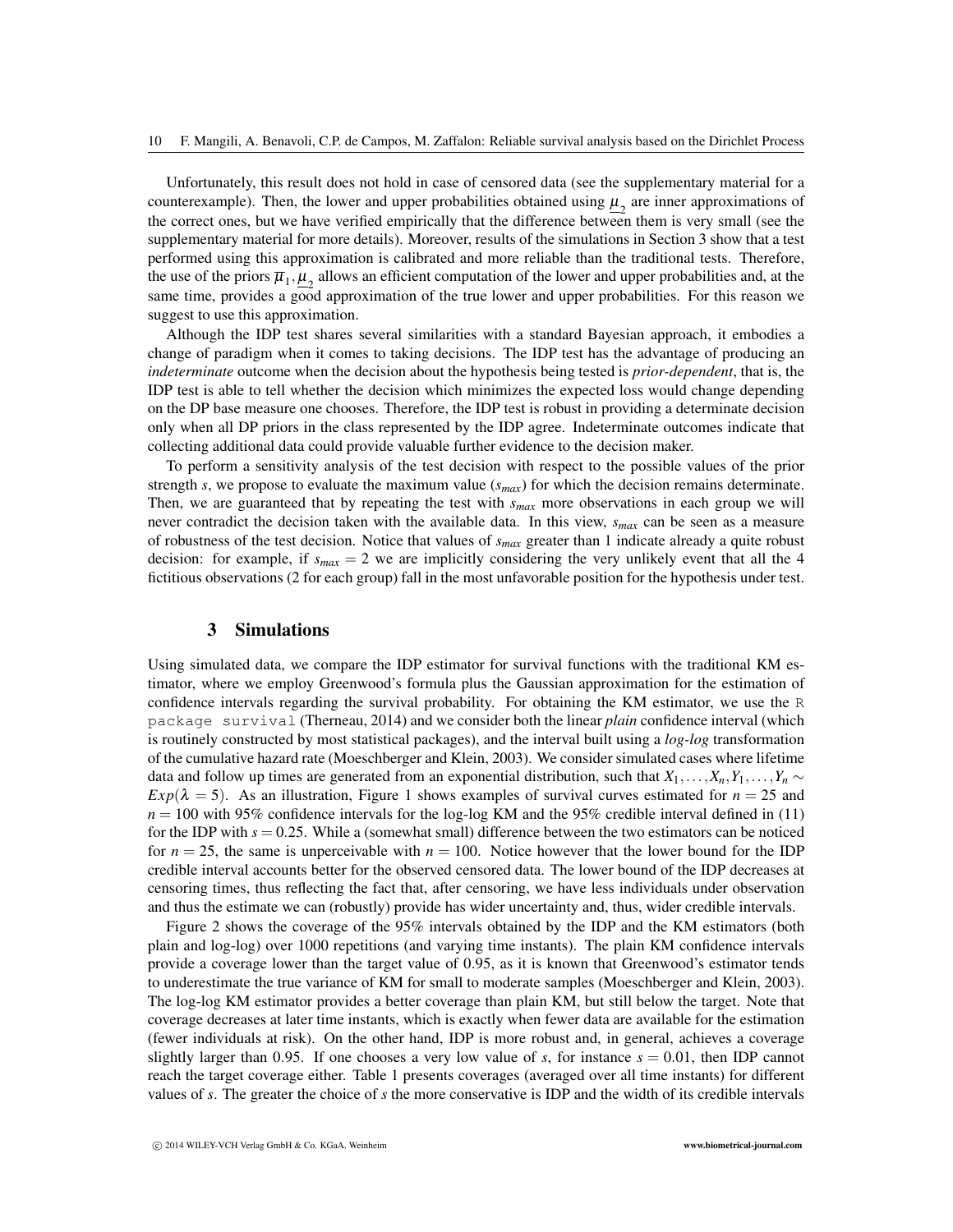

**Figure 1** Survival curve estimates from the IDP ( $s = 0.25$ ) and the log-log KM approaches after *n* observations. The continuous lines represent the KM estimator (red line) and the lower (thin black line) and upper (thick black line) IDP estimates; the dotted lines represent the confidence/credible intervals estimated by the KM (red) and the IDP (black).

Table 1 Coverage of pointwise KM's confidence intervals and IDP's credible intervals.

|         | KM (plain) | $KM$ (log-log) | $IDP(s=0.01)$ | $IDP(s=0.25)$ | IDP $(s=0.5)$ |
|---------|------------|----------------|---------------|---------------|---------------|
| $n=25$  | 0.878      | 0.932          | 0.924         | 0.961         | 0.974         |
| $n=100$ | 0.932      | 0.953          | 0.945         | 0.961         | 0.968         |

increases. In these results, as it can be seen in Table 1, values for *s* above 0.5 are already too conservative. We take  $s = 0.25$  for most experiments from now on, because in general it already achieves the desired coverage.



**Figure 2** Coverage of the Kaplan-Meier and IDP credible intervals with  $s = 0.25$ .

For the purpose of comparing the survival of individuals of two independent populations, we have applied the IDP test to a number of artificial datasets simulating the different scenarios proposed by Leton` and Zuluaga (2005), that is, same hazard (SH), proportional hazards (PH), early hazard difference (EHD) and late hazard difference (LHD), and we have compared it against the log-rank test and the (Peto-Peto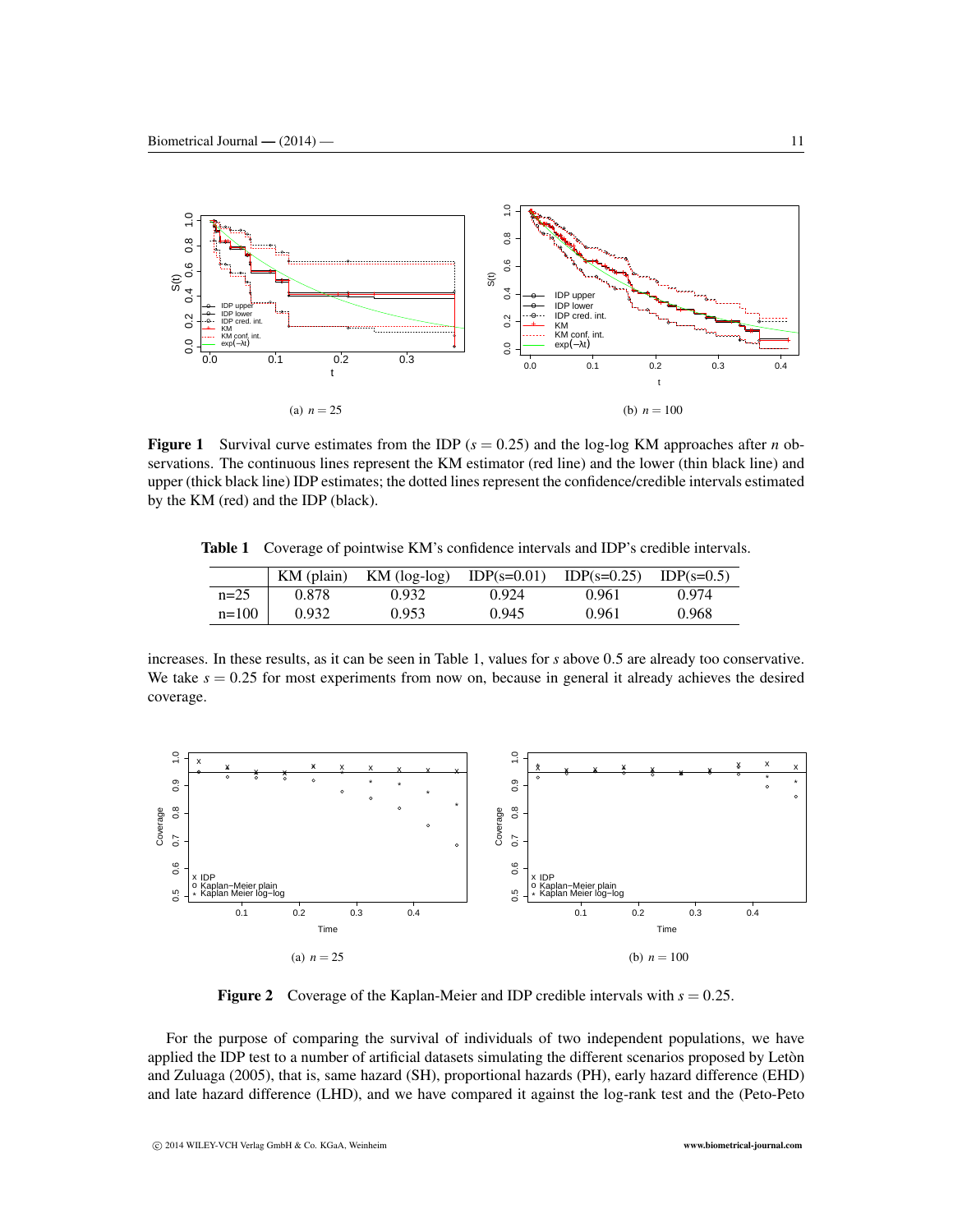Table 2 Fraction of H1 decisions for the different tests in the cases where the IDP is determinate or indeterminate (round brackets). Into square brackets in the IDP column, we report the fraction of indeterminate outcomes.

|            | Log-rank      | Peto-Peto     | $IDP(s = 0.25)$  |
|------------|---------------|---------------|------------------|
| <b>SH</b>  | 0.0261(0.405) | 0.0282(0.392) | $0.0250$ [0.079] |
| PH.        | 0.7201(0.678) | 0.6948(0.433) | $0.7069$ [0.171] |
| <b>EHD</b> | 0.7563(0.202) | 0.8578(0.896) | $0.8268$ [0.163] |
| LHD        | 0.4411(0.970) | 0.2122(0.090) | $0.2333$ [0.100] |

modification of the) Gehan-Wilcoxon test, both implemented in the R package survival. Tests are one-sided, always analyzing whether  $P(X < X') > \frac{1}{2}$  (which is considered as the alternative hypothesis), with  $X$  and  $X'$  denoting the corresponding variables of interest in two independent populations. Table 2 gives the fraction of rejection of the null hypothesis over the cases where IDP yields a determinate decision and over the cases where it cannot take a decision (into round brackets); the fraction of indeterminate cases for the IDP test is also shown (square brackets). The SH line regards same hazards, so the null hypothesis is true and the fraction of rejections represents the type-I error (which should be lower than  $\gamma = 0.05$ ). In the other lines, the fraction of rejections measures the power of the test. Further details about the simulation setting are presented in the supplementary material.

Let us first consider the determinate cases. We see that all tests perform similar for SH. As expected, the Peto-Peto test outperforms the log-rank test only in the EHD scenario. Overall, IDP presents similar power to Peto-Peto, and is outperformed by the log-rank for LHD. Even though the IDP test is never the most powerful, it outperforms the log-rank in the EHD scenario and the Peto-Peto test in the LHD scenario (it ties with Peto-Peto for PH), thus it can be seen as a compromise between the other two tests when the scenario under study is unknown (which is often the case). The IDP test also gives us an extra information: it suggests that part of the cases (indicated between square brackets) are *indeterminate* and could be better decided if more data were available (with few more data, some of those decisions could easily become a rejection of the null hypothesis). While traditional tests always issue a determinate decision, the IDP test acknowledges that a reliable decision cannot be made without collecting more data. In the cases where the IDP test is indeterminate we can see from Table 2 that the type-I error in the SH scenario is much larger than γ both for the log-rank and Peto-Peto tests. In the PH scenario the power of the traditional tests reduces with respect to that obtained when the IDP test is determinate. In the EHD scenario the power of the Peto-Peto test is much larger than that of the Log-rank test since the former is biased toward H1 in such scenario, whereas the log-rank test is biased toward H0. The opposite situation happens for the LHD scenario. Indeed those two tests carry some assumptions that are usually hard to verify a priori. The IDP test is capable of detecting the situations where those assumptions mostly affect the test decisions; the fact that the two tests usually disagree in those cases shows that the decision is difficult and may not be reliable. Moreover, we will see in Example 3.2 that the assumptions underlying the log-rank and Peto-Peto tests may affect the reliability of their decisions under the null hypothesis. Therefore, for the robustness of the decision it is important to isolate those instances where the decision strongly relies on those uncertain assumptions.

We believe that robustness is an important feature of a test, as it may contribute to avoid misleading decisions and false discoveries which affect the replicability of results. In this context, we show an example where log-rank and Peto-Peto tests are not reliable (a reliable test should not reject the null hypothesis with probability higher than  $\gamma = 0.05$  when it is true).

**Example 3.1** Consider two groups with different sizes ( $n = 20$  and  $n' = 100$ ) from the same population. Lifetime data are taken from the same exponential distribution  $Exp(\lambda = 1)$ ; censoring times are sampled from the uniform with support [0,2]. Due to the very different sample size, the type-I error, evaluated over 1000 repetitions, is greater than the desired value  $\gamma = 0.05$  both for log-rank and Peto-Peto tests (0.065)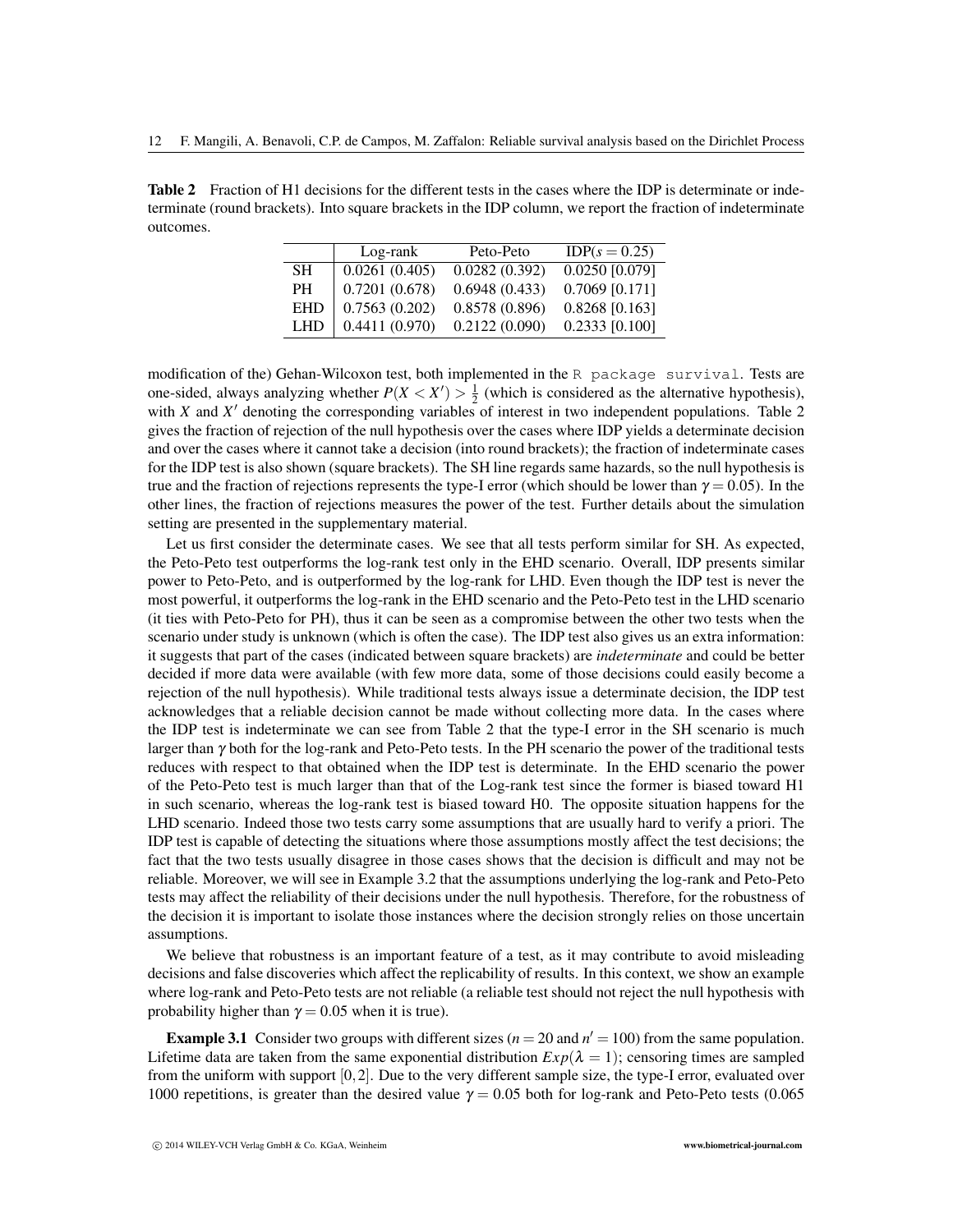and 0.061, respectively). If we limit to consider only the samples where the IDP test is determinate (89% of the cases), the Type-I error is 0.032 both for the log-rank and the Peto-Peto tests and 0.030 for the IDP test. Considering instead only the samples where the IDP is indeterminate, the error become 0.300 for the log-rank and 0.336 for the Peto-Peto test.

Besides the robustness that is provided by the IDP test in general, Example 3.2 shows that the IDP test is particularly useful in situations where hazards cross (as well as in situations where one is unsure about such crossing, if he wants to take reliable decisions), as most classical tests become unreliable.

**Example 3.2** Consider two scenarios A and B, each of which with two groups of  $n = 50$  and  $n' = 25$ samples. Lifetime data are sampled from two populations with survival functions given in Figure 3.



Figure 3 Survival functions for control (continuous thin line) and treated (dashed thick line) populations.

The survival curves in the two scenarios are very similar, but curves of control and treatment have their shape interchanged. The hazard function is designed so that in both scenarios  $P(X \le X')$  is slightly smaller than  $\frac{1}{2}$  (with *X* representing the control group); hence the null hypothesis is true in both scenarios. The type-I error of the three tests, evaluated on 1000 different repetitions, is shown in Table 3. The log-rank has a large Type-I error in scenario A, while Peto-Peto has very large Type-I error in scenario B, and both are way greater than the target of 0.05. Indeed, these tests are designed to respectively weight more late and early differences in the curves and, thus, cannot account correctly for the overall behavior of the functions. The IDP test does not assume any characteristic for the survival function; its Type-I error has been always smaller than 0.05. When the IDP is indeterminate the error is 1 or almost 1 for the cases where the tests are biased toward the alternative hypothesis (that is, scenario A for log-rank and scenario B for Peto-Peto test). In the opposite scenario, tests are biased toward favoring the null hypothesis and thus the error is much smaller; this is particularly evident for the log-rank, which is more strongly biased and thus never rejects the null hypothesis apart for only 2 extreme cases where also the IDP and the Peto-Peto do reject it. The log-rank does not achieve error below 0.05 in Scenario A even if we set the significance level of the test at 0.01. Peto-Peto test, instead, obtains an error below 0.05 if we set  $\gamma = 0.01$  (but not below the target  $γ$  itself), but such choice is completely arbitrary, as one cannot know (or rely on) which would be the γ to achieve type-I error of 5% (besides the sharp drop in power that the test would face). Into round brackets we report the error over the indeterminate cases identified by an IDP test with  $\gamma = 0.05$ . We expect that, in those cases which are critical for a decision criteria with  $\gamma = 0.05$ , a more conservative test using  $\gamma = 0.01$ would not reject the null hypothesis thus achieving a very small Type-I error error. This is always true except for the log-rank test in scenario A (with an error of 1) thus confirming once more the strong bias of this test in case of crossing hazards.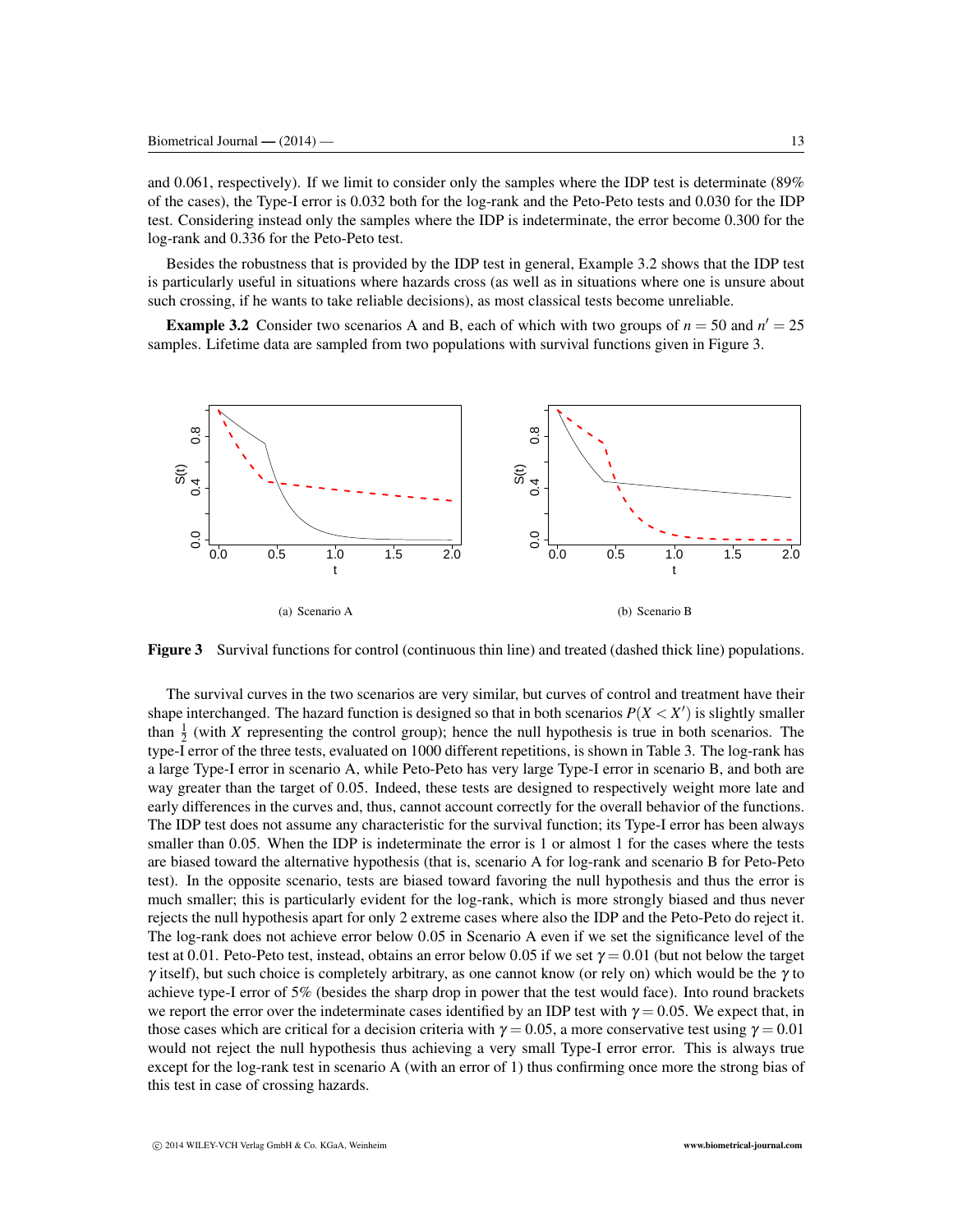Table 3 Type-I error of different tests for significance level  $\gamma = 0.05$  and  $\gamma = 0.01$  over the determinate cases. Into round brackets we report the Type-I error for Log-rank and Peto-Peto in the IDP indeterminate instances, and into square brackets the fraction of indeterminate outcomes for IDP.

|                 |                            | Log-rank     |                 | Peto-Peto       |                 |  |
|-----------------|----------------------------|--------------|-----------------|-----------------|-----------------|--|
| $\gamma = 0.05$ |                            | $v = 0.01$   | $\gamma = 0.05$ | $\gamma = 0.01$ | $\gamma = 0.05$ |  |
| Scenario A      | $\pm 0.320(1.000)$         | 0.140(0.929) | 0.044(0.071)    | 0.007(0.000)    | $0.048$ [0.028] |  |
| Scenario B      | $\vert 0.014(0.000) \vert$ | 0.006(0.000) | 0.173(1.000)    | 0.063(0.800)    | $0.045$ [0.020] |  |

Table 4 p-values (Log-rank and Peto-Peto tests) and posterior probabilities (IDP test) for the AIDS dataset. (H0)/(H1) indicates the decision taken at the level  $\gamma = 0.05$ , while (I) indicates an indeterminate outcome.

|   | Group 1    | Group 2    | N. Data  | Log-rank                  | Peto-Peto                 | IDP $(s = 0.25)$   | $S_{max}$                |
|---|------------|------------|----------|---------------------------|---------------------------|--------------------|--------------------------|
|   | Male       | Female     | 2754/89  | $0.182$ (H0)              | $0.525$ (H <sub>0</sub> ) | $0.575/0.738$ (H0) | 6.2                      |
|   | <b>NSW</b> | VIC-       | 1780/588 | $0.228$ (H <sub>0</sub> ) | $0.024$ (H1)              | $0.907/0.921$ (H0) | 1.5                      |
|   | <b>OLD</b> | <b>NSW</b> | 226/1780 | $0.046$ (H1)              | $0.027$ (H1)              | $0.929/0.969$ (I)  | $\overline{\phantom{a}}$ |
| 4 | No Drug    | Drug       | 2506/120 | $0.011$ (H1)              | $0.019$ (H1)              | $0.986/0.990$ (H1) | 3.2                      |
|   | Blood      | Haemoph.   | 94/46    | $0.046$ (H1)              | $0.006$ (H1)              | $0.991/0.995$ (H1) | 2.1                      |

## 4 Australian AIDS survival data

In this section, we consider the Australian AIDS survival dataset (Ripley and Solomon, 1994; Venables and Ripley, 2002) of cases reported to the Australian National Centre in HIV Epidemiology and Clinical Research. The dataset contains records of 2843 individuals diagnosed from 1982 to 1991, of which 1787 died prior to the end of the study.

We consider the five pairs of groups listed in Table 4. The first considers gender, the next two consider populations from distinct regions of Australia (*NSW*, *VIC*, and *QLD* mean, respectively, New South Wales including the Australian Capital Territory, Victoria, and Queensland, the three most populated regions in the country), the fourth considers users of drugs (or not), and the fifth considers the reported transmission between *Blood* (that is, receipt of blood, blood components or tissue) and *Haemophilia* (coagulation disorder). These tests have been chosen to confirm (or to find evidence against) the results reported long ago by the responsible for the dataset himself (Ripley and Solomon, 1994). For each pair, we test the hypothesis that the survival time is shorter for the first group of individuals than for the second group. More precisely, let *X* be the survival time of individuals from Group 1 (for example, *Male* in the first line of Table 4) and X' that of individuals from Group 2. We test  $P(X < X') \leq \frac{1}{2}$  (null hypothesis, or H0) against  $P(X < X') > \frac{1}{2}$  (alternative hypothesis, or H1) using the log-rank and the Peto-Peto modification of the Gehan-Wilcoxon test, as well as the IDP test. In Table 4, we present p-values for the log-rank and Peto-Peto tests and posterior probabilities for the IDP test. We use the significance level  $\gamma = 0.05$ ; then the null hypothesis is rejected (denoted H1) if the p-value is smaller than  $γ$  (log-rank and Peto-Peto tests) or if the lower probability of the alternative hypothesis is greater than  $1-\gamma$  (IDP test); if, instead, the upper probability is greater than  $1-\gamma$  but the lower probability is not, then we declare it *indeterminate*. Figure 4 shows the survival curves related to the tests under consideration.

According to the previous study (Ripley and Solomon, 1994), no difference in survival has been verified between *Male* and *Female*, and between *NSW* and *VIC*, while a difference in survival time was identified for *QLD* versus *NSW*, *No-drug* versus *drug* usage, and *Blood* versus *Haemophilia* (the last comparison was not directly performed, but can be inferred from their conclusions). Table 4 shows that our results are consistent with those findings. The IDP test confirms that gender is not significant to discriminate survival time even if the strength of its prior were as large as 6, that is, even if 6 fictitious additional data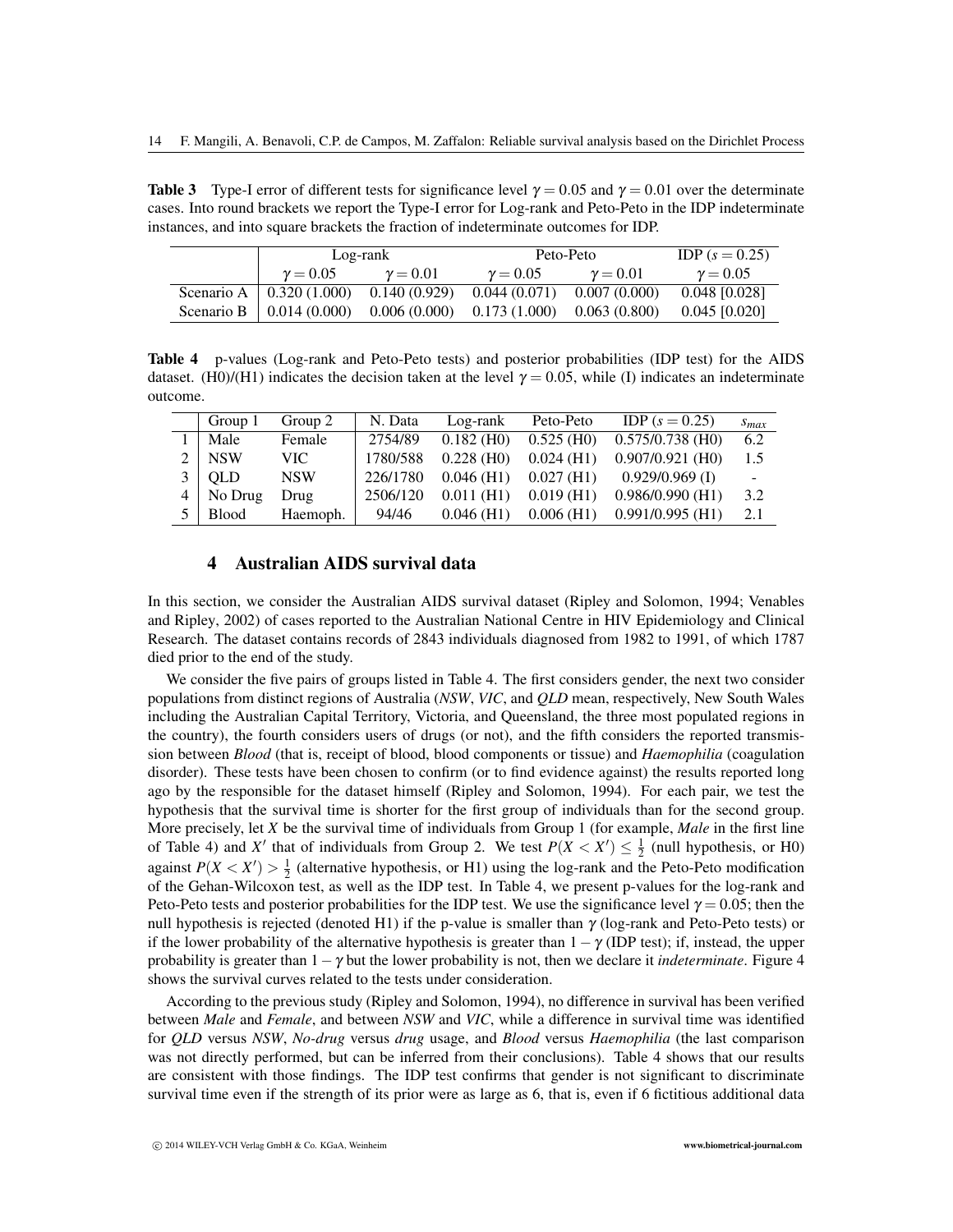

(e) *Blood* and *Haemophilia*.

**Figure 4** Survival curves estimated with IDP  $(s = 0.25)$  for the groups in Table 4. Continuous lines represent the IDP lower (thin line) and upper (thick line) expectations of  $S(t)$ ; the dotted lines represent the upper and lower bounds of the credible intervals.

samples were placed in each group in the most adversarial positions in time, the conclusion would remain unchanged. Log-rank and Peto-Peto do not reject H0 either.

For *NSW* against *VIC*, log-rank and Peto-Peto tests provide very different p-values. The Peto-Peto test weights more the first part of the survival curves, where the curve of *NSW* lies below that of *VIC*. In the second part, the curves appear interchanged, but this is somehow neglected by the test. This is a clear case where the proportional hazards assumption fails, and traditional tests are less reliable. IDP indicates that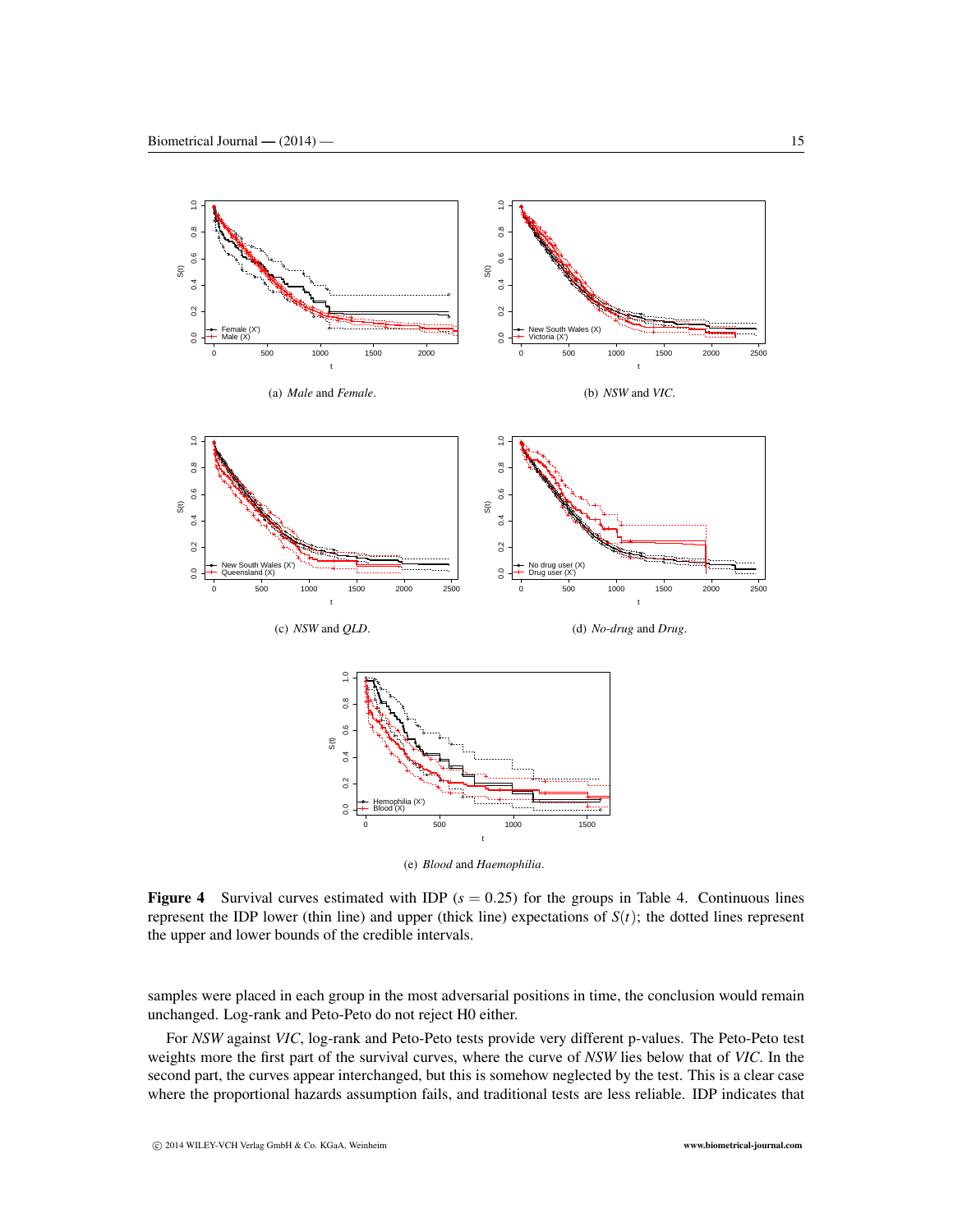up to *s* = 1.5 we can reliably *not* reject H0. These results are supported by data and discussions presented in Australian technical reports (National Centre in HIV Epidemiology and Clinical Research, 2013; Kirby Institute, 2013).

Interestingly, both log-rank and Peto-Peto reject H0 for the comparison *QLD* versus *NSW*, in accordance with previous results (Ripley and Solomon, 1994). However, Ripley and Solomon (1994) clearly acknowledge that the poor survival of *QLD* with respect to *NSW* is *"obscure and require further investigation"*. Indeed recent Queensland reports (Queensland Health, 2011, 2012) (as well as the previously mentioned Australian reports) show no reason to believe that survival of AIDS patients in that region is shorter than in New South Wales. The IDP test identifies such doubtful situation and responds an *indeterminate* outcome (with an indeterminacy that exists even if  $s \to 0$ ), suggesting that further data should be collected for reaching a better decision.

Finally, both *No-drug* versus *Drug* and *Blood* versus *Haemophilia* tests have H0 rejected with all the three tests, even though p-values of log-rank and Peto-Peto are quite different in the latter. This might be explained by the possible late cross in the curves, as shown in Figure 4. In both comparisons, IDP provides a robust decision of rejecting H0 together with a measure of its robustness, given by the maximum strength *s* such that the decision of rejecting H0 would yet take place. For *Blood* versus *Haemophilia*, even if  $s_{max} = 2.1$  additional fictitious data samples were included in each of the groups ( $s_{max} = 3.2$  fictitious data in the *No-drug* versus *Drug*), we would still reject H0, so the results are indeed quite reliable.

From these results we can see that the IDP test does not simply issue an indeterminate outcome when the p-value of the traditional tests is close to the significance level  $\gamma$ : for instance, the p-value of the log-rank test is very close to the confidence level γ both in comparison *QLD* versus *NSW* and *Blood* versus *Haemophilia* (the p-value is 0.046 in both cases), but only in the first comparison the IDP test is indeterminate. The same situation can be seen for the Peto-Peto test with comparisons *NSW* versus *VIC* (pvalue= 0.024) and *QLD* versus *NSW* (p-value= 0.027). Neither can the IDP test be mimicked by issuing an indeterminate outcome when the decision of the other tests differ: they both rejected H0 in the comparison *QLD* versus *NSW*, while IDP test is indeterminate and they take different decisions in the comparison *NSW* versus *VIC* while IDP issues H0.

### 5 Conclusions

In this paper we have employed a model of prior near-ignorance for nonparametric inferences based on the Dirichlet process to develop robust methods for survival analysis with right-censored data. The approach has the benefits of a Bayesian inference while avoiding completely the need of specifying the infinitedimensional parameter of the Dirichlet Process. The only free parameter is the strength of the prior, which has a clear interpretation as the number of additional fictitious data (placed in the most adversarial way) that we impose to the model while checking whether the decision would remain unchanged. This makes the elicitation of the prior very easy, and allows us to compute posterior inferences for which no closed form expression exists by a simple Monte Carlo sampling from the Dirichlet distribution, thus avoiding more demanding sampling approaches typically used for the Dirichlet process (for example, stick breaking). Based on this prior near-ignorance model, we have developed an estimator for the survival curves which can provide reliable credible intervals for the probability of survival. We have also proposed a general, simple and conservative approach for testing the difference in survival of individuals from two independent populations called IDP test, which is a robust alternative to log-rank and other weighted Wilcoxon rank-sum tests. The IDP test is able to identify whether the decision is prior-dependent, and gives the possibility of evaluating the size of the difference between survival times through the posterior distribution of  $P(X < X')$ . Moreover, the IDP test allows us to perform an analysis of robustness with respect to the only parameter that has to be elicited in the IDP test, the prior strength, by computing its maximum value for which the IDP test remains determinate. This can be interpreted as a measure of robustness of the decision. Results have shown that this test has similar power than that of classical tests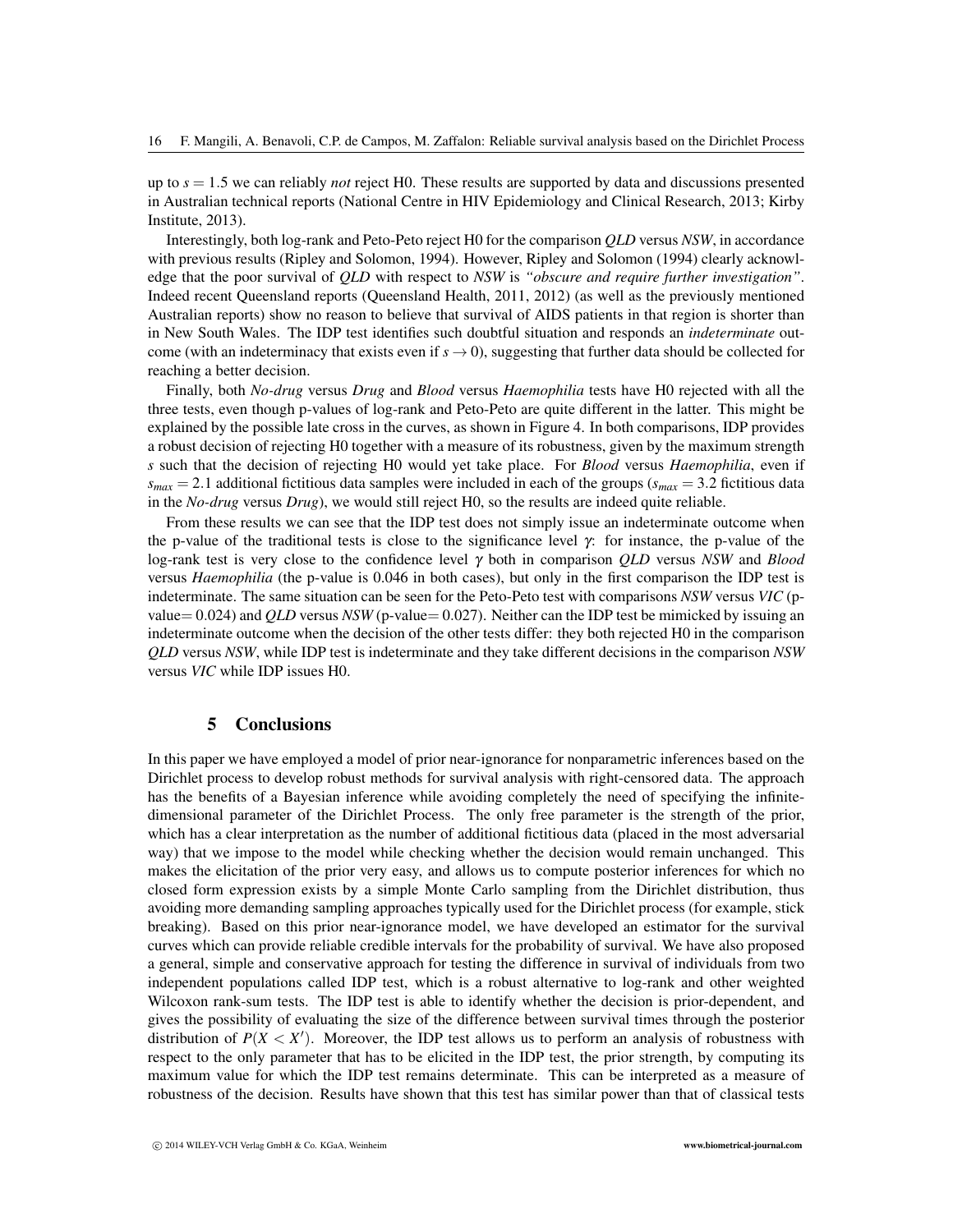and yet is more reliable. The study of the Australian AIDS dataset has demonstrated that the IDP test was able to identify the low reliability of a previous conclusion that the survival of individuals with AIDS from the Queensland region in Australia is significantly worst than for individuals from New South Wales, a result that had been questioned by the curator of the dataset himself.

### 6 Supplementary Material and Software

Supplementary material is available online at the journal website. It contains details about the numerical approximation of the posterior distribution of  $S(t)$  and  $P(X < X')$  and about the simulations and proofs of all results presented in this paper.

The R package IDPsurvival available from the CRAN Repository provides the software in the form of R code, together with a sample input data set and complete documentation. Source code to reproduce the results in this paper is available as Supporting Information on the journal's web page (http://onlinelibrary.wiley.com/doi/xxx/suppinfo).

### Acknowledgments

The authors would like to thank the anonymous Reviewer for her/his comments and suggestions which have been very helpful to improve the quality of the paper.

This work has been partially supported by the Swiss NSF grant n. 200020-137680/1.

### Conflict of Interest

*The authors have declared no conflict of interest.*

### References

- Benavoli, A., Corani, G., Mangili, F., Zaffalon, M., and Ruggeri, F. (2014a). A Bayesian Wilcoxon signed-rank test based on the Dirichlet process. In *Proceedings of the 31st International Conference on Machine Learning, Beijing*.
- Benavoli, A., Mangili, F., Ruggeri, F., and Zaffalon, M. (2014b). Imprecise Dirichlet process with application to the hypothesis test on the probability that *X* < *Y*. *ArXiv:1402.2755*.
- Berger, J. (1994). An overview of robust Bayesian analysis with discussion. *Test*, 3(1):5–124.
- Berger, J., Rios Insua, D., and Ruggeri, F. (2000). Bayesian robustness. In Rios Insua, D. and Ruggeri, F., editors, *Robust Bayesian Analysis*, volume 152 of *Lecture Notes in Statistics*, pages 1–32. Springer New York.

Berger, J. O. (1993). *Statistical decision theory and Bayesian analysis*. Springer-Verlag.

- Blum, J. and Susarla, V. (1977). On the posterior distribution of a Dirichlet process given randomly right censored observations. *Stochastic Processes and their Applications*, 5(3):207–211.
- Coolen, F. (1997). An imprecise Dirichlet model for Bayesian analysis of failure data including right-censored observations. *Reliability Engineering & System Safety*, 56(1):61–68.
- Coolen, F. and Yan, K. (2003). Nonparametric predictive comparison of two groups of lifetime data. In *International Symposium on Imprecise Probabilities and Their Applications. (ISIPTA)*, volume 3, pages 148–161.

Ferguson, T. (1973). A Bayesian analysis of some nonparametric problems. *The Annals of Statistics*, 1(2):209–230.

- Ferguson, T. and Phadia, E. (1979). Bayesian nonparametric estimation based on censored data. *The Annals of Statistics*, 7(1):163–186.
- Hampel, F. (1974). The influence curve and its role in robust estimation. *J. of the American Statistical Association*, 69(346):383–393.
- Hjort, N. (1990). Nonparametric Bayes estimators based on Beta processes in models for life history data. *Annals of statistics*, 18(3):985–1500.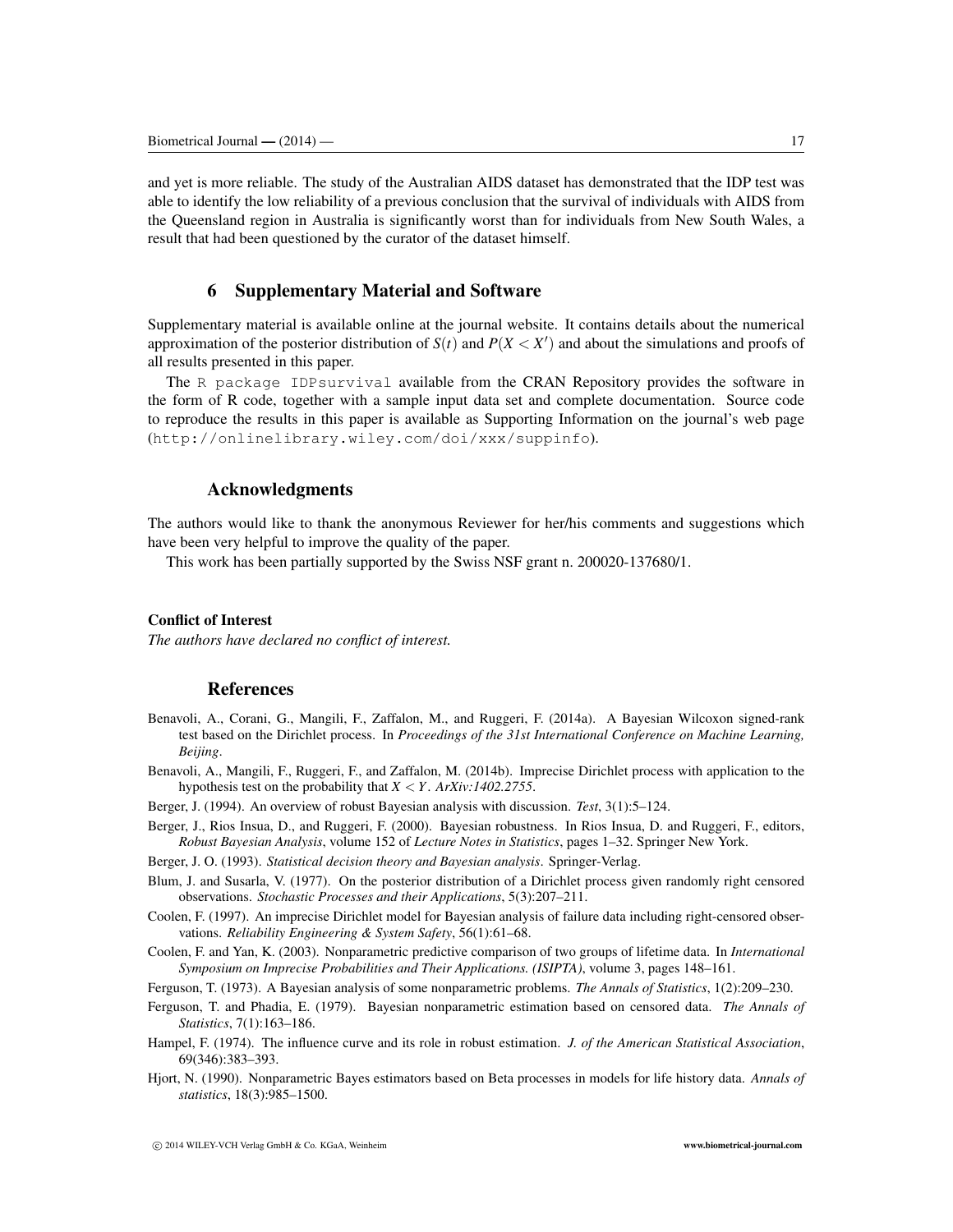- Huber, C. (2010). Robust versus nonparametric approaches and survival data analysis. In *Advances in Degradation Modeling*, pages 323–337. Springer.
- Kaplan, E. and Meier, P. (1958). Nonparametric estimation from incomplete observations. *J. of the American Statistical Association*, 53(282):457–481.
- Kirby Institute (2013). HIV, viral hepatitis and sexually transmissible infections in Australia Annual Surveillance Report 2013. Technical report, University of New South Wales.
- Leton, E. and Zuluaga, P. (2005). Relationships among tests for censored data. ` *Biometrical J.*, 47(3):377–387.
- Mann, H. and Whitney, D. (1947). On a test of whether one of two random variables is stochastically larger than the other. *Annals of Mathematics and Statistics*, 18(1):50–60.
- Mantel, N. (1966). Evaluation of survival data and two new rank order statistics arising in its consideration. *Cancer chemotherapy reports. Part 1*, 50(3):163–170.
- Moeschberger, M. and Klein, J. (2003). *Survival analysis: Techniques for censored and truncated data: Statistics for Biology and Health*. Springer.
- National Centre in HIV Epidemiology and Clinical Research (2013). Mapping HIV outcomes: geographical and clinical forecasts of numbers of people living with HIV in Australia. Technical report, University of New South Wales.
- Pericchi, L. and Walley, P. (1991). Robust Bayesian credible intervals and prior ignorance. *Int. Statistical Review*, 59:1–23.
- Queensland Health (2011). 2011 HIV/AIDS Report: Epidemiology and Surveillance. Technical report, Queensland Government.
- Queensland Health (2012). HIV in Queensland 2012. Technical report, Queensland Government.
- Ripley, B. and Solomon, P. (1994). A note on Australian AIDS survival. Technical report, University of Adelaide. Department of Statistics Research Report 94/3.
- Rubin, D. (1981). The Bayesian bootstrap. *The Annals of Statistics*, 9(1):130–134.
- Susarla, V. and Van Ryzin, J. (1976). Nonparametric Bayesian estimation of survival curves from incomplete observations. *J. of the American Statistical Association*, 71(356):897–902.
- Therneau, T. (2014). *A Package for Survival Analysis in S*. R package version 2.37-7.
- Venables, W. and Ripley, B. (2002). *Modern applied statistics with S*. Springer.
- Walley, P. (1991). *Statistical Reasoning with Imprecise Probabilities*. Chapman and Hall.
- Walley, P. (1996). Inferences from multinomial data: learning about a bag of marbles. *J. of the Royal Statistical Society. Series B (Methodological)*, 58(1):3–57.
- Wang, J.-G. (1987). A note on the uniform consistency of the kaplan-meier estimator. *The Annals of Statistics*, 15(3):1313–1316.
- Wilcoxon, F. (1945). Individual comparisons by ranking methods. *Biometrics Bulletin*, 1(6):80–83.
- Zhou, M. (2004). Nonparametric Bayes estimator of survival functions for doubly/interval censored data. *Statistica Sinica*, 14(2):533–546.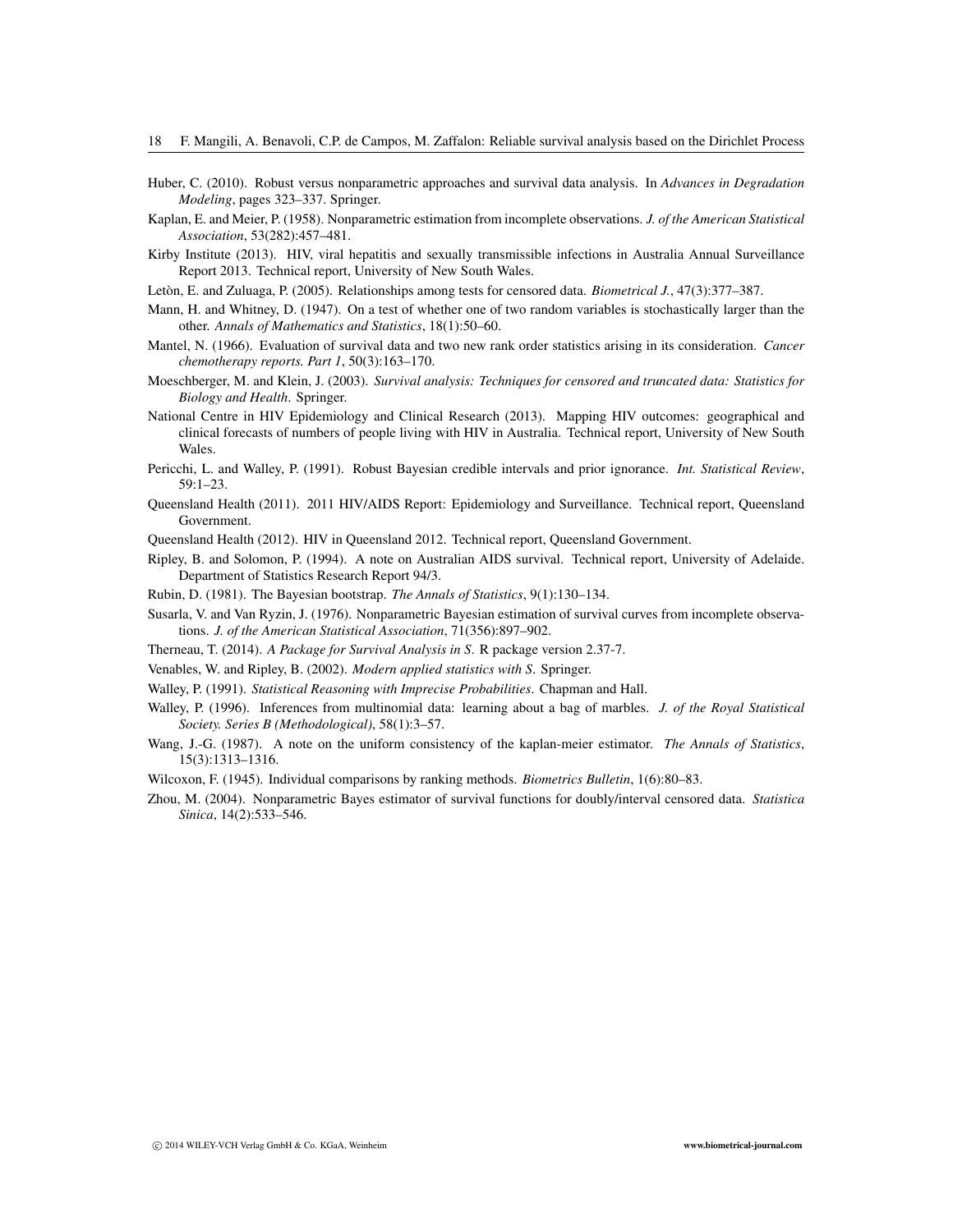# Supplementary material to "Reliable survival analysis based on the Dirichlet Process"

Francesca Mangili\*<sup>, 1</sup>, Alessio Benavoli <sup>1</sup>, Cassio P. de Campos <sup>1</sup>, and Marco Zaffalon <sup>1</sup>

1 IPG-IDSIA, Galleria 2, 6928 Manno-Lugano, Switzerland

Received —, revised —, accepted —

This supplementary material contains an initial Section 1 with a brief description of the properties of the Dirichlet Process (DP), omitted in the paper, that will be used in the sequel. In Sections 2 and 3 we derive the procedures for the numerical approximation of the posterior distribution of, respectively, the survival probability and the probability  $P(X < X')$  for survival curve comparison and propose a solution to manage the presence of ties in the IDP test. We also provide a discussion about the choice of the prior strength of the DP (Section 4), further details about the simulations (Section 5) and proofs of the theorems appearing in the paper (Section 6). Finally, in Section 7 we derive an analytical expression for the posterior variance of  $P(X < X')$  that can be used for the Gaussian approximation of the distribution of  $P(X < X')$  when the number of observations is large.

### 1 Some properties of the Dirichlet process

Let  $P \sim \text{Dp}(s, \alpha^*)$ ,  $\alpha^*$  be a finite positive Borel measure on X, with  $\alpha^*(X) = 1$ , and G stand for the cumulative distribution function (CDF) of  $\alpha^*$ . Hereafter we list some useful properties of DP that will be used in the sequel.

(a) In case  $X = \mathbb{R}$ , since *P* is completely defined by its CDF *F*, a-priori we say  $F \sim \text{Dp}(s, G)$  and a posteriori we can write as follows:

$$
F|X_1,...,X_n \sim \text{Dp}\left(s+n, \frac{s}{s+n}G + \frac{1}{s+n}\sum_{i=1}^n I_{[X_i,\infty)}\right),
$$
 (S.1.1)

where *I* is the indicator function.

- (b) Consider an element  $\mu \in \mathbb{M}$  which puts all its mass at the probability measure  $P = \delta_x$  for some  $x \in \mathbb{X}$ . This can also be modeled as  $Dp(s, \delta_x)$  for each  $s > 0$ .
- (c) Assume that  $P_1 \sim \text{Dp}(s_1, \alpha_1^*)$ ,  $P_2 \sim \text{Dp}(s_2, \alpha_2^*)$ ,  $(w_1, w_2) \sim Dir(s_1, s_2)$  and  $P_1$ ,  $P_2$ ,  $(w_1, w_2)$  are independent, then (Ghosh and Ramamoorthi, 2003, Sec. 3.1.1):

$$
w_1 P_1 + w_2 P_2 \sim \mathrm{Dp}\left(s_1 + s_2, \frac{s_1}{s_1 + s_2} \alpha_1^* + \frac{s_2}{s_1 + s_2} \alpha_2^*\right). \tag{S.1.2}
$$

(d) Let  $P_x$  have distribution  $Dp(s + n, \frac{s}{s+n}\alpha^* + \frac{1}{s+n}\sum_{i=1}^n \delta_{X_i})$ . We can write

$$
P_x = w_0 P + \sum_{i=1}^{n} w_i \delta_{X_i},
$$
\n(S.1.3)

where  $(w_0, w_1, \ldots, w_n) \sim Dir(s, 1, \ldots, 1)$  and  $P \sim \text{Dp}(s, \alpha^*)$  (it follows from (b)–(c)).

*<sup>∗</sup>*Corresponding author: e-mail: francesca@idsia.ch

*<sup>⃝</sup>*c 2014 WILEY-VCH Verlag GmbH & Co. KGaA, Weinheim www.biometrical-journal.com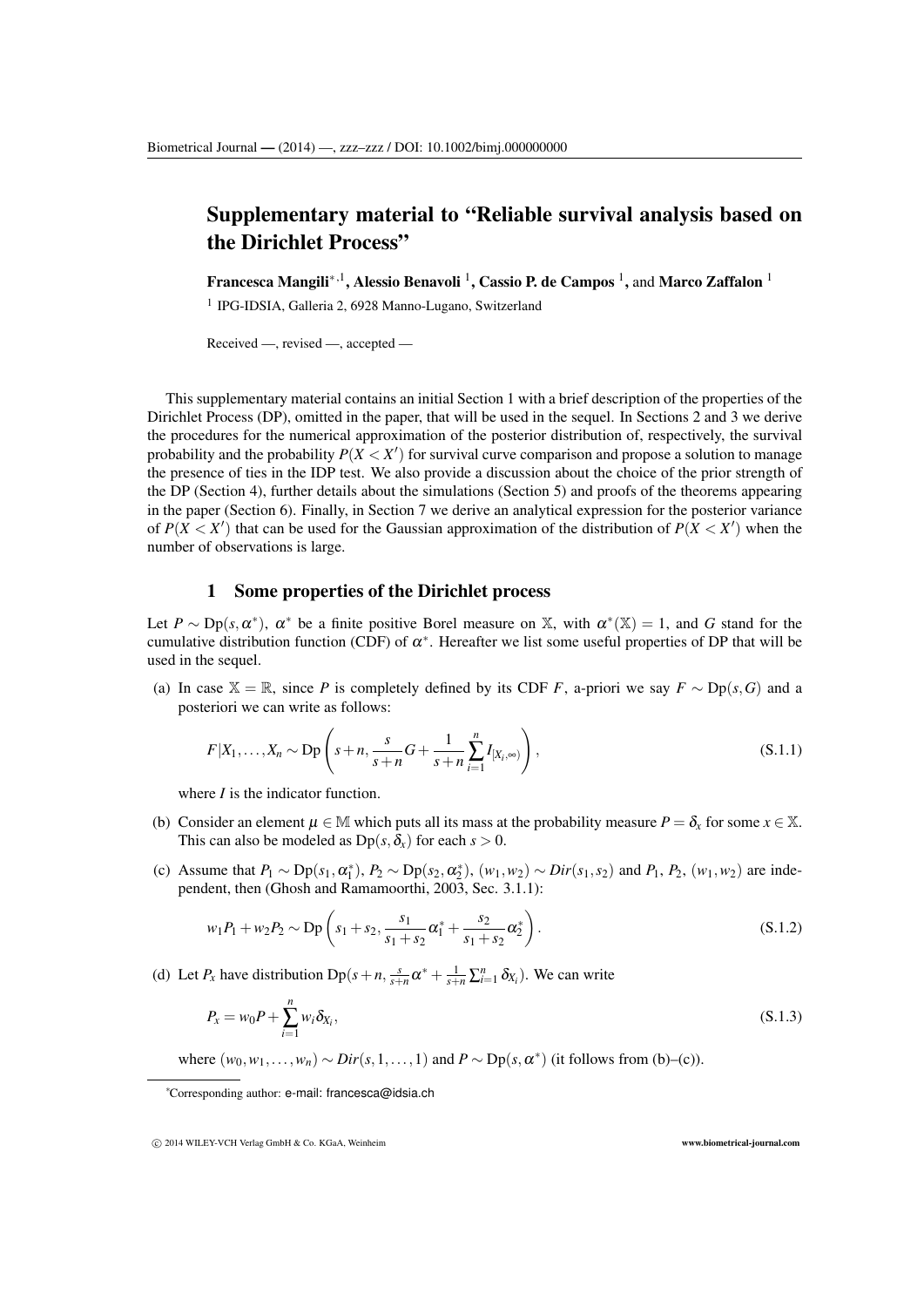# 2 Numerical approximation of the posterior distributions of  $S(t)$

In Blum and Susarla (1977) an analytical expression of the posterior distribution of the survival function *S*(*t*) given a Dirichlet process prior and randomly censored data is derived and proven to be a mixture of Dirichlet processes. To deal with such mixture may be hard in practice. A solution is to approximate the posterior distribution of *S*(*t*) by Monte Carlo sampling. For this, it is convenient to use the formalism introduced by Peterson (1977): let  $L(t, d)$  be the distribution of  $(Z_i, d_i) \in \mathbb{X} = \mathbb{R} \times \{0, 1\}$ , Peterson expresses the Kaplan-Meier estimator based on the sub-survival functions  $S^*(t) = \int_t^\infty dL(s, 1)$  and  $Q^*(t) = \int_t^\infty dL(s, 0)$ from, respectively, deaths and censoring. The following results hold (Peterson, 1977, Properties 1 and 3):

$$
S^*(t) = \int_t^{\infty} Q(s)d[-S(s)],
$$
\n(S.2.4)

$$
S^*(t) + Q^*(t) = P(Z > t) = P(X > t)P(Y > t) = S(t)Q(t),
$$

where  $Q(t) = 1 - C(t)$  and  $C(t)$  is the CDF of the i.i.d. censoring times  $Y_1, \ldots, Y_n$ . From (S.2.4) it follows:

$$
\frac{dS(t)}{S(t)} = \frac{dS^*(t)}{S^*(t) + Q^*(t)}.\tag{S.2.5}
$$

Let  $P_1 = \int_0^\infty dS^*(t)$  and  $P_0 = \int_0^\infty dQ^*(t)$  be the probabilities of death and censoring, we assume that  $(P_1, P_0)$ ,  $S^*(t)$  and  $Q^*(t)$  are independent and take the priors

$$
dL(t|d = 1)\delta_1(d) = \frac{dS^*(t)\delta_1(d)}{P_1} \sim \text{Dp}(s, \alpha_s^*(t)\delta_1(d)),
$$
  

$$
dL(t|d = 0)\delta_0(d) = \frac{dQ^*(t)\delta_0(d)}{P_0} \sim \text{Dp}(q, \alpha_q^*(t)\delta_0(d)),
$$
  

$$
(P_1, P_0) \sim Dir(s, q),
$$

where  $\delta_i(d)$ ,  $i = 0, 1$ , is the Dirac delta function which takes value 1 if  $d = i$  and 0 otherwise. Then by (S.1.2)

$$
dL(t,d) = dS^*(t)\delta_1(d) + dQ^*(t)\delta_0(d) = P_1 dL(t|d = 1)\delta_1(d) + P_0 dL(t|d = 0)\delta_0(d)
$$
 (S.2.6)

$$
\sim \mathop{\rm{Dp}}\left(s+q, \frac{s}{s+q}\alpha_s^*(t)\delta_1(d) + \frac{q}{s+q}\alpha_q^*(t)\delta_0(d)\right) = \mathop{\rm{Dp}}(s+q, \alpha_L^*(t,d)).\tag{S.2.7}
$$

A posteriori it holds

$$
dL(t,d)|\mathbf{Z}_n \sim \mathrm{Dp}(s+q+n, \frac{s+q}{s+q+n}\alpha_L^*(t,d) + \frac{n}{s+q+n}\sum_{i=1}^n \delta_{(Z_i,d_i)}(t,d)).\tag{S.2.8}
$$

We see from (S.2.8) that the conjugacy property is satisfied for  $L(t,d)$ , and for this reason it is easier to sample from its posterior rather than from the posterior of  $S(t)$ . Moreover, the following Lemma S.1 shows that for  $q \to 0$  and  $\alpha_L^* = \alpha_s^*$  the prior in (S.2.6) for  $L(t,d)$  is equivalent to the prior  $S(t) \sim Dp(s, \alpha^*)$  used in the IDP model. Since, from Theorem 1 in the paper, the prior base measure  $\alpha_s(t)$  is discrete for upper and lower expectations of  $S(t)$ , the posterior distribution of  $L(t,d)$  at the extrema is also discrete, and thus we can easily draw from it samples  $L^{(k)}$ ,  $k = 1, 2, \ldots$ , based on the result of Lemma S.2 below. Hence, we propose to sample from the posterior distribution of  $L(t,d)$ , and then derive for each sample  $L^{(k)}(t,d)$  the corresponding values *S* (*k*) (*t*) based on the results of Lemma S.3. Having chosen, based on Lemma S.1, a prior for  $L(t, d)$  which is equivalent to the prior  $Dp(s, \alpha^*)$  used in the IDP model for  $S(t)$ , the samples  $S^{(k)}$ derived from  $L^{(k)}$ ,  $k = 1, 2, \ldots$ , will be distributed according to the posterior distribution of  $S(t)$  given the prior  $S(t) \sim \text{Dp}(s, \alpha^*)$  and thus provide a numerical approximation of it.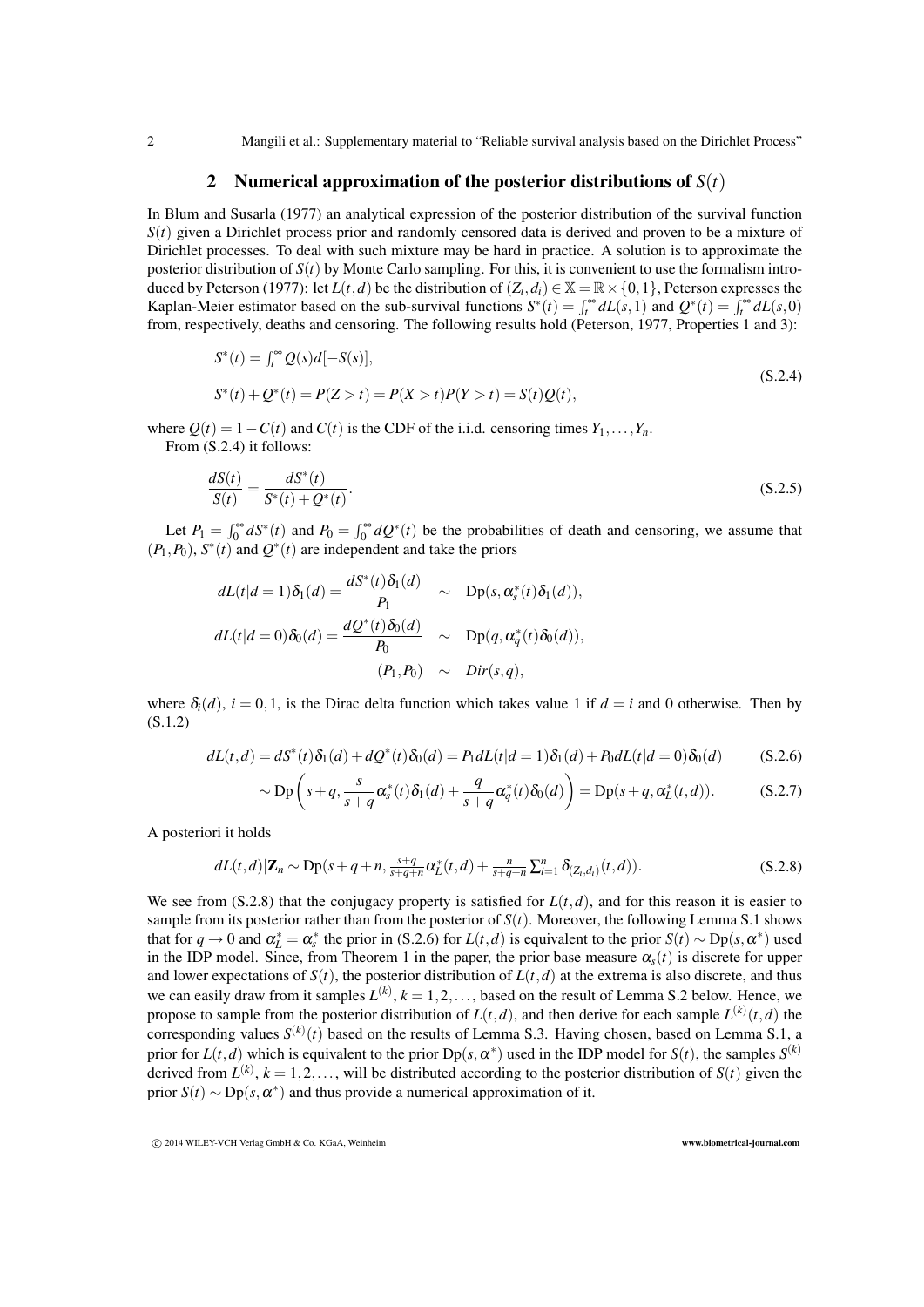**Lemma S.1.** For  $q \to 0$  and  $\alpha_s^*(t) = \alpha^*(t)$ , the prior in (S.2.6) for  $L(t,d)$  implies the prior  $S(t) \sim Dp(s, \alpha^*)$ *of the IDP model for S*(*t*)*.*

**Proof.** First notice that if  $q \to 0$  the probability with respect to the DP  $Dp(s + q, \alpha^*_{L})$  that  $P_0 = 0$  goes *to 1 (recall that P*<sup>0</sup> *is the probability of sampling a censored data) and so does the probability that the sub-survival function*  $Q^*(t) = P_0 \int_t^{\infty} dL(s|d=0)$  *is equal to 0 (notice that*  $Q^*(t)$  *is not a probability measure and thus it is not normalized). The relation between the survival function S*(*t*) *and the sub-survival* functions  $S^*(t)$ ,  $Q^*(t)$  is given by (S.2.5); from it one can see that if  $Q^*(t) = 0$ , then  $S^*(t) = S(t)$ . It also *holds that if*  $q \rightarrow 0$  *then the probability that*  $P_1 = 1$  *goes to 1, and thus*  $\frac{S^*(t)}{P_1}$  $\frac{f^{*}(t)}{P_1} = S^{*}(t) = S(t)$  *almost surely. Then, S*(*t*) *will be distributed as*  $\frac{S^*(t)}{P_t}$ *P*<sub>1</sub>, that is as the Dirichlet process  $Dp(s, \alpha_s^*) = Dp(s, \alpha^*)$ .

The following result is used for sampling from  $L(t, d)$  when the base measure is discrete.

**Lemma S.2.** Let  $\alpha_L = \sum_{i=1}^m g_i \delta_{(Z_i,d_i)}$  be the base measure of the Dirichlet process  $L(t,d)$ . A sample  $L^{(k)}(z,d)$  *from*  $Dp(\alpha_L)$  *has the form* 

$$
dL^{(k)}(t,d) = \sum_{i=1}^{m} w_i \delta_{(Z_i,d_i)}(t,d),
$$
\n(S.2.9)

*where the vector of weights*  $(w_1, \ldots, w_m)$  *has a Dirichlet distribution with parameters*  $(g_1, \ldots, g_m)$ .

Proof. *First, notice that the probability of sampling outside the support of* <sup>α</sup>*<sup>L</sup> is 0. Consider now the partition*  $\{(Z_1,d_1)\}\ldots,\{(Z_m,d_m)\}\$  *of the support of*  $\alpha_L$ ; *it follows from the definition of the DP that*  $(P(Z_1, d_1), \ldots, P(Z_m, d_m)) \sim Dir(g_1, \ldots, g_m).$ 

The following result allows deriving samples  $S^{(k)}(t)$  from the collection of samples  $L^{(k)}(t,d)$ ,  $k =$ 1*,*2*,...*.

**Lemma S.3.** Let  $S^{*(k)}$  and  $Q^{*(k)}$  be the sub-survival functions of the sample distribution  $L^{(k)}(t, d)$  in (S.2.9). *If S∗*(*k*) *and Q∗*(*k*) *have no discontinuities in common, the corresponding survival function S*(*k*) (*t*) *is:*

$$
S^{(k)}(t) = \prod_{\{Z_i \le t\}} \frac{S^{*(k)}(Z_{i+1}) + Q^{*(k)}(Z_i)}{S^{*(k)}(Z_i) + Q^{*(k)}(Z_i)} = \prod_{\{i:d_i=1, Z_i \le t\}} \frac{\sum_{j=1}^n w_j I_{(Z_i, \infty)}(Z_j)}{\sum_{j=1}^n w_j I_{(Z_i, \infty)}(Z_j)}.
$$
(S.2.10)

Proof. *The first equality follows from Theorem 2.1 in Peterson (1977) by considering that dS∗*(*k*) (*t*) *is discrete. To obtain the second equality, we consider that the fractions*

$$
\frac{S^{*(k)}(Z_{i+1}) + Q^{*(k)}(Z_i)}{S^{*(k)}(Z_i) + Q^{*(k)}(Z_i)}
$$

*⃝*c 2014 WILEY-VCH Verlag GmbH & Co. KGaA, Weinheim www.biometrical-journal.com

щ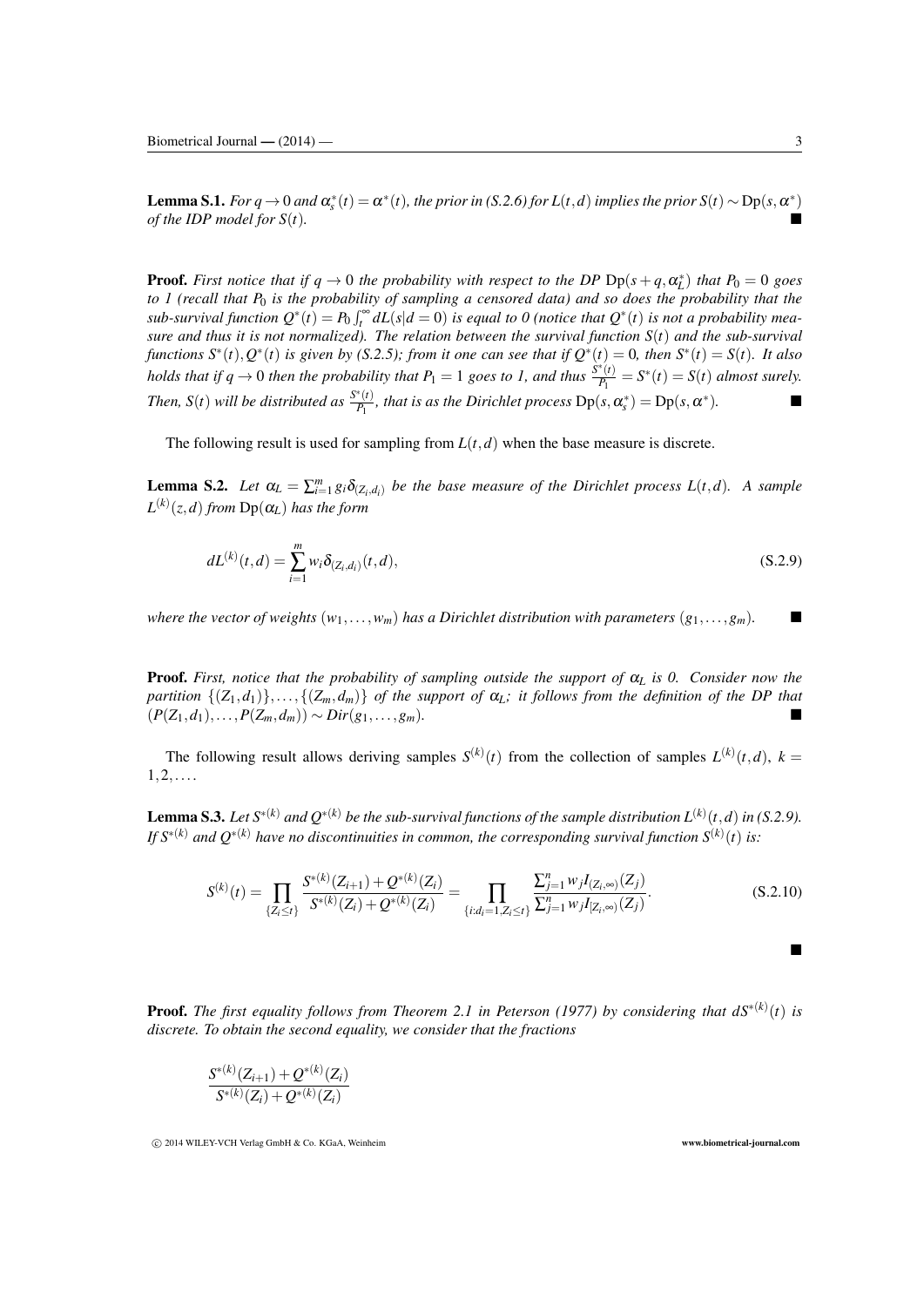*in* (S.2.10) simplify if  $d_i = 0$ , since in this case  $S^{*(k)}(Z_{i+1}) = S^{*(k)}(Z_i)$ . If, instead,  $d_i = 1$  we have that

$$
S^{*(k)}(Z_i) = \int_{Z_i}^{\infty} d[L^{(k)}(s, d = 1)] = \int_{Z_i}^{\infty} \sum_{j=1}^{m} w_j \delta_{(Z_j, d_j)}(s, 1) ds
$$
  
= 
$$
\sum_{j=1}^{m} w_j I_{[Z_i, \infty)}(Z_j) \delta_1(d_j),
$$

*and, similarly*

$$
Q^{*(k)}(Z_i) = \int_{Z_i}^{\infty} d[L^{(k)}(s, d=0)] = \int_{Z_i}^{\infty} \sum_{j=1}^{m} w_j \delta_{(Z_j, d_j)}(s, 0) ds
$$
  
= 
$$
\sum_{j=1}^{m} w_j I_{[Z_i, \infty)}(Z_j) \delta_0(d_j).
$$

*From this and from the fact that*  $I_{[Z_{i+1},\infty)}(Z_j) = I_{(Z_i,\infty)}(Z_j)$  *one can easily derive (S.2.10).* 

To sum up, the lower and upper posterior distributions of  $S(t)$  can be numerically approximated by drawing a large number of samples  $L^{(k)}(t,d)$  from a DP  $L(t,d)$  with base measure  $\alpha_L = s\delta_{(X_0,1)} + \sum_{i=1}^n \delta_{(Z_i,d_i)}$ where, from Theorem 1, one has  $X_0 = t$  for the lower and  $X_0 > t$  for the upper. From Lemma S.2 this corresponds to sampling the vector of weights  $(w_0, \ldots, w_n)$  from the Dirichlet distribution with parameters *n*

 $(s, \overline{1, \ldots, 1})$  and computing from (S.2.10) the value  $S^{(k)}(t)$  corresponding to each sample  $L^{(k)}(t)$ . The empirical distribution of the samples  $S^{(k)}(t)$  when  $X_0 = t$  (respectively,  $X_0 > t$ ) numerically approximates the lower (respectively, the upper) distribution of *S*(*t*).

# 3 Posterior upper and lower distributions of  $P(X < X')$

In this section we complete the results about the posterior upper and lower expectations of  $P(X < X')$  and  $I_{P(X \lt X') > \frac{1}{2}}$  given in the paper and derive a procedure for the numerical approximation by Monte Carlo sampling of the posterior distribution of  $P(X < X')$  at the priors  $\overline{\mu}_1 \underline{\mu}_2$ .

Theorem 4 of the paper states that the prior base measure  $\alpha_{20} = s \sum_{j=0}^{n'} \pi_j' \delta_{Z_j'}$  that gives the lower probability for  $P(X < X') > \frac{1}{2}$  depends on the relative position of the data in  $\mathbb{Z}_n$  and  $\mathbb{Z'}_{n'}$  and has to be found each time by minimizing  $\mathscr{E}_{\pi'}\left[I_{\{P(X\frac{1}{2}\}}|\mathbf{Z}_n,\mathbf{Z}'_{n'}\right]$ . This minimization is computationally expensive since for every vector of weights  $\pi'$  the value of the target function  $\mathscr{E}_{\mu}\left[I_{\{P(X\frac{1}{2}\}}\big|\mathbf{Z}_n,\mathbf{Z}_{n'}'\right]$  has to be computed by Monte Carlo sampling (details about how this computation can be carried out are given below) – notice that the number of Monte Carlo samples needed for a precision of about 10<sup>-3</sup> is 10<sup>6</sup>. An alternative solution is to use the bounds given in Theorem 5, which are very fast to compute and robust, as they always encompass the true extreme values of  $\mathscr{E}_{\mu}\left[I_{\{P(X\frac{1}{2}\}}|\mathbf{Z}_n,\mathbf{Z}'_{n'}\right]$ . A different solution is to approximate the true lower value of the posterior probability of  $P(X < X') > \frac{1}{2}$  by that obtained for the prior  $\overline{\mu}_1, \underline{\mu}_2$ which can be computed quite efficiently. We will show in this section that, while the bounds given in Theorem 5 can be too conservative for large *s*, the probability obtained using  $\overline{\mu}_1$ ,  $\underline{\mu}_2$  always provides a good approximation. Before presenting these results, we provide an artificial example which shows that in case of censoring the probabilities obtained using the priors  $\mu_2$  and  $\mu_2^*$  $i_2^*$  can be different.

Example 3.1 Let us consider a sample with 20 deaths and no censored observations and a second sample with only two observations  $(Z'_1, 0)$  and  $(Z'_2, 1)$ , with  $Z_i < Z'_1 < Z_j$ ,  $i = 1, ..., 5$ ,  $j = 6, ..., 20$  and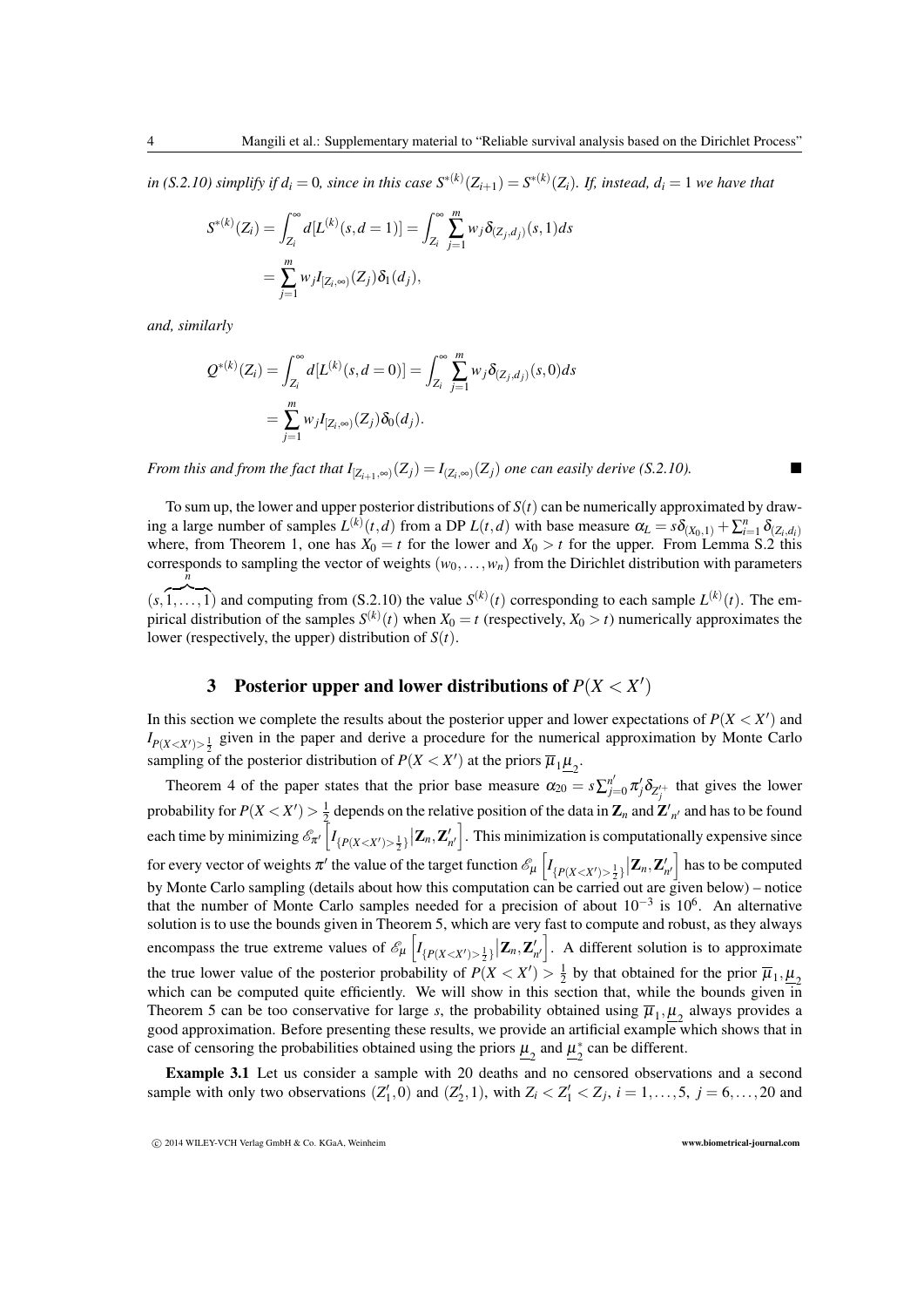

**Figure 1** Probability that  $P(X < X') > \frac{1}{2}$  for different values of *c*.

 $Z'_2 > Z_i$ ,  $i = 1, \ldots, 20$ . Then,  $\pi$  and  $\pi'$  are vectors of two elements:  $(s - c, c)$ . The posterior expectation of  $P(X < X')$  given  $\overline{\mu}_1$  and  $\pi$  is

$$
\frac{5}{20+s}\frac{2+c}{2+s} + \frac{15}{20+s}\frac{2+c}{2+s}\frac{1}{1+c}
$$

*.*

If *s > √* 3*−*1 the lower is found for *c* = *√* 3*−*1. Samples of *P*(*X < X ′* ) are obtained from

$$
w_{11}(w_{21} + w_{22} + w_{2c}) + w_{12}(w_{21} + w_{22} + w_{2c})\frac{w_{22}}{w_{22} + w_{2c}},
$$

where  $(w_{10}, w_{11}, w_{12}) \sim Dir(s, 5, 15)$  and  $(w_{20}, w_{2c}, w_{21}, w_{22}) \sim Dir(s-c, c, 1, 1)$ . We have evaluated the probability that  $P(X < X') > \frac{1}{2}$  by Monte Carlo sampling for  $s = 3$  and for different values of *c*. Results are shown in Figure 1. Notice that the lower value of the probability (minimum of the black curve) is found for shown in Figure 1. Notice that the lower value of the probability (infinituation of the black curve) is found for c greater than  $\sqrt{3}-1$  (the vertical line in the figure), which is the value that minimizes the expectatio  $P(X < X')$ . However, the posterior probability of  $P(X < X') > \frac{1}{2}$  obtained using  $\underline{\mu}_2$  is 0.168, that obtained using  $\mu^*$  $2 \times 10^2$  is 0.164 and so the difference is small.

To compare the two solutions proposed in different scenarios, we have simulated several datasets by sampling the survival and censoring times for the first populations from an exponential distribution with parameter  $\lambda_1 = 1$ . We have sampled the survival times for the second population from an exponential distribution with parameter  $\lambda_2 = 1 + \Delta$  and included a single censored data so to be able to solve the minimization problem of Theorem 4 in a reasonable time. We have considered  $\Delta = 0, 10, s = 0.25, 1, 5$ and  $n = n' = 5, 10, 20$ . For each case we have generated 100 samples. When the number of censored data is large, the minimization cannot be carried out in a reasonable time. Then, to evaluate the goodness of the approximation in more general cases, that is with more than 1 censored data, we have simulated large datasets and used the Gaussian approximation presented in Section 7 below, which avoids Monte Carlo sampling, to solve the minimization problem more efficiently. We have simulated 100 datasets for each case considered, sampling the survival and censoring times for both populations from exponential distributions with  $\lambda_1 = 1$  and  $\lambda_2 = 1 + \Delta$ . We have considered  $\Delta = 0, 0.5 \, s = 1, 5, 10$  and  $n = n' = 50, 100, 200$ . Results are shown in Tables 1 and 2. The lower bound given by Theorem 5 can considerably underestimate the true lower value of  $\mathscr{E}_{\mu_1,\mu_2}\left[I_{\{P(X\frac{1}{2}\}}|\mathbf{Z}_n,\mathbf{Z}_{n'}'\right]$  for  $s\geq 1$ , while for  $s=0.25$  it is close to the true value. Moreover, if used to perform the hypothesis tests in Table 2 of the paper, the fraction of undecided cases never increases of more than 0.065 (the fraction of undecided cases in the four situation is SH-0.092, PH-0.248, EHD-0.206, LDH-0.178). On the other side, in all the situations considered the maximum distance between the probability that  $P(X > X') > \frac{1}{2}$  obtained for  $\underline{\mu}_2$  and for  $\underline{\mu}_2^*$  $i_2^*$  is smaller than 0.003, which is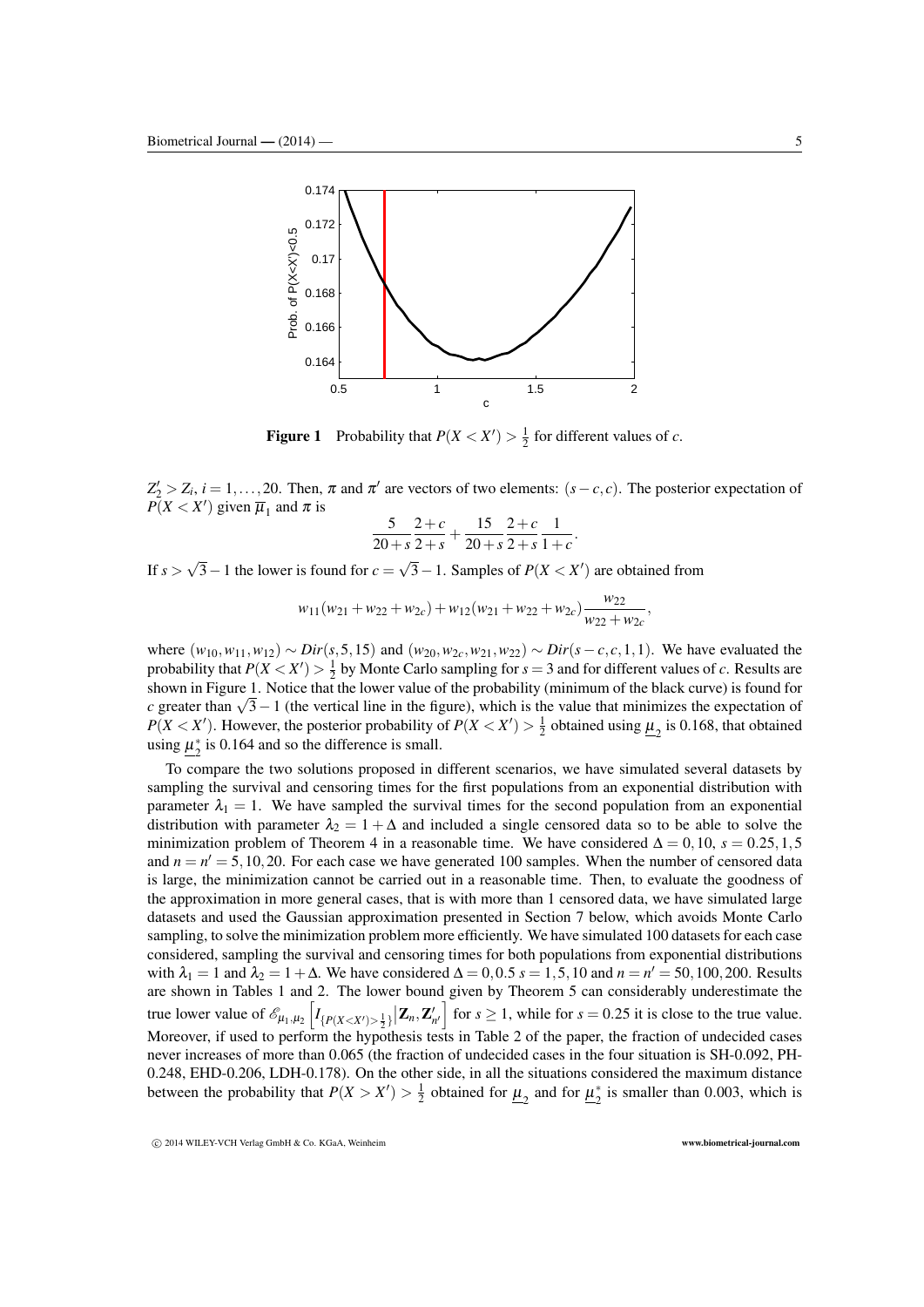**Table 1** Maximum value of the difference  $\mathscr{E}_{\overline{\mu}_1,\underline{\mu}_2} \left[ I_{\{P(X\frac{1}{2}\}} | \mathbf{Z}_n, \mathbf{Z}_{n'}' \right] - \mathscr{E}_{\overline{\mu}_1,\underline{\mu}_2^*} \left[ I_{\{P(X\frac{1}{2}\}} | \mathbf{Z}_n, \mathbf{Z}_{n'}' \right]$ . GA stands for Gaussian approximation.

| $n = n' = 5$                                   | - 10  | -20   | $n = n' = 1$                                   | 50(GA) | 100(GA)         | 200(GA)         |
|------------------------------------------------|-------|-------|------------------------------------------------|--------|-----------------|-----------------|
| $s = 0.25, \Delta = 0$   0.002 0.001 0.002     |       |       | $s = 1, \Delta = 0$   0.43 $10^{-4}$           |        | $1.33\ 10^{-4}$ | $3.68\ 10^{-4}$ |
| $s = 1, \Delta = 0$   0.002 0.002 0.002        |       |       | $s = 5, \Delta = 0 \mid 0.47 10^{-4}$          |        | $1.34\ 10^{-4}$ | $2.9610^{-4}$   |
| $s = 5, \Delta = 0$   0.001 0.001 0.001        |       |       | $s = 10, \Delta = 0$   0.182 $10^{-4}$         |        | $0.81010^{-4}$  | $3.36910^{-4}$  |
| $s = 0.25, \Delta = 10 \mid 0.002 \quad 0.001$ |       | 0.001 | $s = 1, \Delta = 0.5$   0.40 $10^{-4}$         |        | $1.35\ 10^{-4}$ | $2.9810^{-4}$   |
| $s = 1, \Delta = 10 \mid 0.002$                | 0.001 | 0.001 | $s = 5, \Delta = 0.5$   0.50 $10^{-4}$         |        | $1.22\ 10^{-4}$ | $2.8110^{-4}$   |
| $s = 5, \Delta = 10 \mid 0.001 \quad 0.001$    |       | 0.003 | $s = 10, \Delta = 0.5$   0.67 10 <sup>-4</sup> |        | $6.1010^{-4}$   | $3.3410^{-4}$   |

**Table 2** Maximum difference between  $\mathscr{E}_{\overline{\mu}_1,\underline{\mu}_2^*}\left[I_{\{P(X\frac{1}{2}\}}|\mathbf{Z}_n,\mathbf{Z}_{n'}'\right]$  and the lower bound given in Theorem 5. GA stands for Gaussian approximation.

| $n = n' = 1$                       | $\overline{5}$ | 10    | 20    | $n = n' =$             | 50(GA) | 100(GA) | 200(GA) |
|------------------------------------|----------------|-------|-------|------------------------|--------|---------|---------|
| $s = 0.25, \Delta = 0 \mid 0.052$  |                | 0.038 | 0.027 | $s=1, \Delta=0$        | 0.126  | 0.109   | 0.082   |
| $s = 1, \Delta = 0$   0.154        |                | 0.138 | 0.096 | $s=5, \Delta=0$        | 0.364  | 0.324   | 0.249   |
| $s = 5, \Delta = 0 \mid 0.013$     |                | 0.061 | 0.135 | $s=10, \Delta=0$       | 0.040  | 0.243   | 0.377   |
| $s = 0.25, \Delta = 10 \mid 0.044$ |                | 0.030 | 0.018 | $s = 1, \Delta = 0.5$  | 0.143  | 0.097   | 0.050   |
| $s = 1, \Delta = 10$               | 0.029          | 0.250 | 0.357 | $s = 5, \Delta = 0.5$  | 0.373  | 0.338   | 0.228   |
| $s = 5, \Delta = 10 \pm 0.151$     |                | 0.110 | 0.074 | $s = 10, \Delta = 0.5$ | 0.427  | 0.473   | 0.422   |

very close to the precision with which this probability has been estimated (a slightly larger difference of 0.004 was found only in the unrealistic example 3.1). These results and those presented in the simulation of Section 3 of the paper, suggest that the probability obtained for the prior  $\underline{\mu}_2$  is a good approximation of the true lower value of  $\mathscr{E}_{\mu_1,\mu_2}\left[I_{\{P(X\frac{1}{2}\}}|\mathbf{Z}_n,\mathbf{Z}_{n'}'\right]$  and that its use does not affect the robustness of the test. In the rest of this section we explain how to compute the posterior probability of  $P(X < X') > \frac{1}{2}$  for the priors  $\overline{\mu}_1, \underline{\mu}_2$ .

Theorem 3 of the paper states that the prior distribution  $\alpha_{20} = s \sum_{j=0}^{n'} \pi_j \delta_{Z_j'^+}$  that gives the lower expectations for  $P(X < X')$  depends on the relative position of the data in  $\mathbb{Z}_n$  and  $\mathbb{Z'}_{n'}$  and has to be found each time by minimizing (15) which can be written as

$$
\mathscr{E}_{\overline{\mu}_1,\underline{\mu}_2}[P(X < X')|\mathbf{Z}_n,\mathbf{Z'}_{n'}] = \sum_{i=1}^{n^d} \left( \Delta S_1(\tilde{X}_i|\mathbf{Z}_n) \prod_{\substack{\mathbf{Z}'_j \leq \tilde{X}_i}} \frac{\Pi_j + n'_j - \tilde{d}'_j}{\Pi_j + n'_j} \right),
$$
\n(S.3.11)

where  $\Delta S_1(\tilde{X}_i|\mathbf{Z}_n) = \overline{\mathcal{E}}[S_1(\tilde{X}_{i-1})|\mathbf{Z}_n] - \overline{\mathcal{E}}[S_1(\tilde{X}_i)|\mathbf{Z}_n], \Pi_j = s\sum_{k=1}^{n}$  $\int_{k=j}^{n'} \pi_j$ ,  $\tilde{d}'_j = d'_j + s\pi_j$ . By writing  $\Pi_j + n'_j - s$  $d^{\prime}$ <sup>*j*</sup> =  $\Pi$ <sub>*j*+1</sub> +  $n'$ <sub>*j*+1</sub> + (1 − *d'<sub>j</sub>*) we obtain

$$
\prod_{Z'_j \leq \bar{X}_i} \frac{\Pi_j + n'_j - \tilde{d}'_j}{\Pi_j + n'_j} = \frac{\Pi_1 + n'_1 + 1 - d'_0}{\Pi_0 + n'_0} \frac{\Pi_2 + n'_2 + 1 - d'_1}{\Pi_1 + n'_1} \cdots \frac{\Pi_{l+1} + n'_{l+1} + 1 - d'_l}{\Pi_l + n'_l}
$$

$$
= \frac{\Pi_{l+1} + n'_{l+1} + 1 - d'_l}{s + n'} \prod_{j=1}^l \frac{\Pi_j + n'_j + 1 - d'_{j-1}}{\Pi_j + n'_j},
$$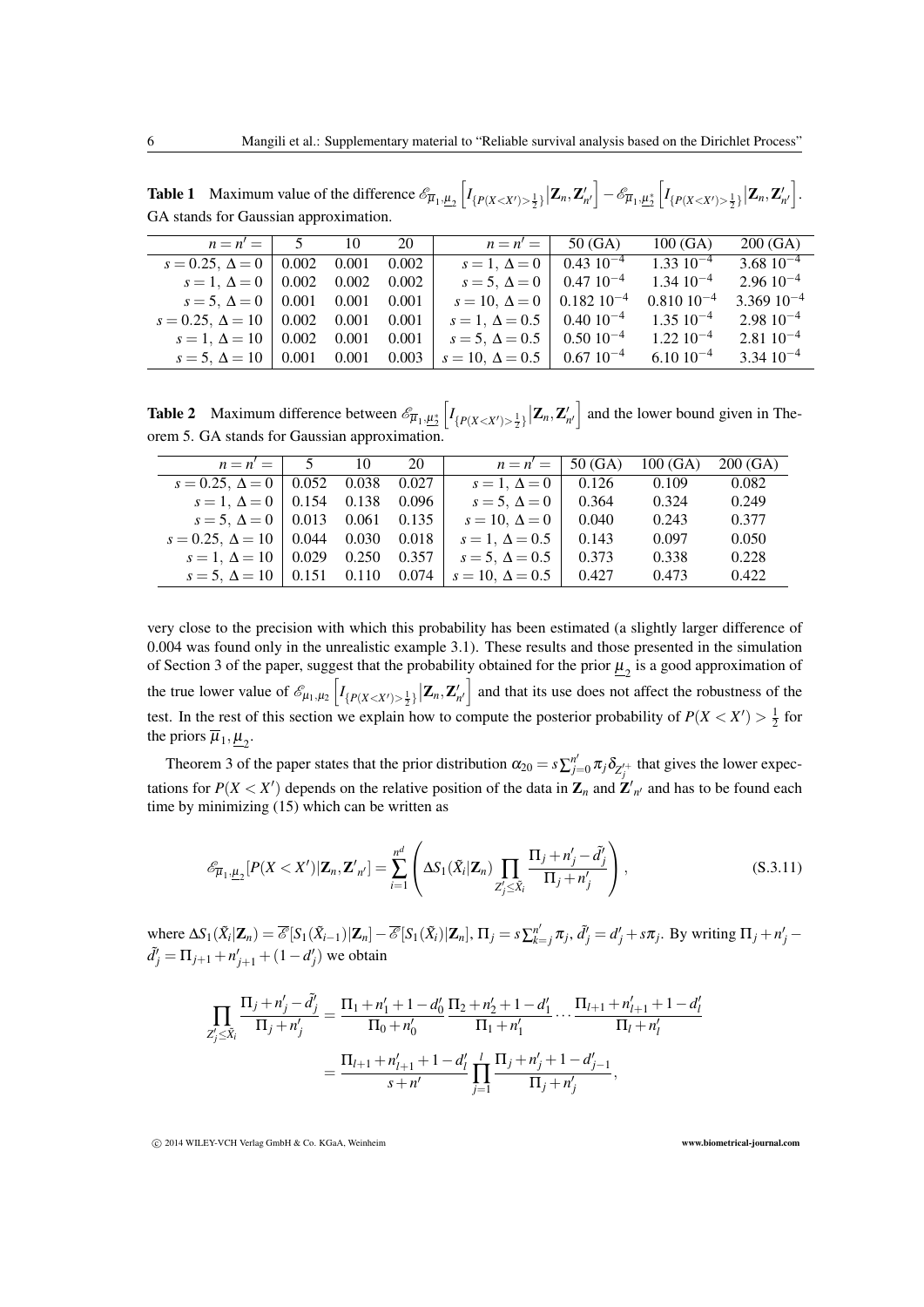where *l* is the index of the largest observation such that  $Z'_l \leq \tilde{X}_i$  and where we have used the fact that  $\Pi_0 = s$ and  $n'_0 = n'$ . Then, by the transformation  $\Pi_i + n'_i = e^{u_i}$  we obtain the convex function

$$
\frac{e^{u_{l+1}}+1-d'_l}{s+n'}\prod_{j=1}^l\left(1+(1-d'_{j-1})e^{u_j}\right),\,
$$

and the problem of minimizing (S.3.11) can be transformed into an equivalent convex minimization problem which makes the traditional tools of convex optimization applicable.

Once the vector of weights  $\pi$  is obtained, the posterior distributions  $S_1(t)|\mathbf{Z}_n$  and  $S_2(t)|\mathbf{Z'}_{n'}$  corresponding to the DP priors with (discrete) measures  $\alpha_{10}$  and  $\alpha_{20}$  given by Theorem 3 can be numerically computed by Monte Carlo sampling, based on the results of Section 2 of this supplementary material. In particular,

• samples for  $S_1(t)$  are obtained by sampling the vectors of weights  $W_1 = (w_{1,0}, w_{1,1}, \ldots, w_{1,n})$  from *n*

$$
Dir(s, \overbrace{1, \ldots, 1}^{(k)}); S_1^{(k)}(t) \text{ is computed based on (S.2.10) as}
$$
\n
$$
S_1^{(k)}(t) = \prod_{\bar{X}_i \le t} \frac{\sum_{j=i+1}^n w_{1,j} + w_{1,0}}{\sum_{j=i}^n w_{1,j} + w_{1,0}},
$$
\n(S.3.12)

where the weight  $w_{1,0}$  is always included in the summation since  $Z_0$  > max $\{Z_i\}$ ;

 $\bullet$  samples for *S*<sub>2</sub>(*t*) are obtained by sampling the vectors of weights  $W_2 = (w_{2,-n'}, \ldots, w_{2,-1}, w_{2,0},$ *n ′*

$$
w_{2,1}, \dots, w_{2,n'}) \text{ from } Dir(s\pi_{n'}, \dots, s\pi_1, s\pi_0, \overbrace{1, \dots, 1}^{n'}); \text{ the sample } S_2^{(k)}(t) \text{ is computed as}
$$
\n
$$
S_2^{(k)}(t) = \prod_{Z_i^j \le t} \frac{\sum_{j=i}^{n'} (w_{2,-j} + w_{2,j}) - w_{2,-i} - w_{2,i} \delta_1(d_i')}{\sum_{j=i}^{n'} (w_{2,-j} + w_{2,j})}.
$$
\n(S.3.13)

Equation (S.3.13) can be better understood by interpreting the prior  $\alpha_{20}$  as  $n' + 1$  fictitious deaths falling just after each observation and just after  $Z'_0 = 0$ . For each fictitious death we sample the weights  $w_{2,0}, w_{2,-1}, \ldots, w_{2,n'}$  that play the same role as the weights associated to observed deaths in the computation of  $S_2^{(k)}$  $2^{(\kappa)}(t).$ 

The samples  $S_1^{(k)}$  $S_1^{(k)}(t)$  and  $S_2^{(k)}$  $2^{(k)}(t)$  are step functions;  $S_1^{(k)}$  $\int_{1}^{(k)}(t)$  has jumps at the *n<sup>d</sup>* deaths  $\tilde{X}_1 \ldots, \tilde{X}_{n^d}$ , whereas  $S_2^{(k)}$  $Z_2^{(k)}(t)$  has jumps at all observations  $Z_1, \ldots, Z_{n'}$  and  $Z_0 = 0$ . Then, we can write:

$$
S_1^{(k)}(t) = 1 - \sum_{i=1}^{n^d} \overline{w}_i I_{[0,t]}(\tilde{X}_i), \quad \overline{w}_i = S_1^{(k)}(\tilde{X}_{i-1}) - S_1^{(k)}(\tilde{X}_i),
$$
  

$$
S_2^{(k)}(t) = 1 - \sum_{i=0}^{n^{\prime}} \underline{w}_i I_{[0,t]}(Z_i^{\prime}), \quad \underline{w}_i = S_2^{(k)}(Z_{i-1}^{\prime}) - S_2^{(k)}(Z_i^{\prime}).
$$

Finally, the posterior of  $P(X < X') | \mathbf{Z}_n, \mathbf{Z'}_{n'}$  for the priors  $\overline{\mu}_1, \underline{\mu}_2$  can be approximated based on the following theorem.

**Theorem S.1.** *For any*  $a \in [0,1]$  *it holds that* 

$$
\mathscr{E}_{\overline{\mu}_1,\underline{\mu}_2} \left[ I_{P(Xa} | \mathbf{Z}_n, \mathbf{Z'}_{n'} \right] = P \left[ g(W_1, W_2, \mathbf{Z}_n, \mathbf{Z'}_{n'}) > a \right],
$$
\n(S.3.14)

*where P is the probability with respect to the (Dirichlet) distribution of*  $W_1 = (w_{1,0}, w_{1,1}, \ldots, w_{1,n})$  *and*  $W_2 = (w_{2,-n'}, \ldots, w_{2,-1}, w_{2,0}, w_{2,1}, \ldots, w_{2,n'})$  and

$$
g(W_1, W_2, \mathbf{Z}_n, \mathbf{Z'}_{n'}) = \sum_{i=1}^{n^d} \sum_{j=0}^{n'} \overline{w}_i \underline{w}_j I_{(Z'_j, \infty)}(\tilde{X}_i),
$$
\n(S.3.15)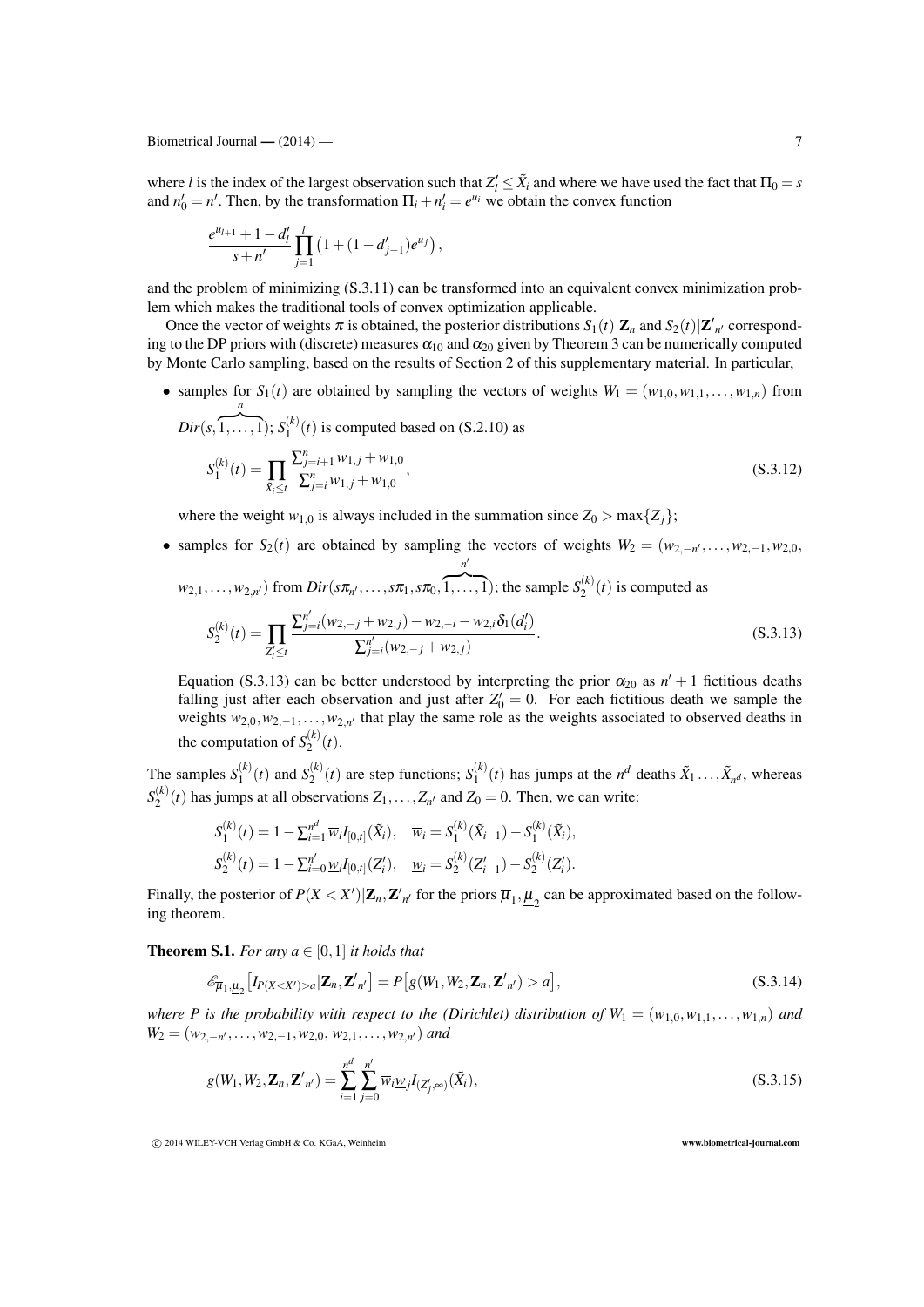**Proof.** The posterior expectation of  $I_{\{P(Xa\}}$  is equal to the probability that  $\int (1-S_1^{(k)})^2 dx$  $J_1^{(k)}(t)$ ) $d[-S_2^{(k)}]$  $\binom{k}{2}(t)$ ] > *a, and thus we have:*

$$
\mathcal{E}_{\overline{\mu}_1, \underline{\mu}_2} \left[ I_{P(X < X') > a} | \mathbf{Z}_n, \mathbf{Z'}_{n'} \right] = P \left[ \int (1 - S_1^{(k)}(t)) d \left[ -S_2^{(k)}(t) \right] > a | \mathbf{Z}_n, \mathbf{Z'}_{n'} \right] =
$$
  

$$
P \left[ \int \sum_{i=1}^{n^d} \overline{w}_i I_{[0,t]}(\tilde{X}_i) \left( \sum_{j=0}^{n'} \underline{w}_j \delta_{Z'_j}(t) \right) dt > a \right] = P \left[ \sum_{i=1}^{n^d} \sum_{j=0}^{n'} \overline{w}_i \underline{w}_j I_{[0,Z'_j]}(\tilde{X}_i) > a \right].
$$

Similar results can be derived for the upper distribution of  $P(X < X')$  by inverting the roles of *X* and *X'* based on the fact that the upper bound for  $\mathcal{E}_{\mu_1,\mu_2}[I_{P(X0.5}|\mathbf{Z}_n,\mathbf{Z'}_{n'}]$  corresponds to the lower bound of  $\mathscr{E}_{\mu_1,\mu_2}[I_{P(X' \le X)>0.5}|\mathbf{Z}_n,\mathbf{Z'}_{n'}]$  since

$$
\overline{\mathscr{E}}[I_{P(Xa}|\mathbf{Z}_n,\mathbf{Z'}_{n'}]=\overline{\mathscr{E}}[1-I_{P(X\geq X')>a}|\mathbf{Z}_n,\mathbf{Z'}_{n'}]=1-\underline{\mathscr{E}}[I_{P(X'\leq X)>a}|\mathbf{Z}_n,\mathbf{Z'}_{n'}].
$$

In practice the inequality  $X' < X$  can be considered instead of  $X' \leq X$  having assumed that there are no ties. Thus, by Monte Carlo sampling the vectors  $(w_{1,0}, w_{1,1}, \ldots, w_{1,n})$  and  $(w'_{2,-n'}, \ldots, w'_{2,-1}, w'_{2,0}, w'_{2,1}, \ldots, w'_{2,n'})$ it is possible to approximate the distributions of  $P(X < X')$  at  $\overline{\mu}_1, \underline{\mu}_2$  and  $\underline{\mu}_1, \overline{\mu}_2$  and from that, approximate  $\underline{\mathscr{E}}\big[I_{P(X0.5}|\mathbf{Z}_n,\mathbf{Z'}_{n'}\big]$  and  $\overline{\mathscr{E}}\big[I_{P(X0.5}|\mathbf{Z}_n,\mathbf{Z'}_{n'}\big]$ .

### 4 Choice of the prior strength *s*

The value of *s* determines how quickly lower and upper posterior expectations converge at the increase of the number of observations. A way to select a value of *s* is by imposing that the degree of imprecision, measured by the difference between the upper and lower expectations of the functions of interest, is reduced to a fraction of its prior value after one observation. Imposing a degree of imprecision close to 1 after the first observation increases the width of the credible intervals in the survival curves estimation or the probability of an indeterminate outcome in the IDP test, whereas a value close to 0 makes the outcomes less reliable (in fact, in Section 3 of the paper the limiting value of 0 has produced unreliable estimates of credible intervals for the survival probability). The intermediate value of 1*/*2 is a frequent choice in prior-ignorance modeling (Pericchi and Walley, 1991; Walley, 1996). In figure 2 we show the imprecision obtained for the expectation of  $S(t)$  (the function of interest in survival curve estimation) and  $I_{P(X < X') > 0.5}$ (the function of interest in the IDP rank sum test) after 1 observed death as a function of *s*. For values of *s* smaller than 1 the two curves are very close, but the imprecision for the IDP test increases faster with *s*. A reduction of the imprecision to 1/2 of its initial value is obtained for  $s \approx 1$ . Notice that, in case of censoring, the imprecision is augmented by the presence of censored data. Thus, to limit the number of indeterminate decision in the IDP rank sum test we have adopted a less conservative choice by empirically searching for a value of *s* which assured always a Type I error lower that  $\gamma$  while keeping the fraction of undecided cases satisfactorily low. We adopted the value  $s = 0.25$  (see Section 3 in the paper) which corresponds to a reduction of the indeterminacy to about 1/5 of its initial value after 1 observed death. Although these are subjective ways of choosing the degree of conservativeness (indeterminacy), they have a clear interpretation as the number of fictitious additional deaths that we are considering. For example, in the IDP test we are implicitly considering the event that *s* fictitious deaths are added to each group in the most unfavorable position for the hypothesis under test. In this view, a value *s >* 1 would be already a very

 $\overline{\phantom{a}}$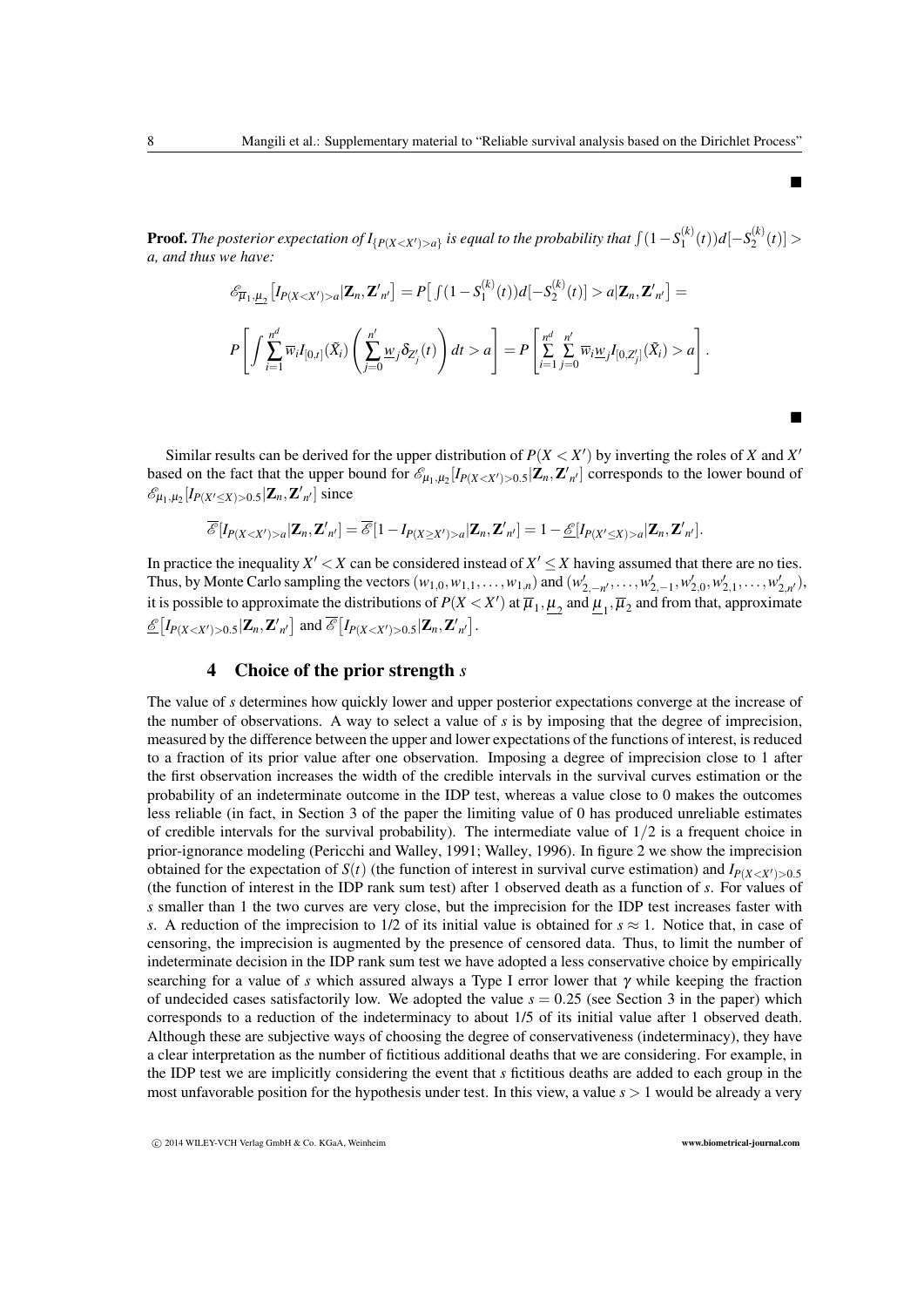

Figure 2 Difference between the upper and lower posterior expectation of the function of interest for the IDP rank sum test  $(I_{P(X \lt X') > 0.5})$  and the survival curve estimation  $(S(t))$ .

conservative choice, whereas the choice  $s = 0.25$  is less robust, since one single additional observation could change the decision of the test.

A different approach that can be used when a sharp decision is not required is to perform the test for  $s \to 0$  and compute the value  $s_{max}$  of *s* after which the decision becomes indeterminate, as shown for the AIDS dataset. When the IDP test with  $s \to 0$  is not indeterminate, this provides the decision that would be taken at the lowest degree of conservativeness and at the same time a measure of its robustness.

# 4.1 Managing ties  $X_i = X'_j$

In the case of ties between samples from the two populations  $(X_i = X'_j)$ , the common approach is to test the hypothesis  $[P(X < X') + \frac{1}{2}P(X = X')] \le 0.5$  against  $[P(X < X') + \frac{1}{2}P(X = X')] > 0.5$ . Since

$$
P(X < X') + \frac{1}{2}P(X = X') = E[I_{(X, \infty)}(X') + \frac{1}{2}I_{\{X\}}(X')] = E[H(X' - X)],
$$

where H( $\cdot$ ) denotes the Heaviside step function, i.e., H(*t*) = 1 for  $t > 0$ , H(*t*) = 0.5 for  $t = 0$  and H(*t*) = 0 for  $t < 0$ , in case of ties the results presented in this Section are still valid if we substitute  $I_{(X_j, \infty)}(X'_k)$  with  $H(X'_{k} - X_{j})$  in function *g* of Theorem S.1 and in matrix *A* of Theorem S.2 in Section 7.

### 5 Details of the simulations

We have applied the IDP test to a number of artificial datasets simulating four scenarios (same hazard (SH), proportional hazard (PH), early hazard difference (EHD) and late hazard difference (LHD)) considered by Leton and Zuluaga (2005) to study the performance of several rank tests for censored lifetime data. For this, the lifetime and follow up data of a large number of samples are generated. The four situations (SH, PH, EHD and LHD) are simulated by sampling  $n = n' = 30$  lifetimes  $X_i$  and  $X'_i$  with hazard function  $\lambda_1(t)$ and  $\lambda_2(t)$  defined by the step functions

• SH: 
$$
\lambda_1(t) = \lambda_2(t) = 1;
$$

• PH:  $\lambda_1(t) = 2, \lambda_2(t) = 1;$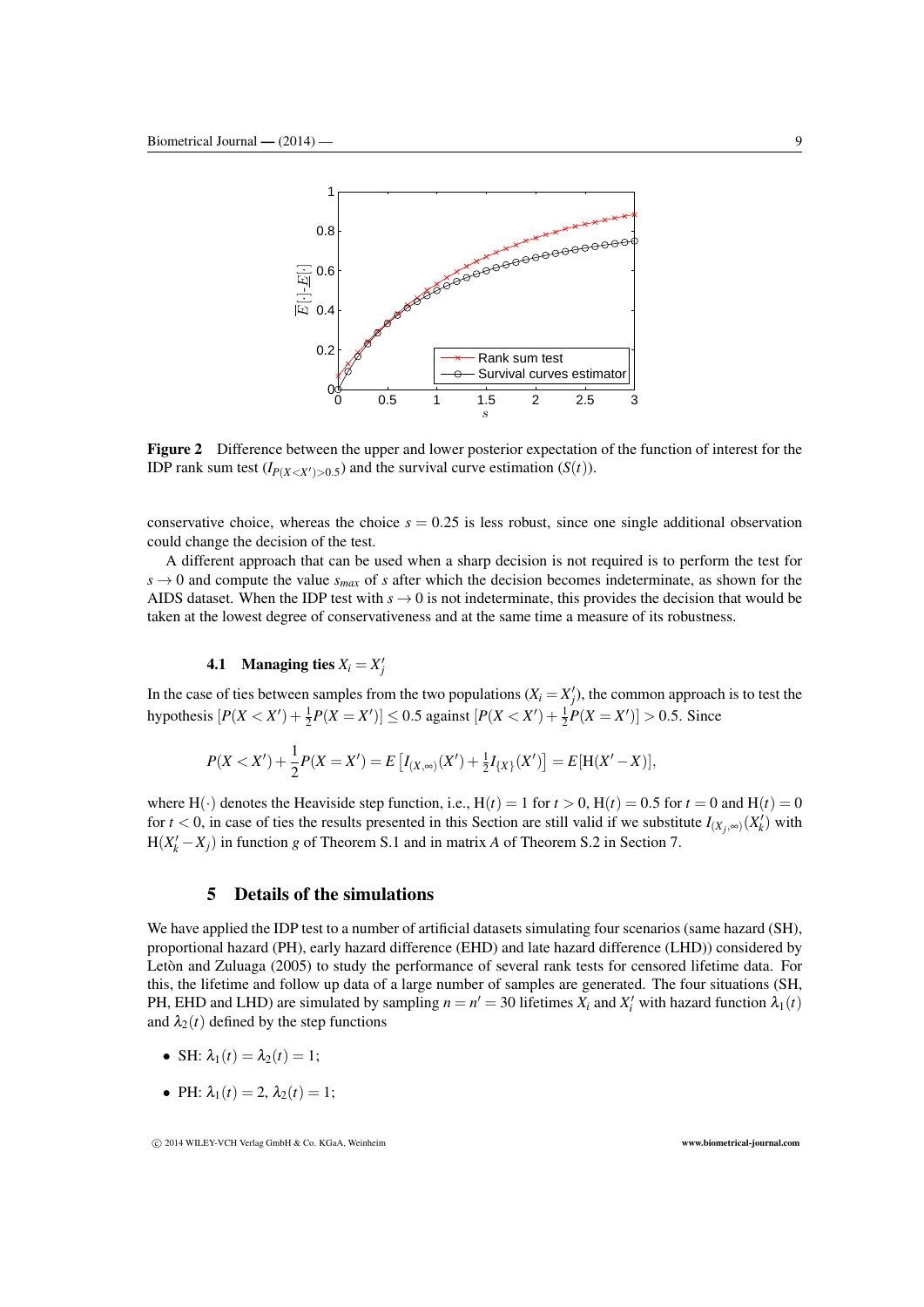• EHD: 
$$
\lambda_1(t) = 3I_{[0,0.4)}(t) + 0.75I_{[0.4,0.6)}(t) + 1I_{[0.6,\infty)}(t),
$$

$$
\lambda_2(t) = 0.75I_{[0,0.4)}(t) + 3I_{[0.4,0.6)}(t) + 1I_{[0.6,\infty)}(t);
$$

• LHD: 
$$
\lambda_1(t) = 2I_{[0,0.4)}(t) + 4I_{[0.4,\infty)}(t), \lambda_2(t) = 2I_{[0,0.4)}(t) + 0.4I_{[0.4,\infty)}(t).
$$

The censoring times are sampled from a uniform distribution between 0 and  $2(U[0,2])$ . The type-I error of the test for SH and the power of the test for PH, EHD and LHD are evaluated over 1000 random repetitions. All tests are performed at the level  $\gamma = 0.05$ .

When simulating the scenarios A and B of Example 3.2, lifetime data are sampled from two populations with hazard functions:

- Case A:  $\lambda_1(t) = 0.75I_{[0,0.4]}(t) + 5I_{[0.4,\infty]}(t)$ ,  $\lambda_2(t) = 2I_{[0,0.4]}(t) + 0.25I_{[0.4,\infty]}(t)$ ;
- Case B:  $\lambda_1(t) = 2I_{[0,0.4)}(t) + 0.2I_{[0,4,\infty)}(t)$ ,  $\lambda_2(t) = 0.75I_{[0,0.4)}(t) + 5I_{[0,4,\infty)}(t)$ .

The censoring times are sampled from *U*[0*,*2]. The type-I error is evaluated for  $\gamma = 0.05$  and  $\gamma = 0.01$ over 1000 random repetitions.

### 6 Proofs

Proof. of Theorem 1 *The first term in (6),*

$$
\frac{\alpha(t,+\infty)+n_t^++j}{s+n+j},
$$

*is minimized when*  $\alpha(t, +\infty) = 0$ . Moreover, since the derivative with respect to  $\alpha[Z_i, +\infty)$  of the other *terms in (6),*

$$
\frac{\alpha[Z_i, +\infty) + n_i + j}{\alpha[Z_i, +\infty) + n_i^+ + j},\tag{S.6.16}
$$

*is non-positive, their minimum is found by maximizing*  $\alpha[Z_i,+\infty)$ *, i.e., at*  $\alpha[Z_i,+\infty) =$  *s. These conditions are satisfied by a prior which concentrates all the probability in t, i.e.,*  $\alpha^* = \delta_t$ *. The lower moments in* (9) *are derived by using*  $\alpha = s\delta_t$  *in* (6).

 $S$ imilarly, the maximum value of the terms in (S.6.16) is found by minimizing  $\alpha[Z_i,+\infty)$ . Since  $\alpha[Z_1,+\infty)\geq 0$  $\alpha$   $[Z_2, +\infty) \ge \cdots \ge \alpha$  (*t*,  $+\infty$ )*, the minimum of all terms*  $\alpha$   $[Z_i, +\infty)$  *is*  $\alpha$   $[Z_i, +\infty) = \alpha$ <sub>*t*</sub>, *for any given value of* <sup>α</sup>*<sup>t</sup> . Then, we can write the product in (6) as:*

$$
\prod_{j=0}^{p-1} \frac{\alpha_i + n_{i_1} + j}{s + n + j} \frac{\alpha_i + n_t^+ + j}{\alpha_i + n_{i_c}^+ + j} \prod_{k=2}^c \frac{\alpha_i + n_{i_k} + j}{\alpha_i + n_{i_{k-1}} + j},
$$
\n(S.6.17)

*where*  $i_1, \ldots, i_c \leq l$  are the indexes of the observations censored before t. Each term of the product in *(S.6.17) has non-negative derivative with respect to*  $\alpha_t$ , *so the maximum is found at*  $\alpha_t = s$ . These condi*tions are satisfied by a prior which concentrates all the probability after t, as for example*  $G = \delta_{X_0}$ *, with*  $X_0 > t$ . The upper moments in (9) are derived by using  $\alpha = s\delta_{X_0}$  in (6).

**Proof. of Corollary 1** We need to prove that  $\mathcal{E}[S(t)|\mathbf{Z}_n] \leq \hat{S}(t) \leq \overline{\mathcal{E}}[S(t)|\mathbf{Z}_n]$ , where  $\hat{S}(t)$  is the Kaplan-*Meier estimator. The inequality for the upper bound follows easily from the fact that all the terms*  $\frac{s+n_i^+}{s}$ *s*+*n<sup>i</sup>*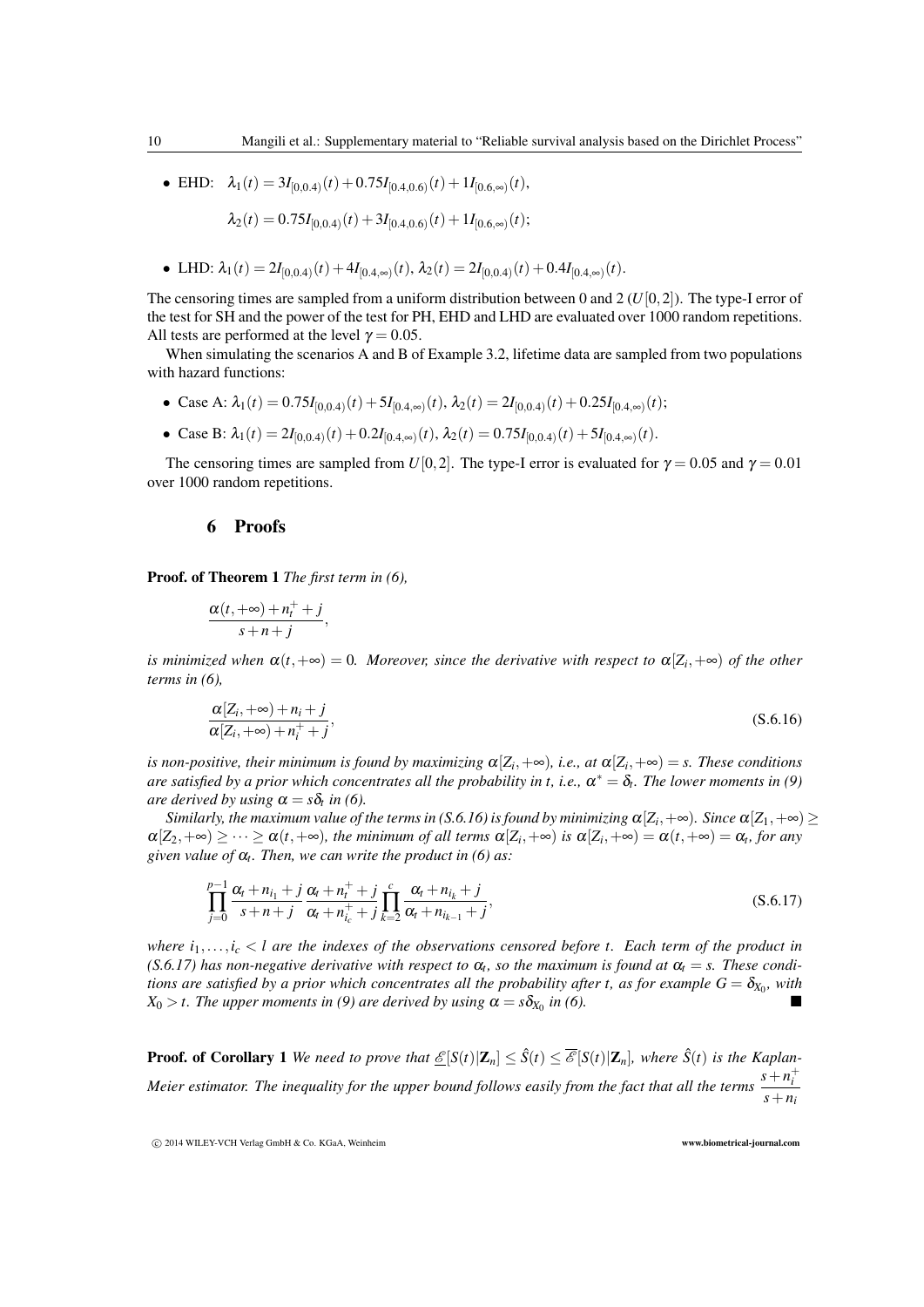*of the upper are larger than the terms*  $\frac{n_i^+}{n_i^-}$  $\frac{r_1}{n_i}$  *of the KM estimator. To prove the inequality for the lower bound we need to rewrite*  $\hat{S}(t)$  *and*  $\underline{\mathcal{E}}[S(t)|\mathbf{Z}_n]$  *as follows:* 

$$
\hat{S}(t) = \prod_{\vec{x}_i \leq t} \frac{n_i^+}{n_i} = \prod_{\vec{z}_i \leq t} \frac{n_i^+}{n_i} \prod_{\vec{y}_i \leq t} \frac{n_i}{n_i^+} = \frac{n_i^+}{n} \prod_{\vec{y}_i \leq t} \frac{n_i}{n_i^+};
$$
\n
$$
\underline{\mathcal{E}}[S(t)|\mathbf{Z}_n] = \frac{n_i^+}{s + n_i} \prod_{\vec{x}_i \leq t} \frac{s + n_i^+}{s + n_i} = \frac{n_i^+}{s + n_i} \prod_{\vec{z}_i \leq t} \frac{s + n_i^+}{s + n_i} \prod_{\vec{y}_i \leq t} \frac{s + n_i^+}{s + n_i^+}
$$
\n
$$
= \frac{n_i^+}{s + n_i} \frac{s + n_i}{s + n} \prod_{\vec{y}_i \leq t} \frac{s + n_i^-}{s + n_i^+} = \frac{n_i^+}{s + n} \prod_{\vec{y}_i \leq t} \frac{s + n_i^-}{s + n_i^+}.
$$

*Now we can see that all terms of*  $\underline{\mathscr{E}}[S(t)|\mathbf{Z}_n]$  are smaller than the corresponding terms of  $\hat{S}(t)$ , i.e.  $\frac{n_t^+}{s}$  $\frac{n_l}{s+n}$  $n_t^+$  $\frac{a_i^+}{n}$  and  $\frac{s+n_i}{s+n_i^+}$  $\langle \frac{n_i}{4} \rangle$  $\overline{n_i^+}$ *, for all i* = 1*,...,n.*

**Proof. of Theorem 2** *A sample from the posterior distribution of*  $L(t,d)$  *can be written as* 

$$
L^{(k)}(t,d) = w_0 P^{(k)}(t) \delta_1(d) + \sum_{i=1}^n w_i \delta_{Z_i,d_i}(t,d),
$$

where  $(w_0, w_1, \ldots, w_n) \sim Dir(s, 1, \ldots, 1)$  and  $P^{(k)}(t) \sim Dp(s, \alpha_s^*(t))$ . Notice that any sample  $P^{(k)}$  from a *Dirichlet process has a discrete distribution. Then, from Lemma S.3 the sample S*(*k*) (*t*) *corresponding to*  $L^{(k)}(t,d)$  *can be written as the product* 

$$
S^{(k)}(t) = \prod_{\{Z_i^s \le t\}} \frac{S^{*(k)}(Z_{i+1}^*) + Q^{*(k)}(Z_i^*)}{S^{*(k)}(Z_i^*) + Q^{*(k)}(Z_i^*)} = \prod_{\{i:d_i = 1, Z_i^* \le t\}} \frac{w_0 P(Z_i^*, \infty) + \sum_{j=1}^n w_j I_{(Z_i^*, \infty)}(Z_j)}{w_0 P(Z_i^*, \infty) + \sum_{j=1}^n w_j I_{(Z_i^*, \infty)}(Z_j)}.
$$
 (S.6.18)

*where S∗*(*k*) *and Q∗*(*k*) *are the subsurvival functions of the sample distribution L*(*k*) *and Z<sup>∗</sup> i* (*t*) *are all the points of discontinuity of L*(*k*) *. By the same reasoning used in the proof of Corollary 1 we can rewrite (S.6.18) as*

$$
S^{(k)}(t)=\left[w_0P^{(k)}(t,\infty)+\sum_{j=1}^n w_jI_{(t,\infty)}(Z_j)\right]\prod_{\{\tilde{Y}_i\leq t\}}\frac{w_0P^{(k)}[\tilde{Y}_i,\infty)+\sum_{j=1}^n w_jI_{[\tilde{Y}_i,\infty)}(Z_j)}{w_0P^{(k)}[\tilde{Y}_i,\infty)+\sum_{j=1}^n w_jI_{(\tilde{Y}_i,\infty)}(Z_j)}.
$$

This equation has the same form as (6) with  $p=1$  and with  $w_0P^{(k)}$ ,  $\sum_{j=1}^n w_jI_{[t,\infty)}(Z_j)$  and  $\sum_{j=1}^n w_jI_{(t,\infty)}(Z_j)$ *instead of*  $\alpha$ ,  $n_t$  *and*  $n_t^+$ *. Then, the same reasoning used in the proof of Theorem 1 to prove that*  $\alpha^* = \delta_t$ *and*  $\alpha^* = \delta_{X_0}$  (with  $X_0 > t$ ) give the lower and upper bounds of (6) can be used here to show that  $P^{(k)} = \delta_{k}$  $and P^{(k)} = \delta_{X_0}$  give lower and upper bounds for  $S^{(k)}(t)$ . Thus, we have

$$
\mathscr{E}_{\mu}[I_{S(t)\geq a}|\mathbf{Z}_n] = \mathscr{E}_{(w_0,w_1,\ldots,w_n),P^{(k)}}[I_{S^{(k)}(t)\geq a}|\mathbf{Z}_n]
$$
  
\n
$$
\geq \mathscr{E}_{(w_0,w_1,\ldots,w_n)}[I_{S^{(k)}(t)\geq a}|\mathbf{Z}_n,P^{(k)} = \delta_t]
$$
  
\n
$$
= \mathscr{E}_{\mu}[I_{S(t)\geq a}|\mathbf{Z}_n].
$$

*and*

$$
\mathscr{E}_{\mu}[I_{S(t)\leq a}|\mathbf{Z}_{n}] = \mathscr{E}_{(w_0,w_1,\ldots,w_n),P^{(k)}}[I_{S^{(k)}(t)\leq a}|\mathbf{Z}_{n}] \geq \mathscr{E}_{(w_0,w_1,\ldots,w_n)}[I_{S^{(k)}(t)\leq a}|\mathbf{Z}_{n},P^{(k)} = \delta_{X_0}] = \mathscr{E}_{\mu}[I_{S(t)\leq a}|\mathbf{Z}_{n}].
$$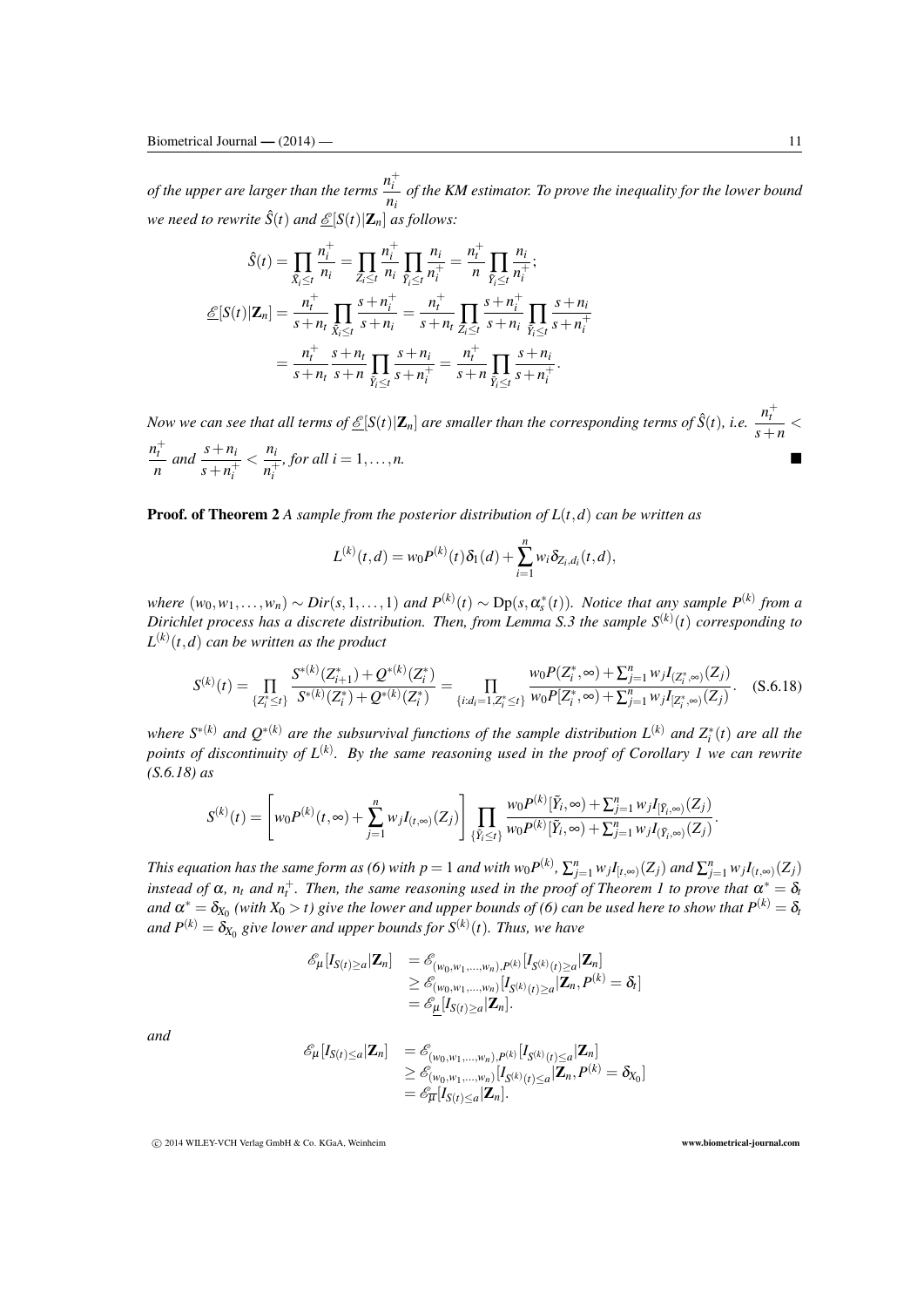п

Proof. of Theorem 3 *We need to prove that the lower expectation of* ∫ [1*−S*1(*t*)]*d*[*−S*2(*t*)] *is found using the priors in (14). The other results follow straightforwardly.*

*First, notice that both terms* [1 *− S*1(*t*)] *and d*[*−S*2(*t*)] *are positive and independent and that the first term is minimized at the maximum of*  $S_1(t)$  *which, from Theorem 1, is obtained at all observations in*  $\mathbb{Z}_n$ and  $\mathbf{Z'}_{n'}$  using the prior  $\overline{\mu}_1 = \text{Dp}(s, \alpha_{10}^*)$  in (14). Since  $P(X < X') = 1 - P(X' \leq X)$  the integral of interest *can be rewritten as*

$$
\int [1 - S_1(t)]d[-S_2(t)] = \int S_2(t)d[-S_1(t)]
$$

*and thus*

$$
\mathscr{E}_{\overline{\mu}_1,\mu_2}\left[P(X
$$

*Using the fact that*  $\mathscr{E}_{\overline{\mu}_1}[S_1(t)|\mathbf{Z}_n]$  *is as step function with jumps at the death times*  $\tilde{X}_1,\ldots,\tilde{X}_{n^d}$ *, we can write* 

$$
d\mathscr{E}_{\overline{\mu}_1}[-S_1(t)|\mathbf{Z}_n]=\sum_{i=1}^{n^d}\left(\mathscr{E}_{\overline{\mu}_1}[S_1(\tilde{X}_{i-1})|\mathbf{Z}_n]-\mathscr{E}_{\overline{\mu}_1}[S_1(\tilde{X}_i)|\mathbf{Z}_n]\right)\delta_{\tilde{X}_i}(t)dt=\sum_{i=1}^{n^d}\Delta S_1(\tilde{X}_i|\mathbf{Z}_n)\delta_{\tilde{X}_i}(t)dt
$$

 $\mathcal{S}(\mathbf{X}_i|\mathbf{Z}_n)$  *is the size of each jump. Then, we obtain* 

$$
\mathscr{E}_{\overline{\mu}_1,\mu_2}\left[P(X\n(S.6.19)
$$

*From (6) we have that*

$$
\mathscr{E}_{\mu_2}[S_2(\tilde{X}_i)|\mathbf{Z'}_{n'}] = \frac{\alpha_{20}(\tilde{X}_i,+\infty)+n'^+_{\tilde{X}_i}}{n'+s}\prod_{\tilde{Y}'_i\leq \tilde{X}_i}\frac{\alpha_{20}[\tilde{Y}'_i,+\infty)+n'_i}{\alpha_{20}[\tilde{Y}'_i,+\infty)+n'^+_{i}}.
$$

By defining  $\pi'_j = \alpha_{20}[\tilde{Y}'_j, \tilde{Y}'_{j+1})$ , with  $j = 0, \ldots, n^{\prime c} - 1$  and  $\tilde{Y}'_0 = 0$ , and  $\pi'_{n^{\prime c}} = \alpha_{20}[\tilde{Y}'_{n^{\prime c}}, \infty)$ , we can write  $\alpha_{20}[\tilde{Y}'_j,+\infty)=\sum_{j=1}^{n^{\prime c}}$ *j*=*k* π *′ j . Then we have*

$$
\prod_{\substack{\tilde{Y}'_j\leq t\\ \tilde{Y}'_j\leq t}}\frac{\alpha_{20}[\tilde{Y}'_j,+\infty)+n'_j}{\alpha_{20}[\tilde{Y}'_j,+\infty)+n'^+_j}=f(\pi',t)
$$

*and*

$$
\mathscr{E}_{\overline{\mu}_1,\mu_2}\left[P(X
$$

*The vector*  $\pi$  *fixes the mass assigned by the prior*  $\alpha_{20}$  *to the intervals*  $[\tilde{Y}'_j, \tilde{Y}'_{j+1})$ *; we are left free to decide how this mass is distributed inside each interval. Given a vector* <sup>π</sup>*, the minimum of (S.6.20) is found by minimizing all terms*

$$
\alpha_{20}(\tilde{X}_i,+\infty)=\alpha_{20}(\tilde{X}_i,\tilde{Y}^{\prime}_{h_i})+\alpha_{20}[\tilde{Y}^{\prime}_{h_i},\infty),
$$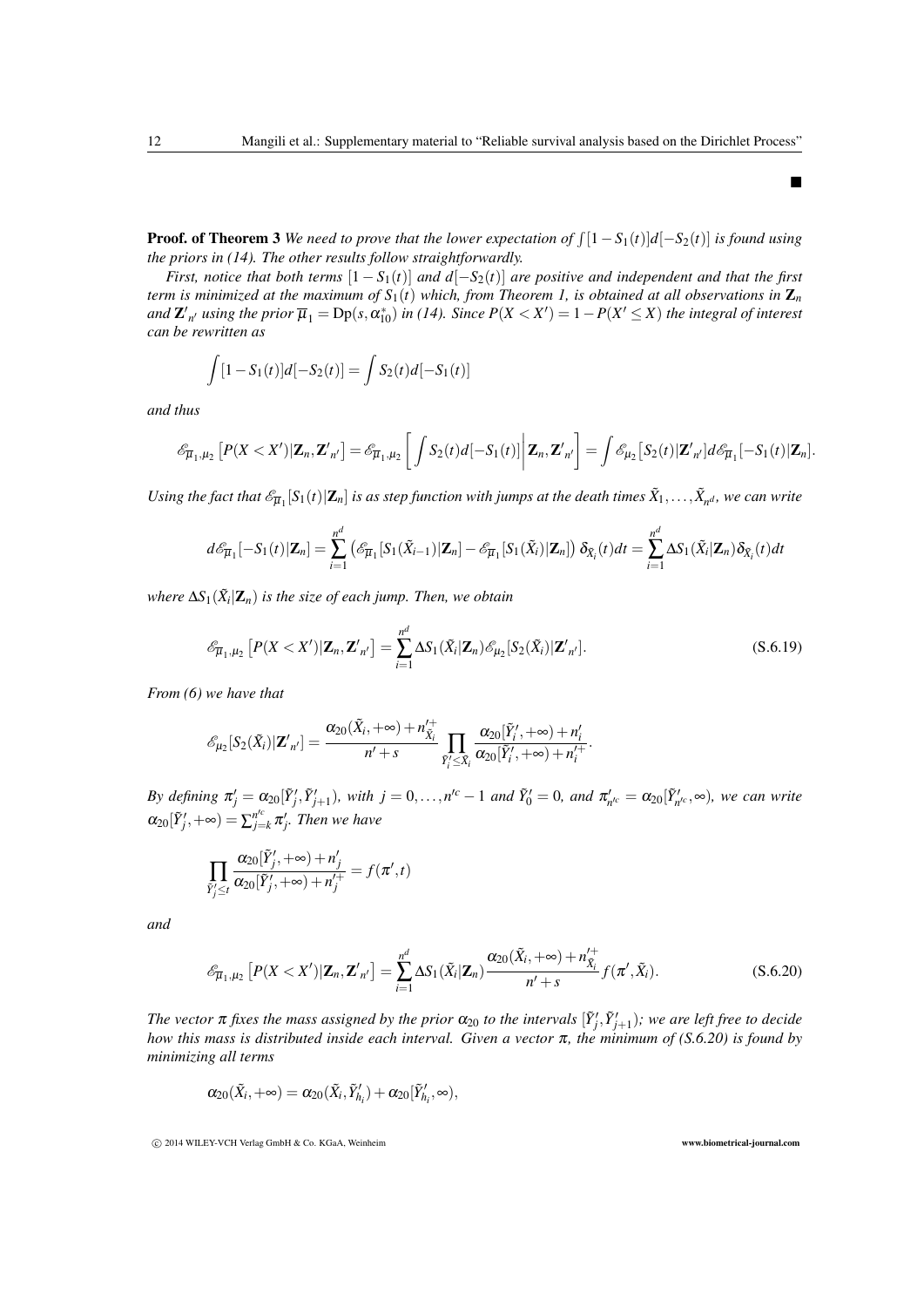where  $h_i$  is the index of the smallest censored observation  $\tilde{Y}'_j > \tilde{X}_i$  (so that  $\tilde{X}_i \in [\tilde{Y}'_{h_i-1}, \tilde{Y}'_{h_i})$ ). Then, the *minimum of*  $\alpha_{20}(\tilde{X}_i,+\infty)$  *is obtained for*  $\alpha_{20}(\tilde{X}_i,\tilde{Y}'_{h_i})=0$ . This condition can be satisfied by concentrating the mass  $\pi'_{h_i-1}$ , assigned by  $\alpha_{20}$  to the interval  $[\tilde{Y}_{h_i-1}^j, \tilde{Y}_{h_i}^j]$ , in the sub-interval  $(\tilde{Y}_{h_i-1}^j \tilde{X}_i]$ . This means that the mass assigned to any interval  $[\tilde{Y}'_j, \tilde{Y}'_{j+1}), j = 0, \ldots, n^{\prime c}$  has to lie before any possible death  $\tilde{X}_i$  falling *in that interval. A solution is to choose a prior that concentrates all the mass*  $\pi_j$  *at*  $\tilde{Y}'_j$ *. However, since* we have assumed in Lemma S.3 that there are no common discontinuities in  $S_2^*(t)$  and  $\dot{Q}_2^*(t)$ , we make the mass concentrate at  $\tilde Y_j'+$  with  $\tilde Y_j'<\tilde Y_j'+<\min\{\tilde X_i:\tilde Y_j'<\tilde X_i\}.$  This yields the DP prior with base measure  $\alpha_{20}$  *in (14).* 

**Proof. of Theorem 4** A sample from the posterior distribution of  $L_i(t,d)$ ,  $i = 1,2$  can be written as

$$
L_i^{(k)}(t,d) = w_{i0} P_i^{(k)}(t) \delta_1(d) + \sum_{j=1}^n w_{ij} \delta_{Z_j,d_j}(t,d),
$$

where  $(w_{i0}, w_{i1}, \ldots, w_{in}) \sim Dir(s, 1, \ldots, 1), P_i^{(k)}(t) \sim Dp(s, \alpha_s^*(t)).$  The corresponding sample  $S_i^{(k)}(t)$  is

$$
S_i^{(k)}(t) = \left[w_{i0}P_i^{(k)}(t,\infty) + \sum_{j=1}^n w_{ij}I_{(t,\infty)}(Z_j)\right] \prod_{\{\tilde{Y}_j \le t\}} \frac{w_{i0}P_i^{(k)}[\tilde{Y}_j,\infty) + \sum_{l=1}^n w_{il}I_{[\tilde{Y}_j,\infty)}(Z_l)}{w_{i0}P_i^{(k)}[\tilde{Y}_j,\infty) + \sum_{k=1}^n w_{il}I_{(\tilde{Y}_j,\infty)}(Z_l)}
$$

*and the corresponding sample for the probability*  $P(X < X')$  *can be written as* 

$$
P^{(k)}(X < X') = 1 - \int S_1^{(k)}(t) d[-S_2^{(k)}(t)] = 1 - \sum_{j=1}^{n'^*} \left[ S_2^{(k)}(Z_{j-1}'^*) - S_2^{(k)}(Z_j'^*) \right] S_1^{(k)}(Z_j'^*), \quad (S.6.21)
$$

where  $Z_j'$  are all the points of discontinuity of  $L_2$  and n'\* its (possibly infinite) number. For any sample  $S_2^{(k)}$ , *the same argument used in Theorem 1 to show that the lower expectation of S*1(*t*) *is found concentrating all* prior mass at  $X_0 > t$  can be used now to prove that  $S_1^{(k)}(Z_j'^*)$ ,  $j = 0, \ldots, n'^d$  , is upper bounded by the value *obtained for*  $P_1^{(k)} = \delta_{X_0}$ , with  $X_0 > Z_j'$  *for all j* = 0,1.... Then 1 -  $\sum_{j=1}^{n'^*}$  $j=1 \nvert S_2^{(k)}$  $S_2^{(k)}(Z_{j-1}'^*)-S_2^{(k)}$  $\left[\begin{smallmatrix} (k) \ 2 \end{smallmatrix}\right] (Z^{\prime *}_j) \left[ \begin{smallmatrix} S^{(k)}_1 \ S^{(k)}_1 \end{smallmatrix} \right]$  $J_1^{(k)}(Z_j^{\prime\ast})$ *is lower bounded by the value obtained when*  $P_1^{(k)} = \delta_{X_0}$  and thus

$$
\begin{array}{ll}\mathscr{E}_{\mu_1,\mu_2}[I_{P(X
$$

 $Samples dP_1^{(k)} = \delta_{X_0}$  are obtained when  $\alpha_{10}^* = \delta_{X_0}$ , with  $X_0 > Z_j'^*$ . *For*  $\alpha_{10}^* = \delta_{X_0}$ , the sample for the probability  $P(X < X')$  can be written as

$$
P^{(k)}(X < X') = \sum_{j=1}^{n^d} \left[ S_1^{(k)}(Z_{j-1}) - S_1^{(k)}(Z_j) \right] S_2^{(k)}(Z_j). \tag{S.6.22}
$$

*This equation has the same form as (S.6.19) with*  $w_{20}P_2^{(k)}$  $\sum_{2}^{n}(k^{j},\sum_{j=1}^{n}w_{ij}I_{(t,\infty)}(Z_{j})$  and  $\sum_{j=1}^{n}w_{ij}I_{[t,\infty)}(Z_{j})$  instead  $\alpha$ <sub>20</sub>,  $n_t^+$  and  $n_t$ . Let  $\pi'^{(k)}_i$  $J^{(k)}$  be the mass assigned by  $P_2^{(k)}$  to the intervals  $[\tilde{Y}'_j, \tilde{Y}'_{j+1})$ ,  $j = 0, \ldots, n^{\prime c}$ , the same *reasoning used in Theorem 3 to show that the lower of*  $\mathscr{E}_{\overline{\mu}_1,\mu_2}[P(X < X')|\mathbf{Z}_n,\mathbf{Z'}_{n'}]$  is found when all the *mass of* <sup>µ</sup><sup>2</sup> *lies before any possible death X*˜ *i falling in that interval, can be used here to prove that the lower*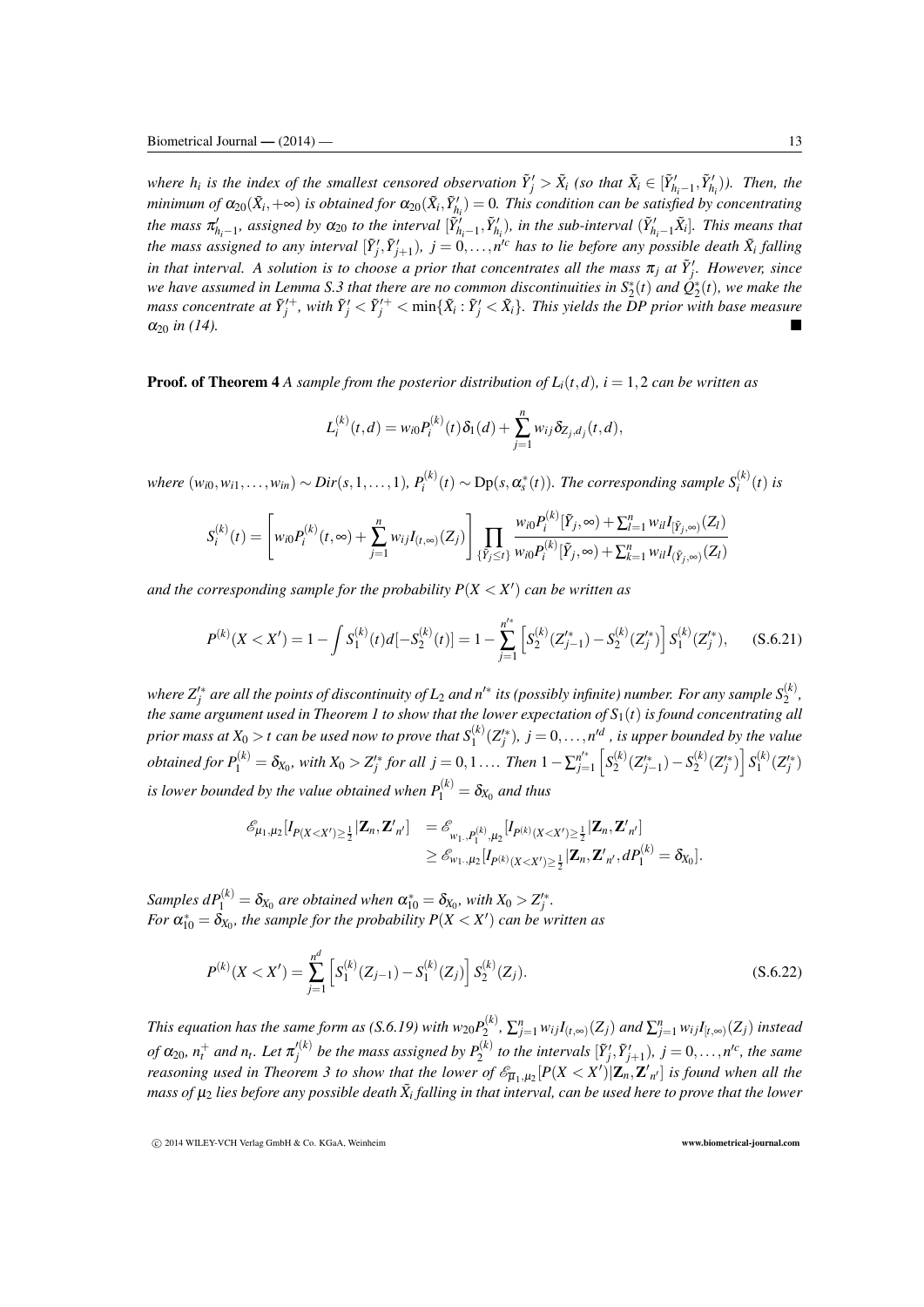of 
$$
P^{(k)}(X < X')
$$
 is found when  $\pi_j'^{(k)}$  concentrates at  $\tilde{Y}_j'^+$ , with  $\tilde{Y}_j' < \tilde{Y}_j'^+$   $\langle \min\{\tilde{X}_i : \tilde{Y}_j' < \tilde{X}_i\}$ . Then,  
\n
$$
\mathcal{E}_{\overline{\mu}_1,\mu_2}[I_{P(X < X')\geq \frac{1}{2}}|\mathbf{Z}_n, \mathbf{Z'}_{n'}] = \mathcal{E}_{\overline{\mu}_1,\mu_2,P_2^{(k)}}[I_{P^{(k)}(X < X')\geq \frac{1}{2}}|\mathbf{Z}_n, \mathbf{Z'}_{n'}]
$$
\n
$$
\geq \mathcal{E}_{\overline{\mu}_1,\mu_2,(\pi_0^{(k)},\pi_1^{(k)},\dots,\pi_{n'}^{(k)})}[I_{P^{(k)}(X < X')\geq \frac{1}{2}}|\mathbf{Z}_n, \mathbf{Z'}_{n'}, dP_2^{(k)} = \sum_{i=0}^{n^c} \pi_i'^{(k)} \delta_{\tilde{Y}_j'^+}].
$$
\nSamples  $dP_2^{(k)} = \sum_{i=0}^{n^{\prime}} \pi_i'^{(k)} \delta_{\tilde{Y}_j'^+}$  are obtained for a prior of the form  $\alpha_{20}^{*(k)} = \sum_{i=0}^{n^{\prime}} \pi_i' \delta_{\tilde{Y}_j'^+}$ .

**Proof. of Theorem 5** *The fact that the lower bound for the posterior probability that*  $P(X > X') > \frac{1}{2}$  *is found for* $\overline{\mu}_1 = \text{Dp}(s, \delta_{X_0})$  **follows from Theorem 4. In the proof of Theorem 2 we have shown that, for a** fixed t, a lower bound for  $S_2^{(k)}(t)$ , hereafter denoted by  $S_2^{(k)}(t)$ , is found when  $P_2^{(k)}=\delta_t$ . It follows that

$$
P^{(k)}(X < X') \geq \sum_{j=1}^{n^*} \left[ S_1^{(k)}(Z_{j-1}^*) - S_1^{(k)}(Z_j^*) \right] \underline{S}_2^{(k)}(Z_j^*).
$$

*Then*

$$
\mathscr{E}_{\mu_1,\mu_2}[I_{P(X  
\n
$$
\geq E_{w_1,w_2}[I_{\sum_{j=1}^*}\Big[s_1^{(k)}(z_{j-1}^*)-s_1^{(k)}(z_j^*)\Big]s_2^{(k)}(z_j^*)\geq \frac{1}{2}|\mathbf{Z}_n,\mathbf{Z'}_{n'},dP_1^{(k)}=\delta_{X_0}].
$$
$$

The proof for the upper bound follows from the fact that  $\mathscr{E}_{\mu_1,\mu_2}[I_{P(X$ *Then,*

$$
\mathscr{E}_{\mu_1,\mu_2}[I_{P(X'\frac{1}{2}}|\mathbf{Z}_n,\mathbf{Z}_{n'}'\right]
$$

*implies*

$$
\mathscr{E}_{\mu_1,\mu_2}[I_{P(X\frac{1}{2}}|\mathbf{Z}_n,\mathbf{Z}'_{n'}\right].
$$

**Proof. of Theorem 6** In the absence of censoring, the samples for  $S_i$ ,  $i = 1,2$  can be written as

$$
S_i^{(k)}(t) = w_{i0} P_i^{(k)}(t, \infty) + \sum_{j=1}^{n_1} w_{ij} I_{(t, \infty)}(X_j).
$$

*Given the two samples*  $S_i^{(k)}$  and  $S_2^{(k)}$  the probability  $P^{(k)}(X < X')$  is

$$
P^{(k)}(X < X') = \int S_2^{(k)} d[-S_1^{(k)}]
$$
  
=  $w_{10}w_{20} \int P_2^{(k)}(t, \infty) dP_1^{(k)} + w_{10} \sum_{j=1}^{n_2} w_{2j} P_1[0, X'_j)$   
+  $w_{20} \sum_{j=1}^{n_1} w_{1j} P_2(X_j, \infty) + \sum_{i=1}^{n_1} \sum_{j=1}^{n_2} w_{1i} w_{2j} I_{(X_i, \infty)}(X'_j)$   
 $\ge \sum_{i=1}^{n_1} \sum_{j=1}^{n_2} w_{1i} w_{2j} I_{(X_i, \infty)}(X'_j).$ 

*As a consequence*

$$
\begin{array}{ll} \mathscr{E}_{\mu_1,\mu_2}[I_{P^{(k)}(X\frac{1}{2}}|\mathbf{Z}_n,\mathbf{Z}_n']&=\mathscr{E}_{P_1^{(k)},w_1,P_2^{(k)},w_2.}[I_{\int S_2^{(k)}d[-S_1^{(k)}]> \frac{1}{2}}|\mathbf{Z}_n,\mathbf{Z}_n']\\ &\geq E_{w_1,w_2.}[I_{\sum_{i=1}^{n_1}\sum_{j=1}^{n_2}w_{1i}w_{2j}I_{(X_i,\infty)}(X_j')>\frac{1}{2}}|\mathbf{Z}_n,\mathbf{Z}_n'].\end{array}
$$

The bound  $\sum_{i=1}^{n_1} \sum_{j=1}^{n_2} w_{1i}w_{2j}I_{(X_i,\infty)}(X'_j)$  is reached for the priors  $\alpha_1^* = \delta_{X_0}$  and  $\alpha_2^* = \delta_{X'_0}$  with  $X_0 > X'_i$ ,  $i = 0, \ldots, n_2$  and  $X'_0 < X_i$ ,  $i = 0, \ldots, n_1$  which are the same priors that give the lower expectation of  $P(X < X'$ )*.*

*⃝*c 2014 WILEY-VCH Verlag GmbH & Co. KGaA, Weinheim www.biometrical-journal.com

 $\blacksquare$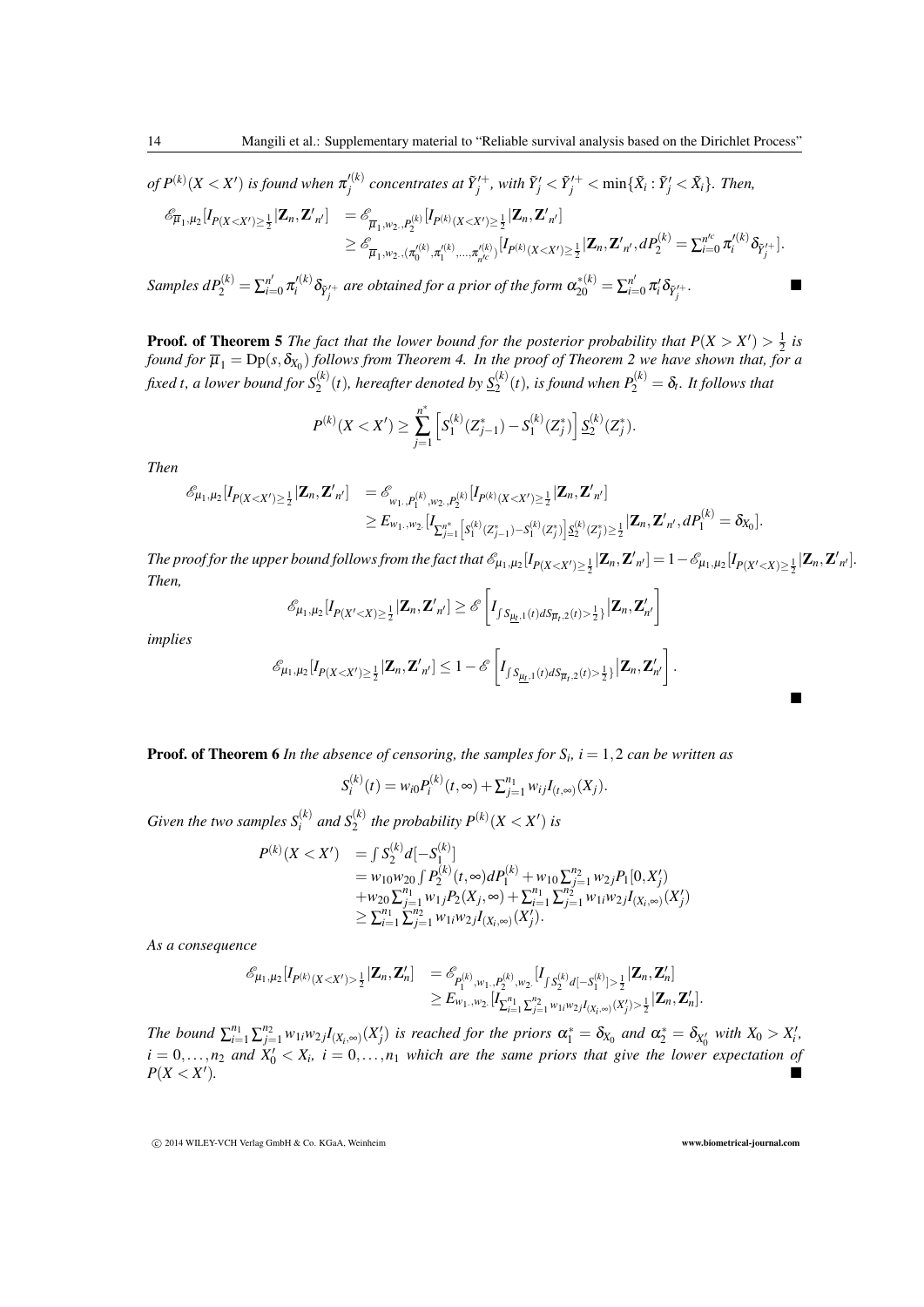# **7** Gaussian approximation of  $P(X < X')$

In this section, and more precisely in Theorem S.2, we derive an analytical expression of the posterior variance  $\sigma^2$  of the lower distribution of  $P(X < X')$ . This results can be used to approximate the distribution of  $P(X < X')$  by a Gaussian distribution with mean given by (S.3.11) and variance equal to  $\sigma^2$ . The Gaussian approximation can be used to reduce the computational costs of the Monte Carlo sampling when the size of the available samples  $\mathbf{Z}_n$  and  $\mathbf{Z'}_{n'}$  is large.

We start by the following lemma which is necessary to prove Theorem S.2.

**Lemma S.4.** Given the Dirichlet process  $L(t, d)$  with base measure  $\alpha_L(t, d) = \alpha_s(t)\delta_1(d) + \alpha_q(t)\delta_0(d)$ *with*  $\alpha_s(t) = \sum_{i=1}^{n^d}$  $\delta_{\tilde{X}_i}(t)$  and  $\alpha_q(t) = \sum_{i=1}^{n^c}$  $\sum_{i=1}^{n^c} \delta_{\tilde{Y}_i}(t)$  *it holds* 

$$
\mathscr{E}\left[\prod_{i=1}^{m}\left(\frac{S^*(Z_i)+Q^*(Z_i)}{S^*(Z_{i-1})+Q^*(Z_i)}\right)^{p_i}\right]=\prod_{i=1}^{m}\prod_{j=0}^{p_i-1}\frac{\alpha_s(Z_i,\infty)+\alpha_q(Z_i,\infty)+j}{\alpha_s(Z_i,\infty)+\alpha_q(Z_i,\infty)+j}.
$$
\n(S.7.23)

**Proof.** Partition  $\mathbb{X} = \mathbb{R} \times \{0, 1\}$  into the  $2m+1$  subsets  $A_1 = [0, Z_1) \times \{0, 1\}, A_2 = \{(Z_1, 1)\}, A_3 = \{(Z_1, 0)\} \cup$  $(Z_1,Z_2)\times\{0,1\},\ldots,A_{2m}=\{(Z_m,1)\},A_{2m+1}=\{(Z_m,0)\}\cup(Z_m,\infty)\times\{0,1\}.$  Then, the random vector of *probabilities P*( $A_i$ ) *has a Dirichlet distribution with parameter vector* ( $\beta_1, \ldots, \beta_{2m+1}$ )*, where*  $\beta_i = \alpha_L(A_i)$ *, and hence*

$$
\begin{split}\n&\mathscr{E}\left[\prod_{i=1}^{m}\left(\frac{S^{*(k)}(Z_{i}^{+})+Q^{*(k)}(Z_{i})}{S^{*(k)}(Z_{i}^{-})+Q^{*(k)}(Z_{i})}\right)^{p_{i}}\right] \\
&=K\int...\int\prod_{i=1}^{m}\left(1-\sum_{j=1}^{2i}\theta_{j}\right)^{p_{i}}\left(1-\sum_{j=1}^{2i-1}\theta_{j}\right)^{-p_{i}}\prod_{j=1}^{2m}\theta_{j}^{\beta_{j}-1}\left(1-\sum_{i=1}^{2m}\theta_{i}\right)^{\beta_{2m+1}-1}\prod_{i=1}^{2m}d\theta_{i} \\
&=K\int...\int\prod_{i=1}^{m}\theta_{2i-1}^{\beta_{2i-1}-1}\theta_{2i}^{\beta_{2i}-1}\left(1-\sum_{j=1}^{2i}\theta_{j}\right)^{p_{i}}\left(1-\sum_{j=1}^{2i-1}\theta_{j}\right)^{-p_{i}}\left(1-\sum_{i=1}^{2m}\theta_{i}\right)^{\beta_{2m+1}-1}\prod_{i=1}^{2m}d\theta_{i},\n\end{split}
$$

*where the 2m-dimensional integral is carried over the volume*  $\{(\theta_1,\ldots,\theta_{2m}): \theta_i \ge 0, \sum_{i=1}^m \theta_i \le 1\}$  *and* 

$$
K = \frac{\Gamma(s+n)}{\prod_{i=1}^{2m+1} \Gamma(\beta_i)}.
$$

*Having defined*  $\theta_i^c = (1 - \sum_{j=1}^i \theta_j)$  *and*  $B(\eta, v) = \frac{\Gamma(\eta)\Gamma(v)}{\Gamma(\eta+v)}$ *, and using the equality* 

$$
\int_0^c \theta^{\eta-1}(c-\theta)^{\nu-1}d\theta = c^{\eta+\nu-1}B(\eta,\nu) \text{ for } 0 \le c \le 1 \text{ and } \eta, \nu > 0,
$$

*we obtain by integrating first with respect to*  $d\theta_{2m}d\theta_{2m-1}$ 

$$
\begin{split}\n&\int_{0}^{\theta_{2m-1}^{c}} \theta_{2m-1}^{\beta_{2m-1}-1} (\theta_{2m-2}^{c} - \theta_{2m-1})^{-p_{m}} d\theta_{2m-1} \int_{0}^{\theta_{2m-1}^{c}} \theta_{2m}^{\beta_{2m-1}} (\theta_{2m-1}^{c} - \theta_{2m})^{p_{m} + \beta_{2m+1}-1} d\theta_{2m} \\
&= \int_{0}^{\theta_{2m-2}^{c}} \theta_{2m-1}^{\beta_{2m-1}-1} (\theta_{2m-2}^{c} - \theta_{2m-1})^{\beta_{2m} + \beta_{2m+1}-1} d\theta_{2m-1} B(\beta_{2m}, p_{m} + \beta_{2m+1}) \\
&= (\theta_{2m-3}^{c} - \theta_{2m-2})^{\beta_{2m-1} + \beta_{2m} + \beta_{2m+1}-1} B(\beta_{2m-1}, \beta_{2m} + \beta_{2m+1}) B(\beta_{2m}, p_{m} + \beta_{2m+1}).\n\end{split} \tag{S.7.24}
$$

*⃝*c 2014 WILEY-VCH Verlag GmbH & Co. KGaA, Weinheim www.biometrical-journal.com

п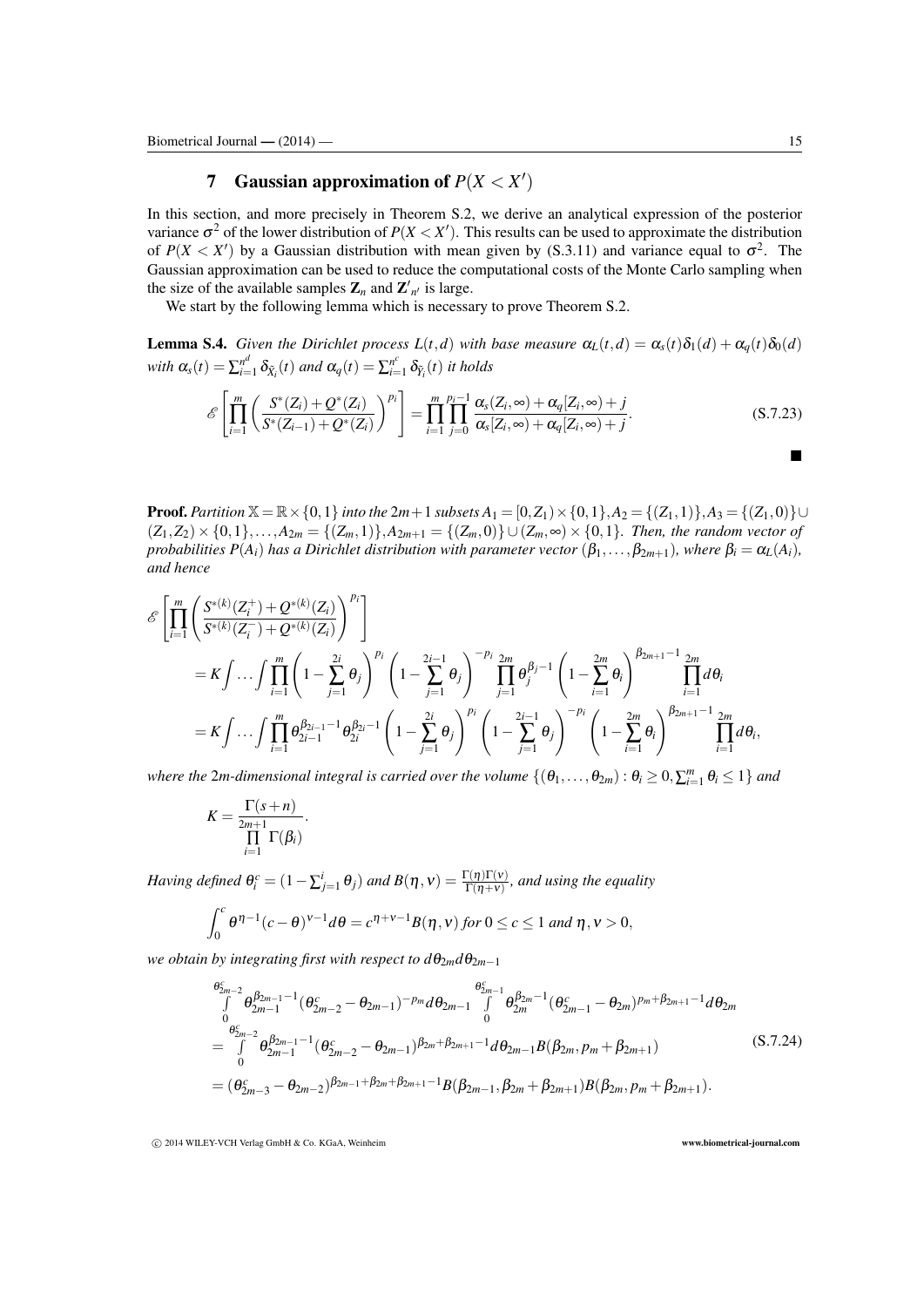*By repeating this double integration for m times, we obtain*

$$
\mathscr{E}\left[\prod_{i=1}^{m}\left(\frac{S^*(Z_i^+)+Q^*(Z_i)}{S^*(Z_i^-)+Q^*(Z_i)}\right)^{p_i}\right]=K\prod_{i=1}^{m}B\left(\beta_{2i-1},\sum_{j=2i}^{2m+1}\beta_j\right)B\left(\beta_{2i},p_i+\sum_{j=2i+1}^{2m+1}\beta_j\right)
$$

*Finally, using the fact that*  $B(\eta, v) = \frac{\Gamma(\eta)\Gamma(v)}{\Gamma(\eta+v)}$ ,  $\Gamma(\eta+1) = \eta \Gamma(\eta)$ *,* 

$$
\sum_{j=2i+1}^{2m+1} \beta_j = \alpha_s(Z_i, +\infty) + \alpha_q[Z_i, +\infty)
$$

*and*

$$
\sum_{j=2i}^{2m+1}\beta_j=\alpha_s[Z_i,+\infty)+\alpha_q[Z_i,+\infty)
$$

*after some calculations, one obtains*

$$
\prod_{i=1}^m\prod_{j=0}^{p_i-1}\frac{\alpha_s(Z_i,+\infty)+\alpha_q[Z_i,+\infty)+j}{\alpha_s[Z_i,+\infty)+\alpha_q[Z_i,+\infty)+j}.
$$

п

**Theorem S.2.** The posterior variance of  $P(X \leq X')$  at the priors  $\overline{\mu}_1$  and  $\underline{\mu}_2$  with base measures given in *(14) is*

$$
\sigma^2 = trace[A^T E_{W_1}[\overline{W} \ \overline{W}^T] AE_{W_2}[\underline{W} \ \underline{W}^T]] - \mathscr{E}_{\overline{\mu}_1, \underline{\mu}_2}[P(X < X') | \mathbf{Z}_n, \mathbf{Z'}_{n'}]^2, \tag{S.7.25}
$$

*where the expectations*  $E_{W_1}$  and  $E_{W_2}$  are taken w.r.t. the (Dirichlet) distributions of  $W_1$  and  $W_2$ ,  $\overline{W}$  =  $[\overline{w}_1,\ldots,\overline{w}_{n^d}]^T$ ,  $\underline{W}=[\underline{w}_0,\ldots,\underline{w}_{n'}]^T$ , A is an  $n^d\times n'$  matrix with elements  $a_{jk}=I_{(\tilde{X}_j,\infty)}(Z'_k)$ , and  $E_{W_1}[\overline{W} \ \overline{W}^T]$ and  $E_{W_2}[\underline{W} \ \underline{W}^T]$  are, respectively,  $n^d \times n^d$  and  $n' \times n'$  symmetric matrices of elements, respectively,  $\overline{e}_{ij}$  =  $E[\overline{w}_i\overline{w}_j]$  and  $\underline{e}_{ij} = E[\underline{w}_i\underline{w}_j]$ , which, for  $i < j$  are given by

$$
E[\overline{w}_{i}\overline{w}_{j}] = \frac{d_{i}d_{j}}{(n_{i} + s + 1)(n_{j} + s)} \prod_{h=1}^{i-1} \frac{n_{h}^{+} + s + 1}{n_{h} + s + 1} \prod_{h=1}^{j-1} \frac{n_{h}^{+} + s}{n_{h} + s},
$$
  
\n
$$
E[\overline{w}_{i}^{2}] = \frac{(1 + d_{i})d_{i}}{(n_{i} + s + 1)(n_{i} + s)} \prod_{h=1}^{i-1} \frac{(n_{h}^{+} + s + 1)(n_{h}^{+} + s)}{(n_{h} + s + 1)(n_{h} + s)}
$$
  
\n
$$
E[\underline{w}_{i}\underline{w}_{j}] = \frac{\tilde{d}_{i}^{*}\tilde{d}_{j}^{*}}{(n_{i}^{'} + \Pi_{i} + 1)(n_{j}^{'} + \Pi_{j})} \prod_{h=1}^{i-1} \frac{n_{h}^{'} + \Pi_{h} - \tilde{d}_{h}^{'} + 1}{n_{h}^{'} + \Pi_{h} + 1} \prod_{h=1}^{j-1} \frac{n_{h}^{'} + \Pi_{h} - \tilde{d}_{h}^{'}}{n_{h} + \Pi_{h}}
$$
  
\n
$$
E[\underline{w}_{i}^{2}] = \frac{(1 + \tilde{d}_{i}^{*})\tilde{d}_{i}^{*}}{(n_{i}^{'} + \Pi_{i} + 1)(n_{i}^{'} + \Pi_{i})} \prod_{h=1}^{i-1} \frac{(n_{h}^{'} + \Pi_{h} - \tilde{d}_{h}^{'} + 1)(n_{h}^{'} + \Pi_{h} - \tilde{d}_{h}^{'})}{(n_{h}^{'} + \Pi_{h} + 1)(n_{h}^{'} + \Pi_{h})}.
$$

### Proof.

*⃝*c 2014 WILEY-VCH Verlag GmbH & Co. KGaA, Weinheim www.biometrical-journal.com

п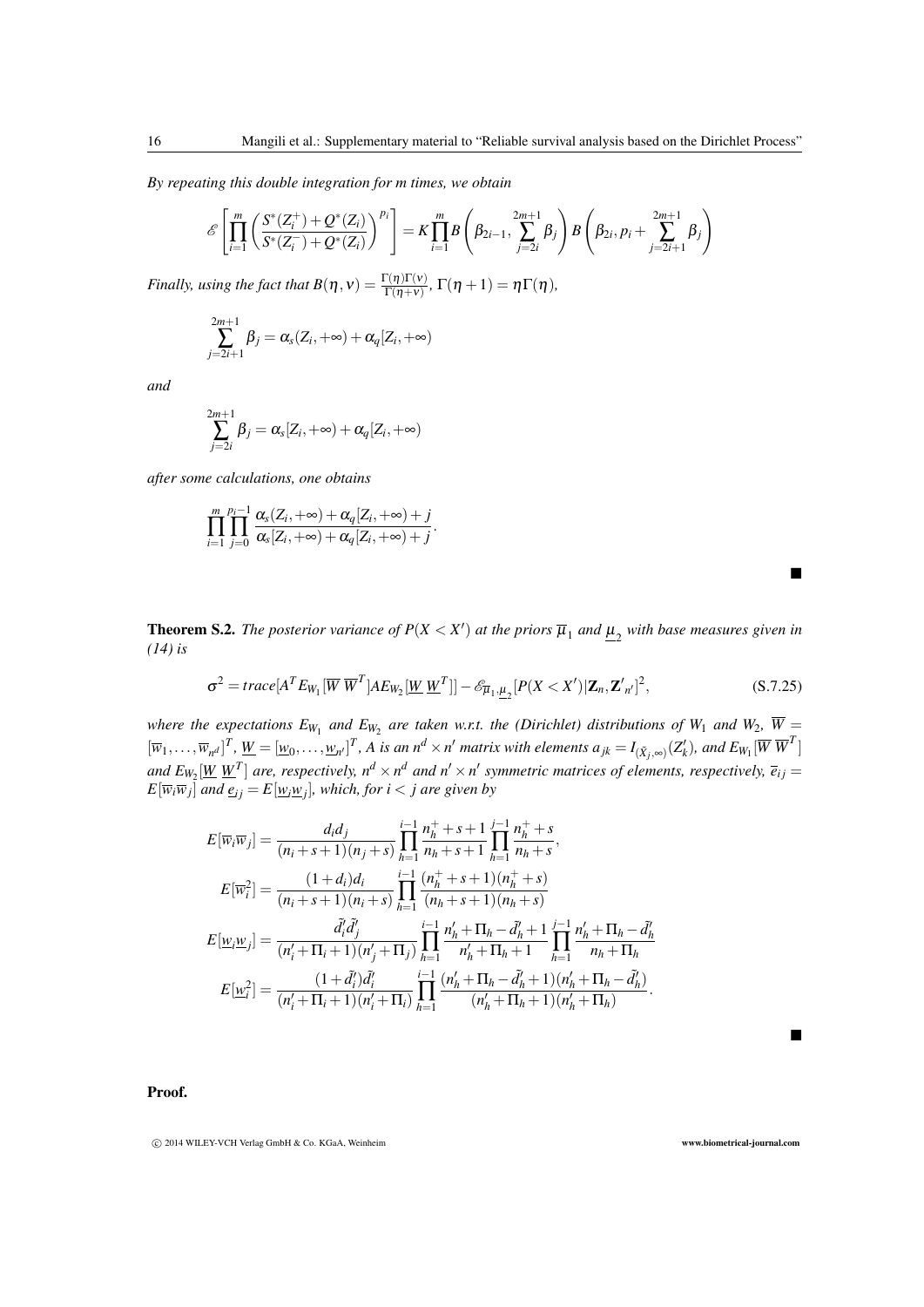*From (S.3.15), the variance of*  $P(X \leq X')$  *can be written as* 

$$
\sigma^2 = E\left[\left(\sum_{i=1}^{n^d}\sum_{j=0}^{n'}\overline{w_i}\underline{w_j}I_{(\tilde{X}_i,\infty)}(Z'_j)\right)^2\right] - \mathscr{E}_{\overline{\mu}_1,\underline{\mu}_2}[P(X
$$

*Thus, by exploiting the equality*

$$
\sum_{i=1}^{n^d} \sum_{j=0}^{n'} \overline{w}_{1i} \underline{w}_{2j} I_{(\tilde{X}_i, \infty)}(Z'_j) = \overline{W}^T A \underline{W},
$$

*the linearity of expectations and the independence of W and W, one obtains*

$$
E[\overline{W}^T A \underline{W} \overline{W}^T A \underline{W}] = E[\underline{W}^T A^T \overline{W} \ \overline{W}^T A \underline{W}]
$$
  
=  $E_{W_2}[\underline{W}^T A^T E_{W_1}[\overline{W} \ \overline{W}^T] A \underline{W}].$ 

*Since the result of this product is a scalar, it is equal to its trace and thus we can use the cyclic property*

$$
trace[E_{W_2}[\underline{W}^T A^T E_{W_1}[\overline{W} \ \overline{W}^T] A \underline{W}]] = trace[A^T E_{W_1}[\overline{W} \ \overline{W}^T] A E_{W_2}[\underline{W} \ \underline{W}^T]],
$$

*and finally obtain*

$$
\sigma^2 = trace[A^T E_{W_1}[\overline{W} \ \overline{W}^T] AE_{W_2}[\underline{W} \ \underline{W}^T]] - \mathscr{E}_{\overline{\mu}_1, \underline{\mu}_2}[P(X < X')|\mathbf{Z}_n, \mathbf{Z'}_{n'}]^2.
$$

The proof is completed by deriving  $E_{W_1}[\overline{W} \ \overline{W}^T]$  (and  $E_{W_2}[\underline{W} \ \underline{W}^T]$ ) from the fact that

$$
E[\overline{w}_i \overline{w}_j] = \mathcal{E}_{\overline{\mu}_1}[(S_1(\tilde{X}_{i-1}) - S_1(\tilde{X}_i))(S_1(\tilde{X}_{j-1}) - S_1(\tilde{X}_j))|\mathbf{Z}_n]
$$
\n(S.7.26)

*and a similarly*

$$
E[\underline{w_i w_j}] = \mathscr{E}_{\underline{\mu}_2}[(S_2(Z_{i-1}') - S_2(Z_i'))(S_2(Z_{j-1}') - S_2(Z_j'))|\mathbf{Z}_{n'}'].
$$
\n
$$
(S.7.27)
$$

*Assuming (w.l.o.g.) that Z<sup>i</sup> < Z<sup>j</sup> each term of (S.7.26) and (S.7.27) can be written as*

$$
\mathcal{E}_{\overline{\mu}_l}[S_l(Z_i)S_l(Z_j)|\mathbf{Z}_n] = \mathcal{E}_{\mu_l}\left[\prod_{Z_h \leq Z_i} \frac{S_l^*(Z_h) + Q_l^*(Z_h)}{S_l^*(Z_{h-1}) + Q_l^*(Z_h)} \prod_{Z_h \leq Z_j} \frac{S_l^*(Z_h) + Q_l^*(Z_h)}{S_l^*(Z_{h-1}) + Q_l^*(Z_h)} | \mathbf{Z}_n \right]
$$
  
= 
$$
\mathcal{E}_{\overline{\mu}_l}\left[\prod_{Z_h \leq Z_i} \left(\frac{S_l^*(Z_h) + Q_l^*(Z_h)}{S_l^*(Z_{h-1}) + Q_l^*(Z_h)}\right)^2 \prod_{Z_i < Z_h \leq Z_j} \frac{S_l^*(Z_h) + Q_l^*(Z_h)}{S_l^*(Z_{h-1}) + Q_l^*(Z_h)} | \mathbf{Z}_n \right],
$$

*where l* = 1,2, and where one should use  $Z'_i$  instead of  $Z_i$  and  $\underline{\mu}_l$  instead of  $\overline{\mu}_l$  for *l* = 2. Then, by Lemma *S.4, we have*

$$
\mathcal{E}_{\overline{\mu}_l}[S_l(Z_i)S_l(Z_j)|\mathbf{Z}_n] = \prod_{Z_h \leq Z_l} \frac{(\alpha_s(Z_h, \infty) + \alpha_q[Z_h, \infty) + 1)(\alpha_s(Z_h, \infty) + \alpha_q[Z_h, \infty))}{(\alpha_s[Z_h, \infty) + \alpha_q[Z_h, \infty) + 1)(\alpha_s[Z_h, \infty) + \alpha_q[Z_h, \infty))}.
$$
\n
$$
\cdot \prod_{Z_i < Z_h \leq Z_j} \frac{\alpha_s(Z_h, \infty) + \alpha_q[Z_h, \infty)}{\alpha_s[Z_h, \infty) + \alpha_q[Z_h, \infty)},
$$
\n(S.7.28)